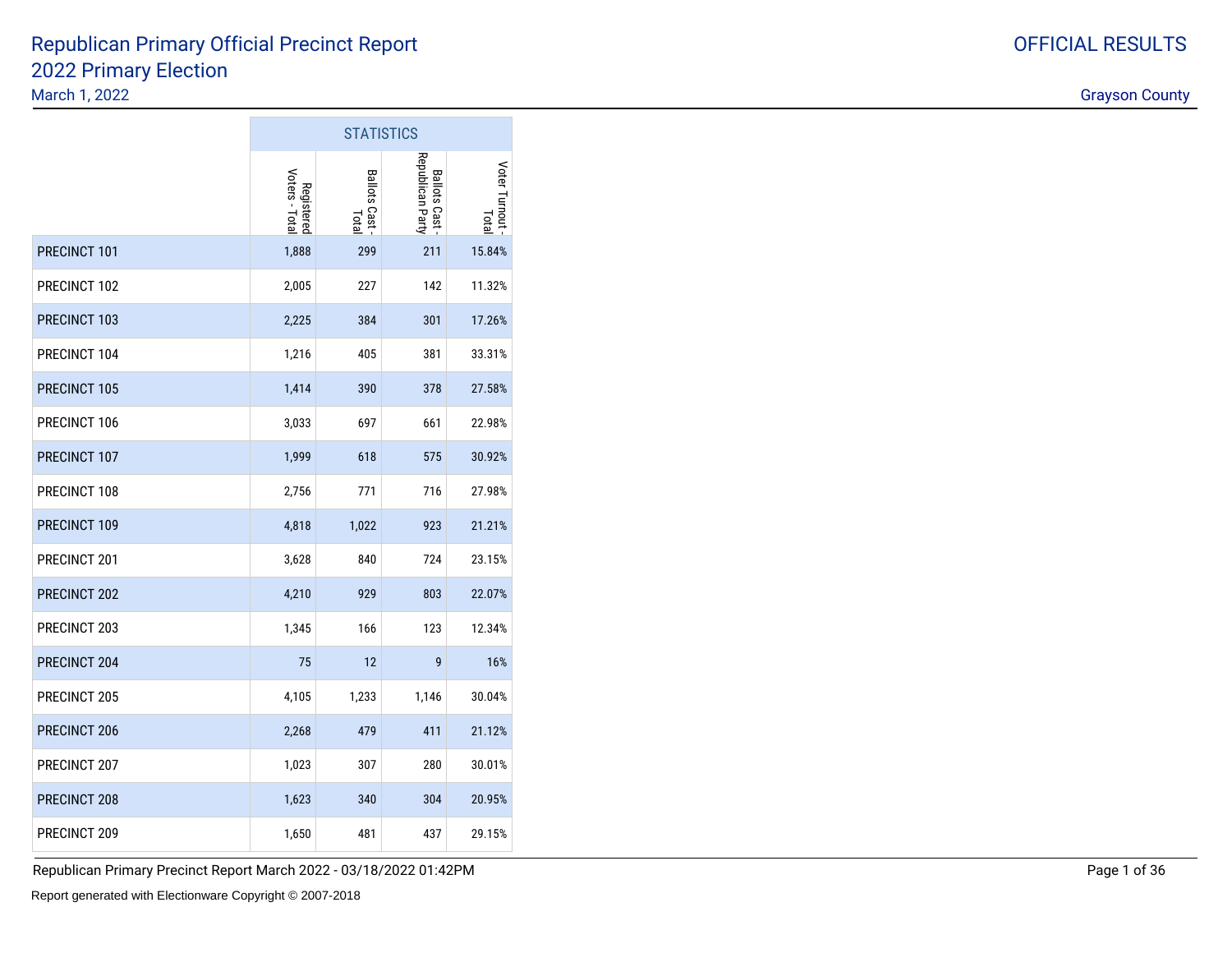#### OFFICIAL RESULTS

|              | <b>STATISTICS</b>            |                         |                                         |                        |  |
|--------------|------------------------------|-------------------------|-----------------------------------------|------------------------|--|
|              | Voters - Total<br>Registered | Ballots Cast -<br>Total | Republican Party<br><b>Ballots Cast</b> | Voter Turnout<br>Total |  |
| PRECINCT 210 | 2,210                        | 600                     | 573                                     | 27.15%                 |  |
| PRECINCT 301 | 2,364                        | 596                     | 498                                     | 25.21%                 |  |
| PRECINCT 302 | 3,605                        | 731                     | 607                                     | 20.28%                 |  |
| PRECINCT 303 | 466                          | 101                     | 90                                      | 21.67%                 |  |
| PRECINCT 304 | 4,041                        | 927                     | 804                                     | 22.94%                 |  |
| PRECINCT 305 | 1,547                        | 451                     | 419                                     | 29.15%                 |  |
| PRECINCT 306 | 4,123                        | 987                     | 912                                     | 23.94%                 |  |
| PRECINCT 307 | 2,234                        | 537                     | 510                                     | 24.04%                 |  |
| PRECINCT 308 | 1,296                        | 278                     | 258                                     | 21.45%                 |  |
| PRECINCT 309 | 940                          | 177                     | 167                                     | 18.83%                 |  |
| PRECINCT 310 | 250                          | 65                      | 56                                      | 26%                    |  |
| PRECINCT 401 | 1,690                        | 253                     | 179                                     | 14.97%                 |  |
| PRECINCT 402 | 2,729                        | 576                     | 495                                     | 21.11%                 |  |
| PRECINCT 403 | 3,836                        | 1,122                   | 1,030                                   | 29.25%                 |  |
| PRECINCT 404 | 4,430                        | 1,502                   | 1,398                                   | 33.91%                 |  |
| PRECINCT 405 | 698                          | 125                     | 106                                     | 17.91%                 |  |
| PRECINCT 406 | 3,092                        | 830                     | 770                                     | 26.84%                 |  |
| PRECINCT 407 | 258                          | 27                      | 20                                      | 10.47%                 |  |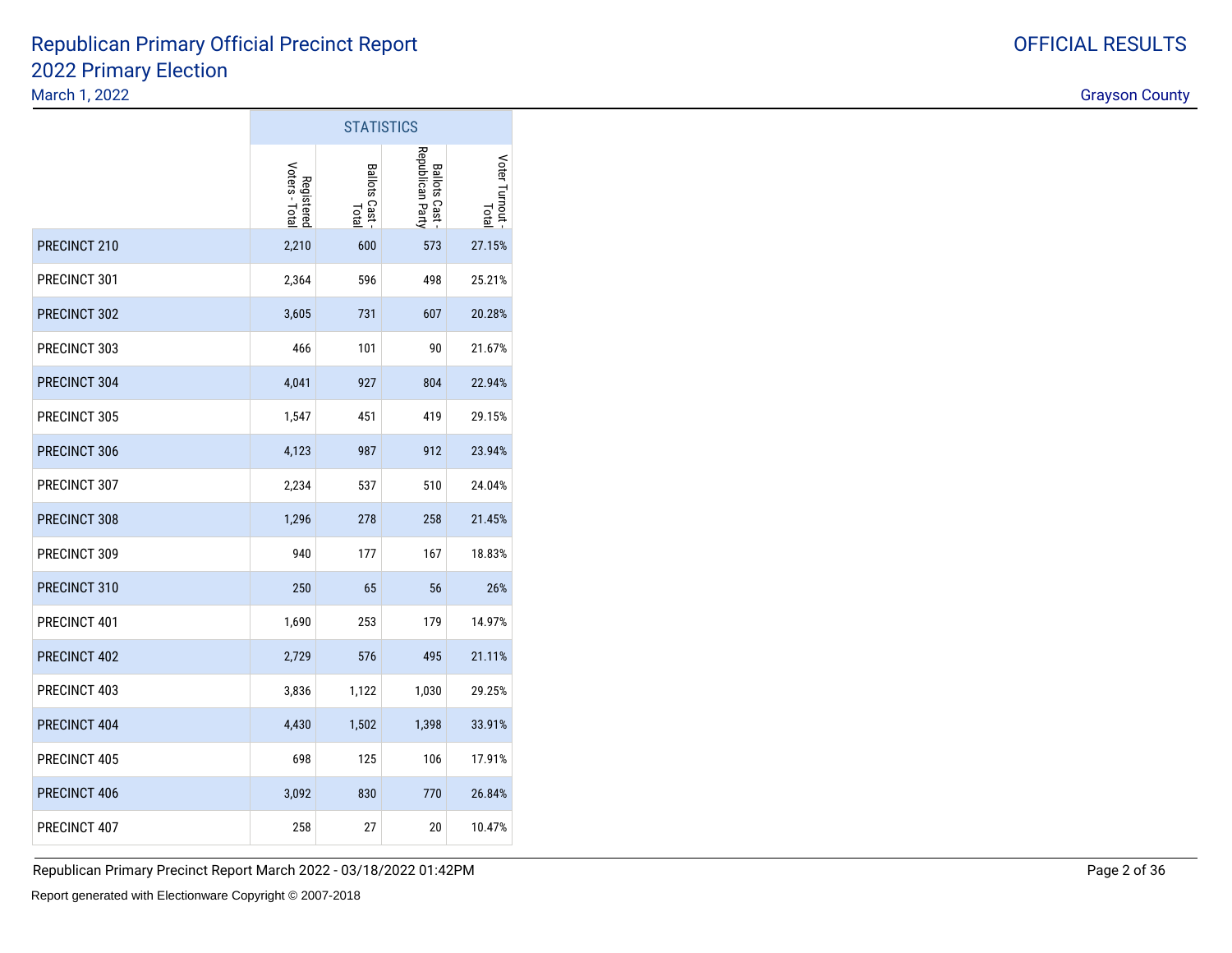#### 2022 Primary Electiondiscussion of the contract of the contract of the contract of the contract of the contract of the contract of the contract of the contract of the contract of the contract of the contract of the contract of the contract of Republican Primary Official Precinct Report

|               |                              | <b>STATISTICS</b>                 |                                             |                        |
|---------------|------------------------------|-----------------------------------|---------------------------------------------|------------------------|
|               | Voters - Total<br>Registered | <b>Ballots</b><br>Cast -<br>Total | Republican Party<br><b>Ballots</b><br>Cast- | Voter Turnout<br>Total |
| PRECINCT 408  | 1,011                        | 300                               | 264                                         | 29.67%                 |
| PRECINCT 409  | 2,535                        | 903                               | 805                                         | 35.62%                 |
| PRECINCT 410  | 2,360                        | 712                               | 652                                         | 30.17%                 |
| PRECINCT 411  | 259                          | 85                                | 83                                          | 32.82%                 |
| PRECINCT 412  | 1,476                        | 469                               | 409                                         | 31.78%                 |
| <b>Totals</b> | 88,731                       | 21,954                            | 19,630                                      |                        |

|              |            |                   | REP US Rep, District 4 |                            | <b>REP Governor</b> |                 |                    |                               |                   |                     |                     |                       |                  |
|--------------|------------|-------------------|------------------------|----------------------------|---------------------|-----------------|--------------------|-------------------------------|-------------------|---------------------|---------------------|-----------------------|------------------|
|              |            | VOTE FOR 1        |                        |                            |                     |                 |                    |                               | VOTE FOR 1        |                     |                     |                       |                  |
|              | Pat Fallon | John E.<br>Harper | Dan Thomas             | <b>Total Votes</b><br>Cast | Paul Belew          | Kandy Kaye Horn | <b>Greg Abbott</b> | <b>Allen</b><br>$\Xi$<br>West | <b>Rick Perry</b> | <b>Don Huffines</b> | <b>Chad Prather</b> | <b>Danny Harrison</b> | Total Votes Cast |
| PRECINCT 101 | 89         | 20                | 99                     | 208                        |                     | 8               | 103                | 28                            | 8                 | 35                  | 17                  | $\overline{2}$        | 202              |
| PRECINCT 102 | 75         | 9                 | 51                     | 135                        | $\mathbf{0}$        | 5               | 88                 | 11                            | 12                | 12                  | $\overline{7}$      | 4                     | 139              |
| PRECINCT 103 | 135        | 14                | 143                    | 292                        | $\mathbf{0}$        | 5               | 179                | 36                            | 19                | 36                  | 18                  | 3                     | 296              |
| PRECINCT 104 | 177        | 16                | 179                    | 372                        |                     | 6               | 219                | 44                            | 14                | 55                  | 34                  | 3                     | 376              |
| PRECINCT 105 | 218        | 23                | 118                    | 359                        | $2^{\circ}$         | $\mathbf{3}$    | 213                | 73                            | 9                 | 52                  | $20\,$              | $\mathbf{0}$          | 372              |
| PRECINCT 106 | 340        | 39                | 260                    | 639                        | $\overline{2}$      | 8               | 403                | 82                            | 27                | 76                  | 44                  | 6                     | 648              |

Republican Primary Precinct Report March 2022 - 03/18/2022 01:42PM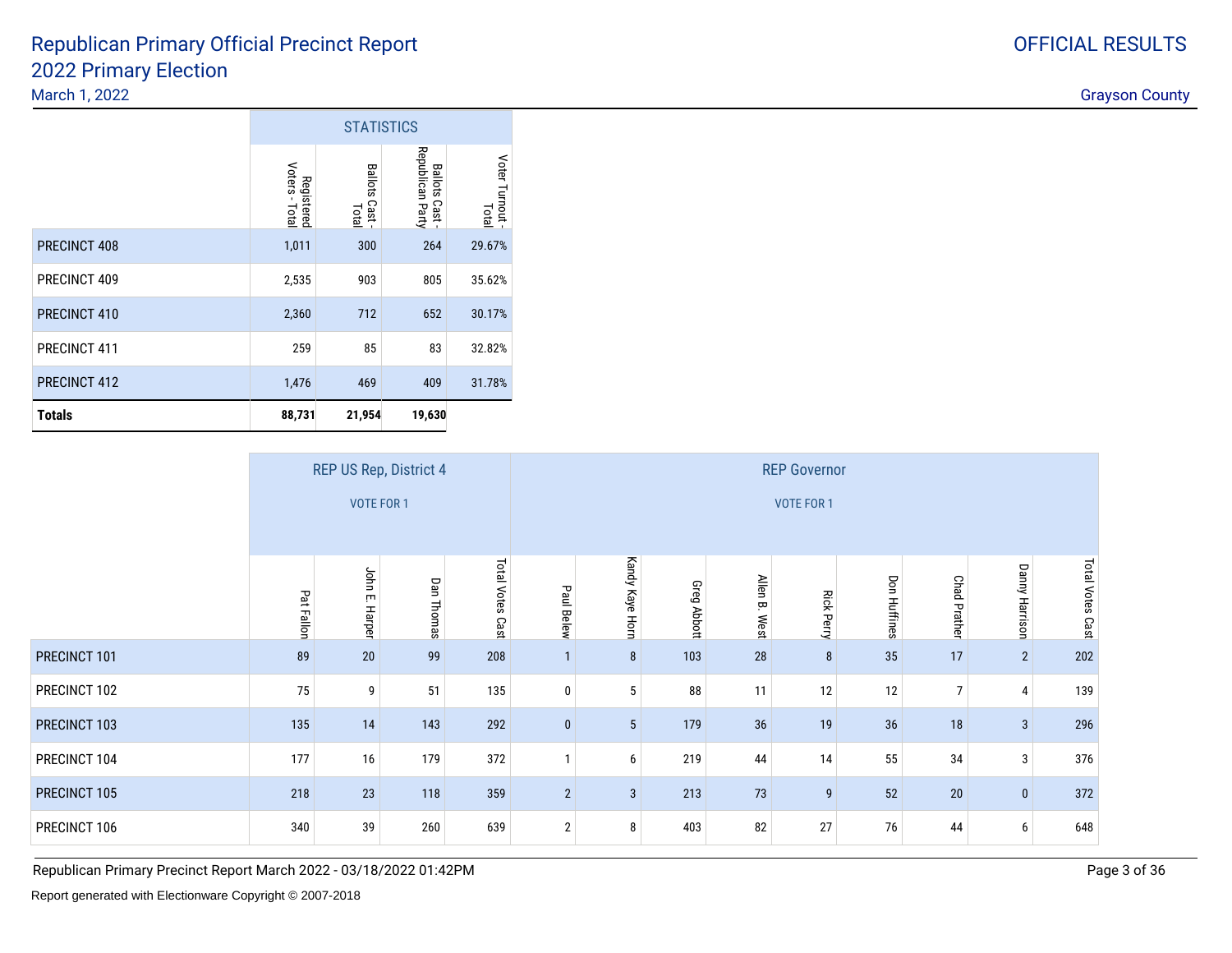#### March 1, 2022

|              |                |                   | REP US Rep, District 4 |                  | <b>REP Governor</b> |                  |                 |               |                   |              |                     |                  |                  |
|--------------|----------------|-------------------|------------------------|------------------|---------------------|------------------|-----------------|---------------|-------------------|--------------|---------------------|------------------|------------------|
|              |                | <b>VOTE FOR 1</b> |                        |                  |                     |                  |                 |               | <b>VOTE FOR 1</b> |              |                     |                  |                  |
|              | Pat Fallon     | John E. Harper    | Dan Thomas             | Total Votes Cast | Paul Belew          | Kandy Kaye Horn  | Greg Abbott     | Allen B. West | <b>Rick Perry</b> | Don Huffines | <b>Chad Prather</b> | Danny Harrison   | Total Votes Cast |
| PRECINCT 107 | 282            | 31                | 252                    | 565              | $\overline{2}$      | $\mathbf{1}$     | 321             | 100           | 16                | 83           | 48                  | $\mathbf{1}$     | 572              |
| PRECINCT 108 | 400            | 42                | 248                    | 690              | 6                   | 6                | 433             | 93            | 24                | 102          | 46                  | $\mathbf{1}$     | 711              |
| PRECINCT 109 | 460            | 68                | 359                    | 887              | $10$                | $\bf 8$          | 516             | 170           | 19                | 115          | $70$                | $\sqrt{4}$       | 912              |
| PRECINCT 201 | 321            | $27\,$            | 362                    | 710              | 6                   | 13               | 449             | $90\,$        | $30\,$            | 88           | 31                  | $\overline{4}$   | 711              |
| PRECINCT 202 | 363            | 58                | 352                    | 773              | 11                  | $\boldsymbol{9}$ | 473             | 108           | 33                | 99           | 45                  | $\bf 8$          | 786              |
| PRECINCT 203 | 48             | $\overline{7}$    | $60\,$                 | 115              | 3                   | 0                | 74              | 12            | $5\,$             | 16           | 8                   | $\mathbf{1}$     | 119              |
| PRECINCT 204 | $\overline{4}$ | $\pmb{0}$         | $5\phantom{.0}$        | $\boldsymbol{9}$ | $\pmb{0}$           | $\pmb{0}$        | $5\phantom{.0}$ | $\pmb{0}$     | $\pmb{0}$         | $\mathbf{3}$ | $\pmb{0}$           | $\mathbf{1}$     | $\overline{9}$   |
| PRECINCT 205 | 558            | 56                | 505                    | 1,119            | $\mathbf{3}$        | $\boldsymbol{7}$ | 688             | 143           | 45                | 155          | ${\bf 80}$          | $\boldsymbol{6}$ | 1,127            |
| PRECINCT 206 | 209            | $20\,$            | 172                    | 401              | $\overline{2}$      | $5\,$            | 272             | 45            | 11                | 49           | 17                  | $\overline{2}$   | 403              |
| PRECINCT 207 | 152            | 23                | 100                    | 275              | $\pmb{0}$           | 3                | 156             | 41            | 3                 | 51           | 23                  | $\pmb{0}$        | 277              |
| PRECINCT 208 | 151            | $26\phantom{.}$   | 117                    | 294              | $\pmb{0}$           | $\mathbf{3}$     | 175             | $38\,$        | $7\overline{ }$   | 42           | 30                  | $\sqrt{3}$       | 298              |
| PRECINCT 209 | 225            | 29                | 171                    | 425              | $\mathbf{2}$        | $\bf{0}$         | 291             | 52            | 9                 | 54           | 24                  | $\mathbf{1}$     | 433              |
| PRECINCT 210 | 273            | $28\,$            | 253                    | 554              | $8\phantom{.}$      | $5\phantom{.0}$  | 349             | 57            | 17                | 76           | 53                  | $\sqrt{3}$       | 568              |
| PRECINCT 301 | 245            | $38\,$            | 195                    | 478              | 6                   | 11               | 304             | 58            | 23                | 49           | $20\,$              | 9                | 480              |
| PRECINCT 302 | 277            | 36                | 268                    | 581              | 6                   | 12               | 361             | 83            | 24                | 56           | 31                  | 12               | 585              |
| PRECINCT 303 | 55             | 6                 | 28                     | 89               | $\bf{0}$            | $\mathbf{1}$     | 55              | 13            | 3                 | 10           | 6                   | $\mathbf{1}$     | 89               |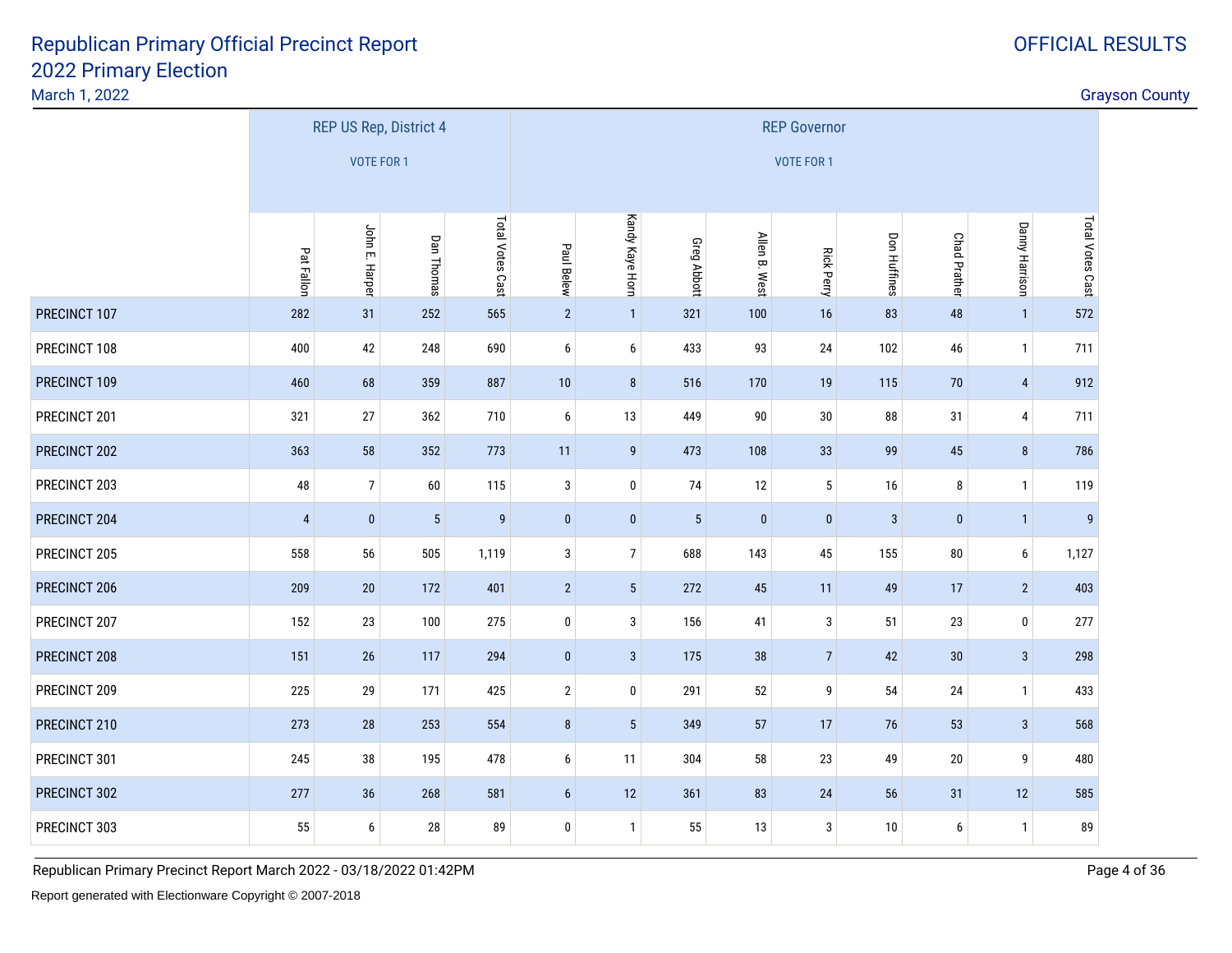#### March 1, 2022

|              |                  |                 | REP US Rep, District 4 |                  | <b>REP Governor</b> |                         |             |               |                   |              |                     |                |                  |
|--------------|------------------|-----------------|------------------------|------------------|---------------------|-------------------------|-------------|---------------|-------------------|--------------|---------------------|----------------|------------------|
|              |                  | VOTE FOR 1      |                        |                  |                     |                         |             |               | <b>VOTE FOR 1</b> |              |                     |                |                  |
|              |                  |                 |                        |                  |                     |                         |             |               |                   |              |                     |                |                  |
|              | Pat Fallon       | John E. Harper  | Dan Thomas             | Total Votes Cast | Paul Belew          | Kandy Kaye Horn         | Greg Abbott | Allen B. West | <b>Rick Perry</b> | Don Huffines | <b>Chad Prather</b> | Danny Harrison | Total Votes Cast |
| PRECINCT 304 | 353              | 44              | 376                    | 773              | $\overline{2}$      | 18                      | 476         | 116           | 24                | 91           | 44                  | 14             | 785              |
| PRECINCT 305 | 230              | 12              | 168                    | 410              | $\mathbf{2}$        | $\overline{1}$          | 252         | 78            | 10                | 55           | 16                  | $\overline{2}$ | 416              |
| PRECINCT 306 | 506              | 43              | 335                    | 884              | $\overline{4}$      | $\overline{\mathbf{4}}$ | 632         | 86            | 36                | 98           | 46                  | $\pmb{0}$      | 906              |
| PRECINCT 307 | 333              | 28              | 131                    | 492              | $\overline{2}$      | 8                       | 315         | 58            | 14                | 64           | $40\,$              | $\sqrt{2}$     | 503              |
| PRECINCT 308 | 170              | $26\phantom{.}$ | 52                     | 248              | $\overline{2}$      | $\overline{2}$          | 153         | 39            | 14                | 28           | 15                  | $\mathbf{1}$   | 254              |
| PRECINCT 309 | 89               | 15              | 55                     | 159              | $\pmb{0}$           | $\mathbf{3}$            | 98          | $22\,$        | $\boldsymbol{6}$  | 21           | 16                  | $\pmb{0}$      | 166              |
| PRECINCT 310 | 27               | $\mathbf{3}$    | $23\,$                 | 53               | $\pmb{0}$           | $\pmb{0}$               | 42          | $\sqrt{3}$    | $\pmb{0}$         | $\sqrt{5}$   | $\sqrt{3}$          | $\overline{2}$ | 55               |
| PRECINCT 401 | 73               | 16              | ${\bf 80}$             | 169              | $\mathbf{3}$        | $\pmb{4}$               | 117         | $14$          | $\pmb{4}$         | 23           | $\pmb{4}$           | $\sqrt{2}$     | 171              |
| PRECINCT 402 | 229              | 31              | 222                    | 482              | $\overline{4}$      | $6\phantom{.}6$         | 329         | 46            | 22                | 54           | 23                  | $\sqrt{4}$     | 488              |
| PRECINCT 403 | 466              | 41              | 499                    | 1,006            | $\overline{7}$      | 9                       | 698         | 114           | 37                | 98           | 44                  | $\bf 8$        | 1,015            |
| PRECINCT 404 | 570              | 54              | 732                    | 1,356            | $\bf 8$             | 15                      | 924         | 116           | $52\,$            | 166          | $70\,$              | $16$           | 1,367            |
| PRECINCT 405 | 33               | 8               | 63                     | 104              | $\mathbf{1}$        | $\overline{1}$          | 61          | $16\,$        | $\mathbf{1}$      | 14           | 9                   | $\mathbf{1}$   | 104              |
| PRECINCT 406 | 426              | 52              | 266                    | 744              | $\overline{4}$      | $\mathbf{3}$            | 494         | 124           | 13                | 78           | 47                  | $\sqrt{4}$     | 767              |
| PRECINCT 407 | $\boldsymbol{6}$ | $\pmb{0}$       | 13                     | $19$             | $\pmb{0}$           | $\overline{1}$          | 9           | $\sqrt{5}$    | $\pmb{0}$         | $\sqrt{3}$   | $\mathbf{1}$        | $\pmb{0}$      | 19               |
| PRECINCT 408 | 127              | 12              | 119                    | 258              | $\mathbf{3}$        | $\overline{\mathbf{4}}$ | 172         | $32\,$        | 10                | 32           | $\sqrt{5}$          | $\mathbf{1}$   | 259              |
| PRECINCT 409 | 410              | 46              | 319                    | 775              | 6                   | 14                      | 492         | 107           | $30\,$            | 94           | $32\,$              | 8              | 783              |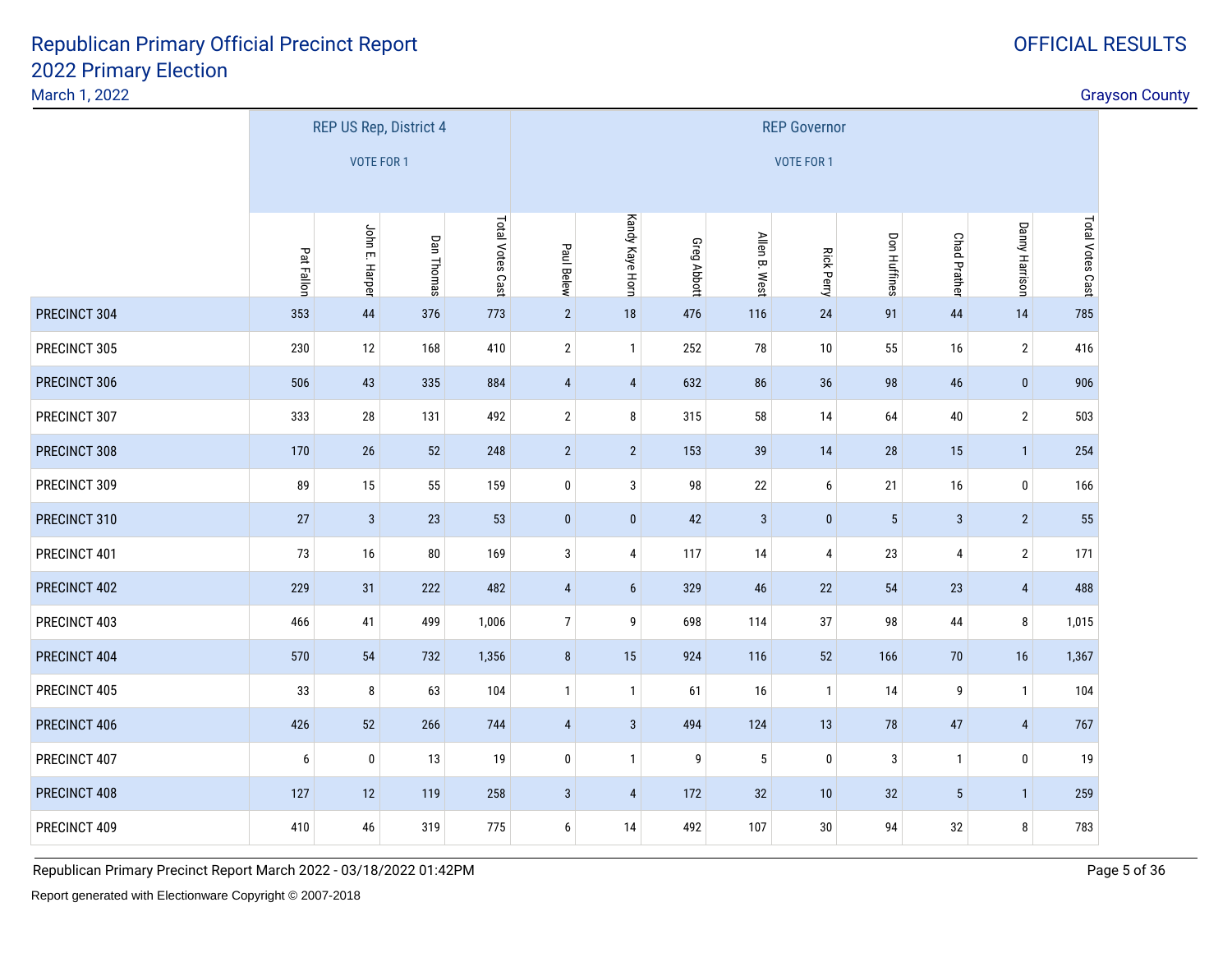#### March 1, 2022

|               |            |                     | REP US Rep, District 4 |                  | <b>REP Governor</b> |                    |                |               |                   |                     |                     |                |                     |  |
|---------------|------------|---------------------|------------------------|------------------|---------------------|--------------------|----------------|---------------|-------------------|---------------------|---------------------|----------------|---------------------|--|
|               |            | <b>VOTE FOR 1</b>   |                        |                  |                     |                    |                |               | <b>VOTE FOR 1</b> |                     |                     |                |                     |  |
|               | Pat Fallon | John<br>m<br>Harper | Dan<br>Thomas          | Total Votes Cast | Paul Belew          | Kandy Kaye<br>Horn | Greg<br>Abbott | Allen B. West | <b>Rick Perry</b> | <b>Don Huffines</b> | <b>Chad Prather</b> | Danny Harrison | Total Votes<br>Cast |  |
| PRECINCT 410  | 317        | 42                  | 272                    | 631              | 9                   | 14                 | 409            | 89            | 29                | 52                  | 23                  | $\overline{7}$ | 632                 |  |
| PRECINCT 411  | 36         | $\overline{2}$      | 43                     | 81               | 1                   | ٠                  | 59             | 7             | $\overline{2}$    | 6                   | $\overline{2}$      |                | 79                  |  |
| PRECINCT 412  | 186        | 20                  | 186                    | 392              | $\overline{2}$      | $\overline{7}$     | 257            | 35            | 20                | 41                  | 33                  | $\bf 8$        | 403                 |  |
| <b>Totals</b> | 9,644      | 1,111               | 8,251                  | 19,006           | 131                 | 234                | 12,116         | 2,484         | 682               | 2,337               | 1,145               | 156            | 19,285              |  |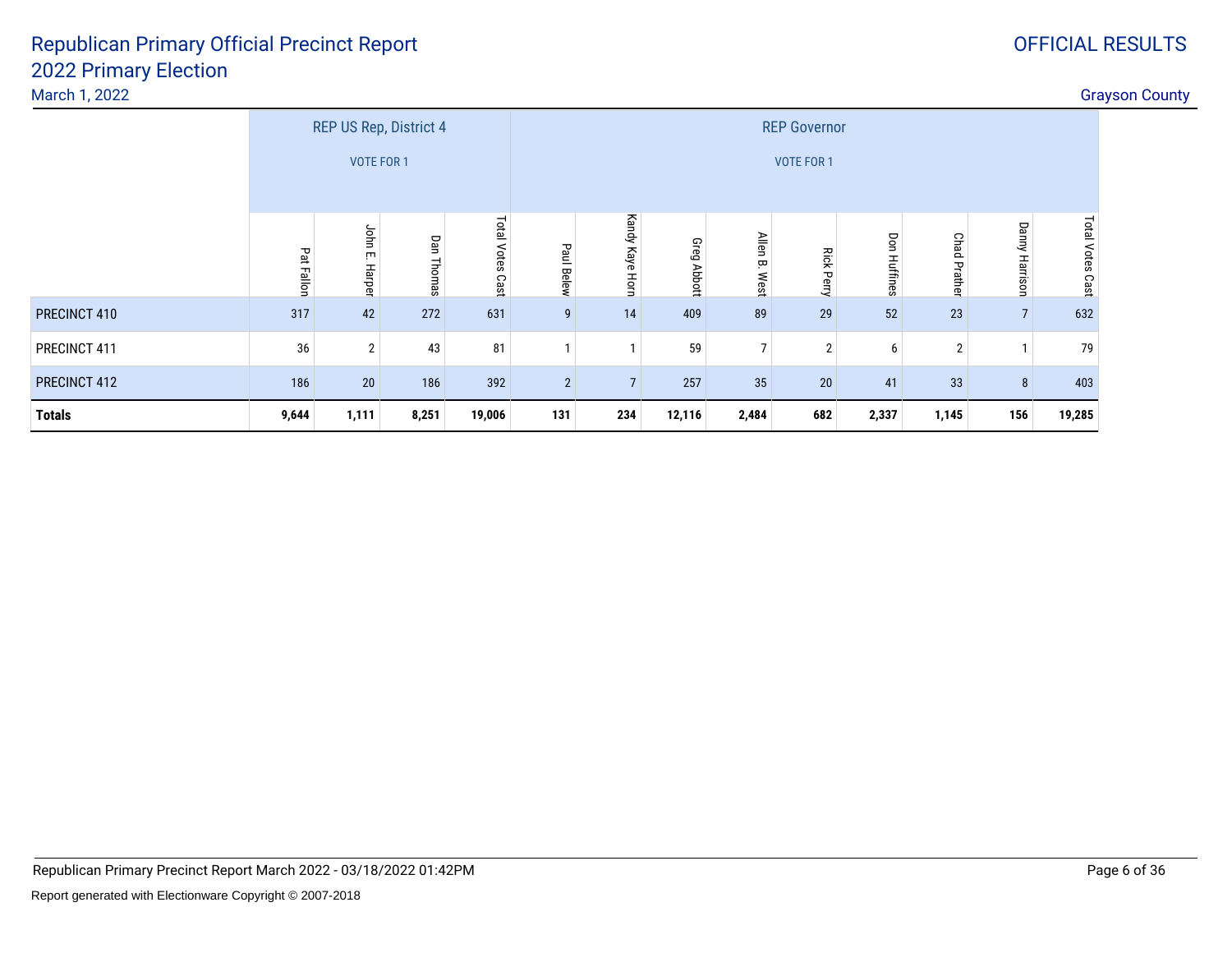March 1, 2022

discussion of the contract of the contract of the contract of the contract of the contract of the contract of the contract of the contract of the contract of the contract of the contract of the contract of the contract of

|              |                 |                                                      |                | <b>REP Lieutenant Governor</b> |                  |                      | <b>REP Attorney General</b> |              |                   |               |                |                  |
|--------------|-----------------|------------------------------------------------------|----------------|--------------------------------|------------------|----------------------|-----------------------------|--------------|-------------------|---------------|----------------|------------------|
|              |                 |                                                      |                | VOTE FOR 1                     |                  |                      |                             |              |                   | VOTE FOR 1    |                |                  |
|              |                 |                                                      |                |                                |                  |                      |                             |              |                   |               |                |                  |
|              | Todd M. Bullis  | Zach Vance                                           | Dan Patrick    | <b>Trayce Bradford</b>         | Aaron Sorrells   | <b>Daniel Miller</b> | Total Votes Cast            | Eva Guzman   | <b>Ken Paxton</b> | Louie Gohmert | George P. Bush | Total Votes Cast |
| PRECINCT 101 | 9               | 10                                                   | 115            | 10                             | $\bf 8$          | 36                   | 188                         | 33           | 75                | 28            | 65             | 201              |
| PRECINCT 102 | 3               | 8                                                    | ${\bf 88}$     | 11                             | 4                | 16                   | 130                         | 21           | 49                | 23            | 41             | 134              |
| PRECINCT 103 | 14              | 12                                                   | 197            | 16                             | $\boldsymbol{6}$ | 282                  | 35                          | 130          | 39                | 84            | 288            |                  |
| PRECINCT 104 | 13              | 15                                                   | 247            | 18                             | 11               | 355                  | 35                          | 177          | 73                | $80\,$        | 365            |                  |
| PRECINCT 105 | 10              | $\boldsymbol{9}$                                     | 252            | 14                             | $\boldsymbol{9}$ | 40                   | 132                         | 87           | 108               | 367           |                |                  |
| PRECINCT 106 | 12              | 28                                                   | 447            | 31                             | 17               | 83                   | 618                         | $72\,$       | 303               | 90            | 172            | 637              |
| PRECINCT 107 | 23              | 16                                                   | 373            | 16                             | 14               | 103                  | 545                         | $40\,$       | 268               | 114           | 140            | 562              |
| PRECINCT 108 | 16              | 17                                                   | 502            | $37\,$                         | 11               | $90\,$               | 673                         | 78           | 326               | 130           | 167            | 701              |
| PRECINCT 109 | $20\,$          | 54                                                   | 558            | 47                             | 25               | 173                  | 877                         | 92           | 384               | 220           | 204            | 900              |
| PRECINCT 201 | 18              | 24                                                   | 477            | 33                             | 22               | 94                   | 668                         | 76           | 285               | 116           | 225            | 702              |
| PRECINCT 202 | $26\phantom{.}$ | 33                                                   | 516            | 40                             | 31               | 98                   | 744                         | $74$         | 337               | 117           | 243            | 771              |
| PRECINCT 203 | 6               | $\sqrt{5}$<br>$\overline{7}$<br>69<br>3<br>17<br>107 |                |                                |                  |                      |                             |              | 48                | 19            | 32             | 114              |
| PRECINCT 204 | $\mathbf{1}$    | $\pmb{0}$                                            | $\overline{7}$ | $\mathbf 0$                    | $\pmb{0}$        | $\mathbf{1}$         | $\overline{9}$              | $\mathbf{1}$ | $\sqrt{5}$        | $\mathbf{1}$  | $\overline{2}$ | 9                |
| PRECINCT 205 | 37              | 47                                                   | 770            | 49                             | $28\,$           | 133                  | 1,064                       | 108          | 527               | 177           | 284            | 1,096            |
| PRECINCT 206 | 13              | 279<br>17<br>21<br>13<br>31<br>374                   |                |                                |                  |                      |                             |              | 173               | 64            | 112            | 396              |
| PRECINCT 207 | 9               | 8                                                    | 183            | 8                              | 8                | 56                   | 272                         | 22           | 128               | 95            | 33             | 278              |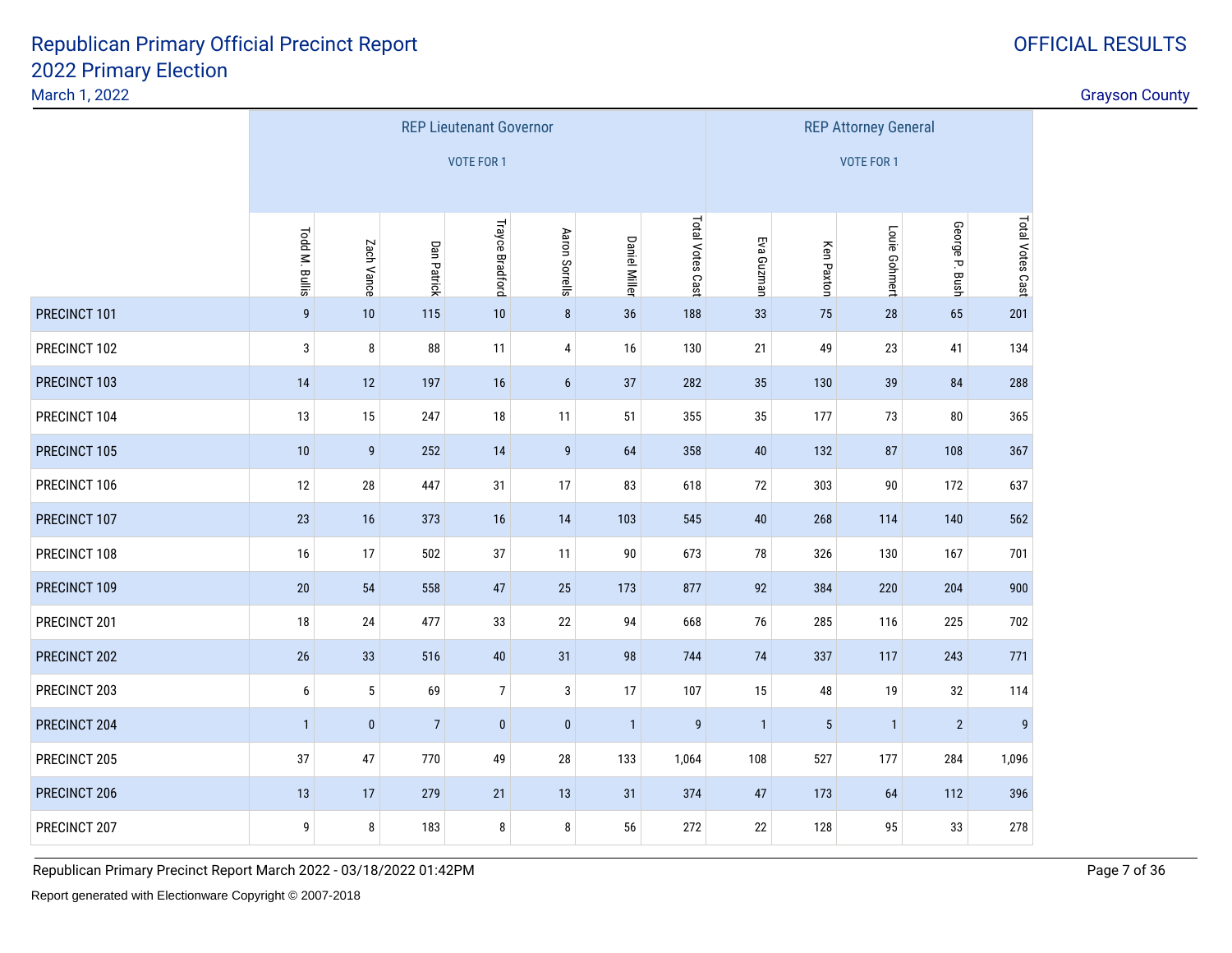March 1, 2022

|              |                                                     |                  |             | <b>REP Lieutenant Governor</b> |                |                      | <b>REP Attorney General</b> |                |                   |                   |                |                  |
|--------------|-----------------------------------------------------|------------------|-------------|--------------------------------|----------------|----------------------|-----------------------------|----------------|-------------------|-------------------|----------------|------------------|
|              |                                                     |                  |             | VOTE FOR 1                     |                |                      |                             |                |                   | <b>VOTE FOR 1</b> |                |                  |
|              |                                                     |                  |             |                                |                |                      |                             |                |                   |                   |                |                  |
|              | Todd M. Bullis                                      | Zach Vance       | Dan Patrick | <b>Trayce Bradford</b>         | Aaron Sorrells | <b>Daniel Miller</b> | Total Votes Cast            | Eva Guzman     | <b>Ken Paxton</b> | Louie Gohmert     | George P. Bush | Total Votes Cast |
| PRECINCT 208 | 9                                                   | 14               | 175         | 11                             | 10             | 67                   | 286                         | 31             | 136               | 56                | 74             | 297              |
| PRECINCT 209 | 17                                                  | 14               | 294         | 16                             | 8              | 55                   | 404                         | 44             | 217               | 70                | 96             | 427              |
| PRECINCT 210 | 16                                                  | 17               | 404         | 22                             | $6\phantom{a}$ | 536                  | $50\,$                      | 237            | 96                | 164               | 547            |                  |
| PRECINCT 301 | $18\,$                                              | $22\,$           | 293         | 29                             | 15             | 435                  | 85                          | 202            | 57                | 136               | 480            |                  |
| PRECINCT 302 | 15                                                  | 33               | 30          | 19                             | 86             | 259                  | 71                          | 160            | 576               |                   |                |                  |
| PRECINCT 303 | $\pmb{0}$                                           | $\mathbf 5$      | 62          | $\overline{4}$                 | $\overline{2}$ | 9                    | 82                          | 11             | 40                | 9                 | 27             | 87               |
| PRECINCT 304 | $18\,$                                              | 34               | 506         | 47                             | 21             | 106                  | 732                         | 88             | 368               | 132               | 183            | 771              |
| PRECINCT 305 | 11                                                  | 8                | 289         | $23\,$                         | 12             | 53                   | 396                         | 49             | 185               | 79                | 94             | 407              |
| PRECINCT 306 | 23                                                  | 24               | 673         | 24                             | 19             | 100                  | 863                         | 78             | 447               | 130               | 234            | 889              |
| PRECINCT 307 | $16\,$                                              | 9                | 371         | 19                             | 9              | 55                   | 479                         | 48             | 248               | 79                | 122            | 497              |
| PRECINCT 308 | $\boldsymbol{6}$                                    | $\boldsymbol{6}$ | 178         | 14                             | $\bf 8$        | 30                   | 242                         | 21             | 103               | 47                | 79             | 250              |
| PRECINCT 309 | $\overline{7}$<br>3<br>9<br>157<br>6<br>116<br>$16$ |                  |             |                                |                |                      |                             |                | 65                | 28                | 63             | 164              |
| PRECINCT 310 | $\mathbf{1}$                                        | $\mathbf{1}$     | 38          | $\overline{2}$                 | $\pmb{0}$      | $\boldsymbol{6}$     | 48                          | $\overline{4}$ | 26                | 10                | 13             | 53               |
| PRECINCT 401 | 6                                                   | $\boldsymbol{7}$ | 118         | 13                             | $\mathbf{1}$   | 17                   | 162                         | 29             | 77                | 23                | 37             | 166              |
| PRECINCT 402 | 15                                                  | 17               | 351         | $24$                           | 15             | 469                  | 33                          | 241            | 73                | 128               | 475            |                  |
| PRECINCT 403 | $27\,$                                              | 31               | 744         | 43                             | 19             | $90\,$               | 954                         | 102            | 455               | 145               | 291            | 993              |

Republican Primary Precinct Report March 2022 - 03/18/2022 01:42PM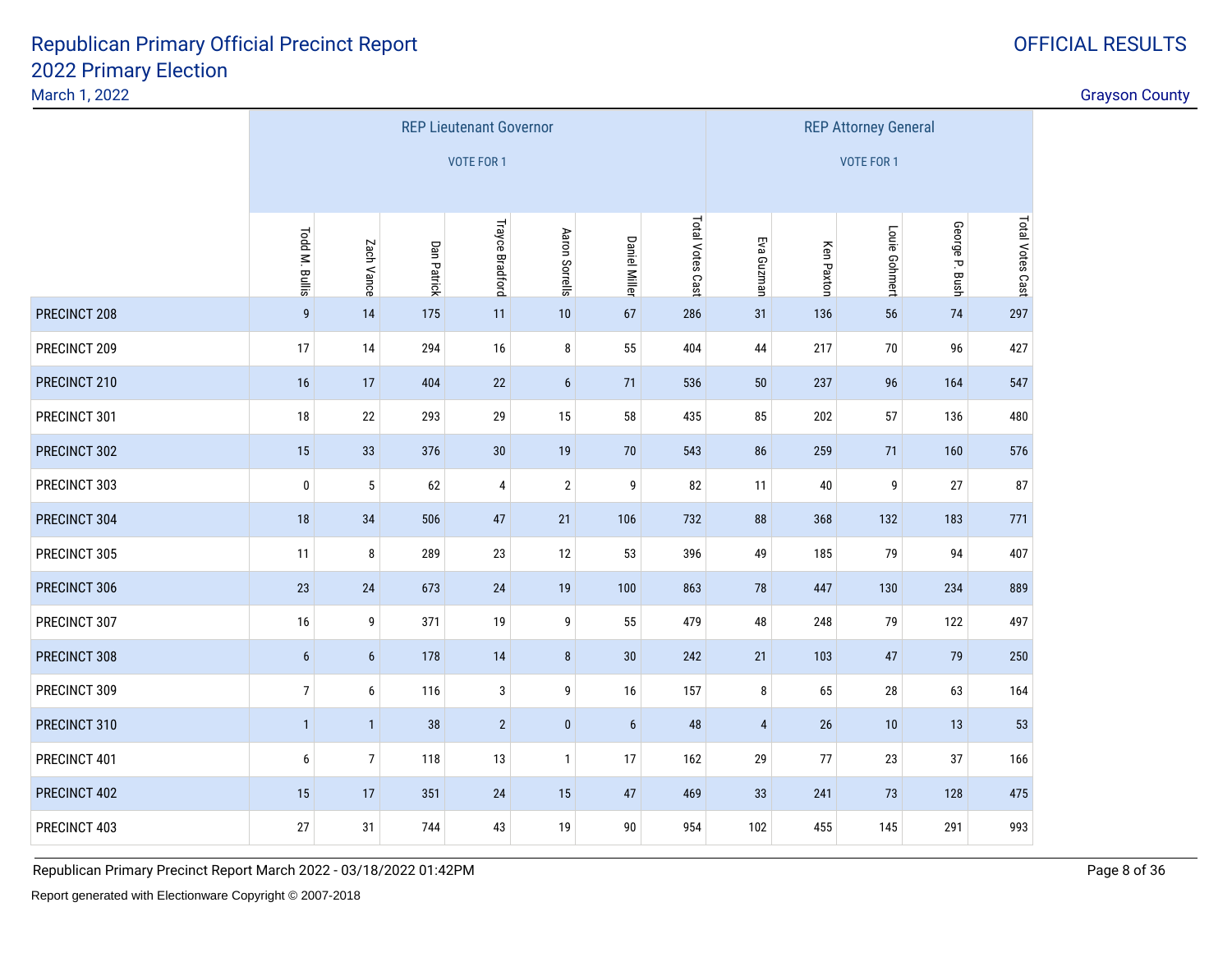| March 1, 2022 |                |              |             |                                |                |                      |                  |                               |            |                             |                | <b>Grayson County</b> |  |
|---------------|----------------|--------------|-------------|--------------------------------|----------------|----------------------|------------------|-------------------------------|------------|-----------------------------|----------------|-----------------------|--|
|               |                |              |             | <b>REP Lieutenant Governor</b> |                |                      |                  |                               |            | <b>REP Attorney General</b> |                |                       |  |
|               |                |              |             | VOTE FOR 1                     |                |                      |                  |                               |            | VOTE FOR 1                  |                |                       |  |
|               |                |              |             |                                |                |                      |                  |                               |            |                             |                |                       |  |
|               | Todd M. Bullis | Zach Vance   | Dan Patrick | Trayce Bradford                | Aaron Sorrells | <b>Daniel Miller</b> | Total Votes Cast | Eva Guzman                    | Ken Paxton | Louie Gohmert               | George P. Bush | Total Votes Cast      |  |
| PRECINCT 404  | 61             | 43           | 941         | 63                             | 47             | 112                  | 1,267            | 139                           | 597        | 172                         | 425            | 1,333                 |  |
| PRECINCT 405  | $\mathbf{1}$   |              | 69          | 8                              | 0              | 15                   | 94               | 11                            | 48         | 23                          | $20\,$         | 102                   |  |
| PRECINCT 406  | 21             | 26           | 561         | 36                             | 22             | 79                   | 745              | 65                            | 378        | 145                         | 168            | 756                   |  |
| PRECINCT 407  | $\bf{0}$       | $\mathbf{1}$ | 14          | 0                              | 0              | $\overline{2}$       | 17               | 4                             | 8          | 3                           | $\overline{2}$ | 17                    |  |
| PRECINCT 408  | 8              | 14           | 171         | 18                             | $\mathbf{3}$   | 22                   | 236              | 29                            | 101        | 41                          | 82             | 253                   |  |
| PRECINCT 409  | 20             | 26           | 540         | 33                             | 29             | 90                   | 738              | 92                            | 330        | 135                         | 215            | 772                   |  |
| PRECINCT 410  | 21             | 36           | 419         | 23                             | 11             | ${\bf 80}$           | 590              | 61                            | 280        | 92                          | 189            | 622                   |  |
| PRECINCT 411  | -1             | 0            | 61          | 4                              | $\overline{2}$ | 6                    | 74               | 8                             | 36         | 14                          | 20             | 78                    |  |
| PRECINCT 412  | 12             | 21           | 267         | 13                             | 10             | 48                   | 371              | 53<br>384<br>39<br>175<br>117 |            |                             |                |                       |  |
| <b>Totals</b> | 580            | 719          | 13,111      | 880                            | 507            | 2,387                | 18,184           | 2,004                         | 8,606      | 3,176                       | 5,131          | 18,917                |  |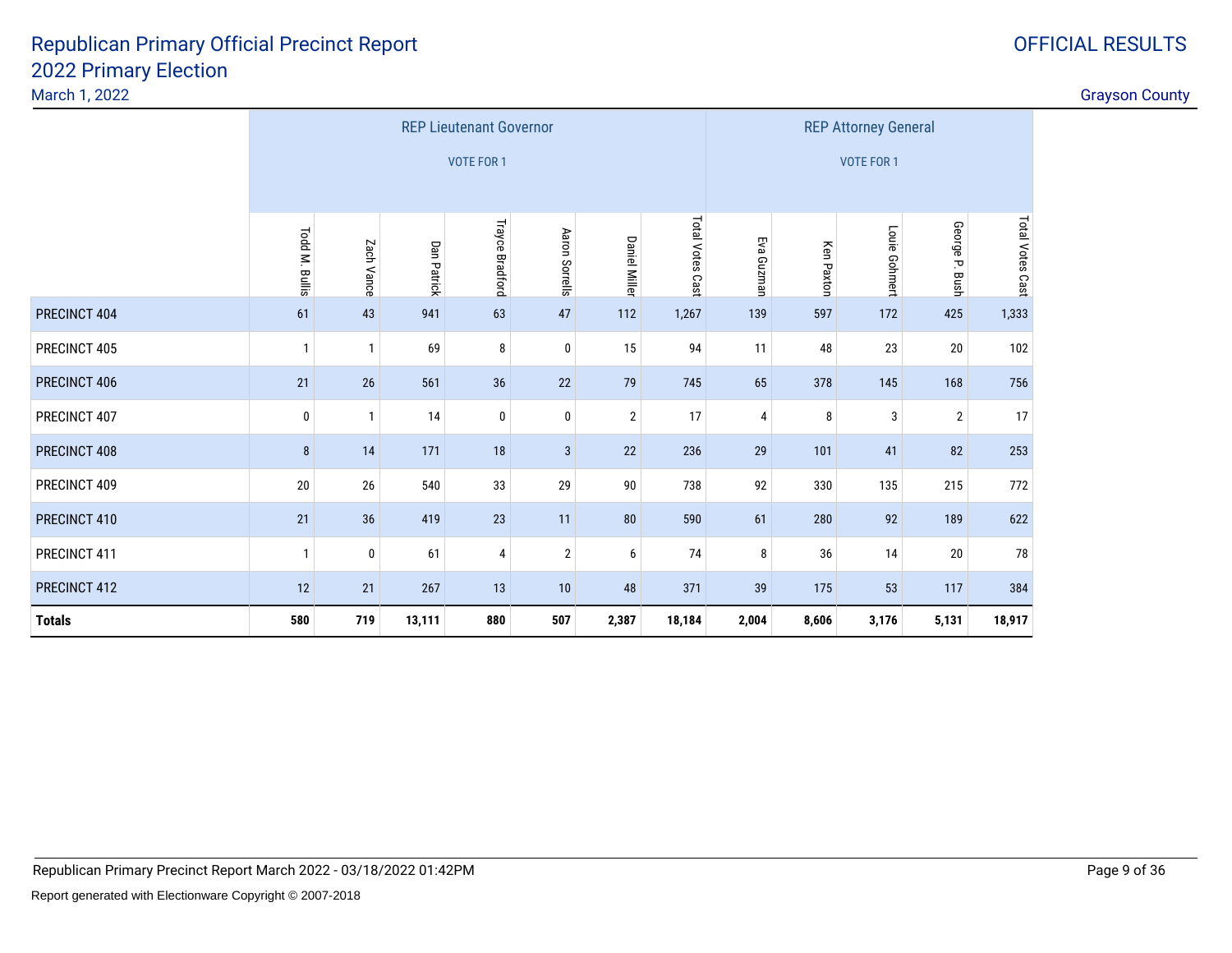#### March 1, 2022

| March 1, 2022 |                |                                                                          |                  |                    |                  |                |                |                    |                |                  |            |                  | <b>Grayson County</b> |
|---------------|----------------|--------------------------------------------------------------------------|------------------|--------------------|------------------|----------------|----------------|--------------------|----------------|------------------|------------|------------------|-----------------------|
|               |                | <b>REP Comptroller of Public</b><br><b>Accounts</b><br><b>VOTE FOR 1</b> |                  |                    |                  |                |                |                    |                |                  |            |                  |                       |
|               | Mark V. Goloby | <b>Glenn Hegar</b>                                                       | Total Votes Cast | Dawn<br>Buckingham | Rufus Lopez      | Don W. Minton  | Tim Westley    | <b>Ben Armenta</b> | Victor Avila   | Weston Martinez  | Jon Spiers | Total Votes Cast |                       |
| PRECINCT 101  | 46             | 124                                                                      | 170              | 46                 | $\boldsymbol{9}$ | 25             | 22             | $\mathbf{3}$       | $30\,$         | 12               | 21         | 168              |                       |
| PRECINCT 102  | $34\,$         | 86                                                                       | 120              | 31                 | 9                | 19             | 12             | $\overline{2}$     | 25             | $\boldsymbol{9}$ | 10         | 117              |                       |
| PRECINCT 103  | 86             | 166                                                                      | 252              | $78\,$             | $18\,$           | 43             | $36\,$         | $\sqrt{3}$         | 36             | $12\,$           | 18         | 244              |                       |
| PRECINCT 104  | 100            | 211                                                                      | 311              | 93                 | 12               | 51             | 38             | 6                  | 59             | $\bf 8$          | 26         | 293              |                       |
| PRECINCT 105  | 63             | 260                                                                      | 323              | 107                | $\overline{4}$   | 29             | 38             | $\overline{4}$     | 70             | 10               | 39         | 301              |                       |
| PRECINCT 106  | 164            | 400                                                                      | 564              | 168                | 17               | $77$           | 84             | $12\,$             | 80             | 24               | 66         | 528              |                       |
| PRECINCT 107  | 140            | 351                                                                      | 491              | 167                | 16               | 65             | 75             | $5\phantom{.0}$    | 67             | 22               | 61         | 478              |                       |
| PRECINCT 108  | 156            | 444                                                                      | 600              | 200                | 16               | 84             | 79             | $\overline{7}$     | 90             | 31               | 60         | 567              |                       |
| PRECINCT 109  | 159            | 661                                                                      | 820              | 216                | 33               | 105            | 104            | 21                 | 168            | 30 <sub>o</sub>  | 102        | 779              |                       |
| PRECINCT 201  | 199            | 420                                                                      | 619              | 195                | $25\,$           | 89             | 97             | 15                 | 91             | $18\,$           | 65         | 595              |                       |
| PRECINCT 202  | 225            | 454                                                                      | 679              | 206                | $24$             | 83             | 103            | 13                 | 96             | 29               | 103        | 657              |                       |
| PRECINCT 203  | 36             | 62                                                                       | 98               | 33                 | 12               | 13             | 17             | $\overline{2}$     | $\bf{8}$       | $\overline{4}$   | 6          | 95               |                       |
| PRECINCT 204  | $\overline{4}$ | $\sqrt{4}$                                                               | $\bf 8$          | $\overline{4}$     | $\pmb{0}$        | $\overline{1}$ | $\overline{2}$ | $\mathbf{0}$       | $\overline{1}$ | $\pmb{0}$        | $\pmb{0}$  | $\bf 8$          |                       |
| PRECINCT 205  | 295            | 657                                                                      | 952              | 303                | 38               | 117            | 147            | 13                 | 141            | 35               | 123        | 917              |                       |
| PRECINCT 206  | 107            | 223                                                                      | 330              | 117                | 15               | 43             | 40             | $\overline{7}$     | 42             | 12               | 38         | 314              |                       |
| PRECINCT 207  | 51             | 204                                                                      | 255              | 68                 | 10               | 21             | 39             | 5                  | 73             | 15               | 20         | 251              |                       |
|               |                |                                                                          |                  |                    |                  |                |                |                    |                |                  |            |                  |                       |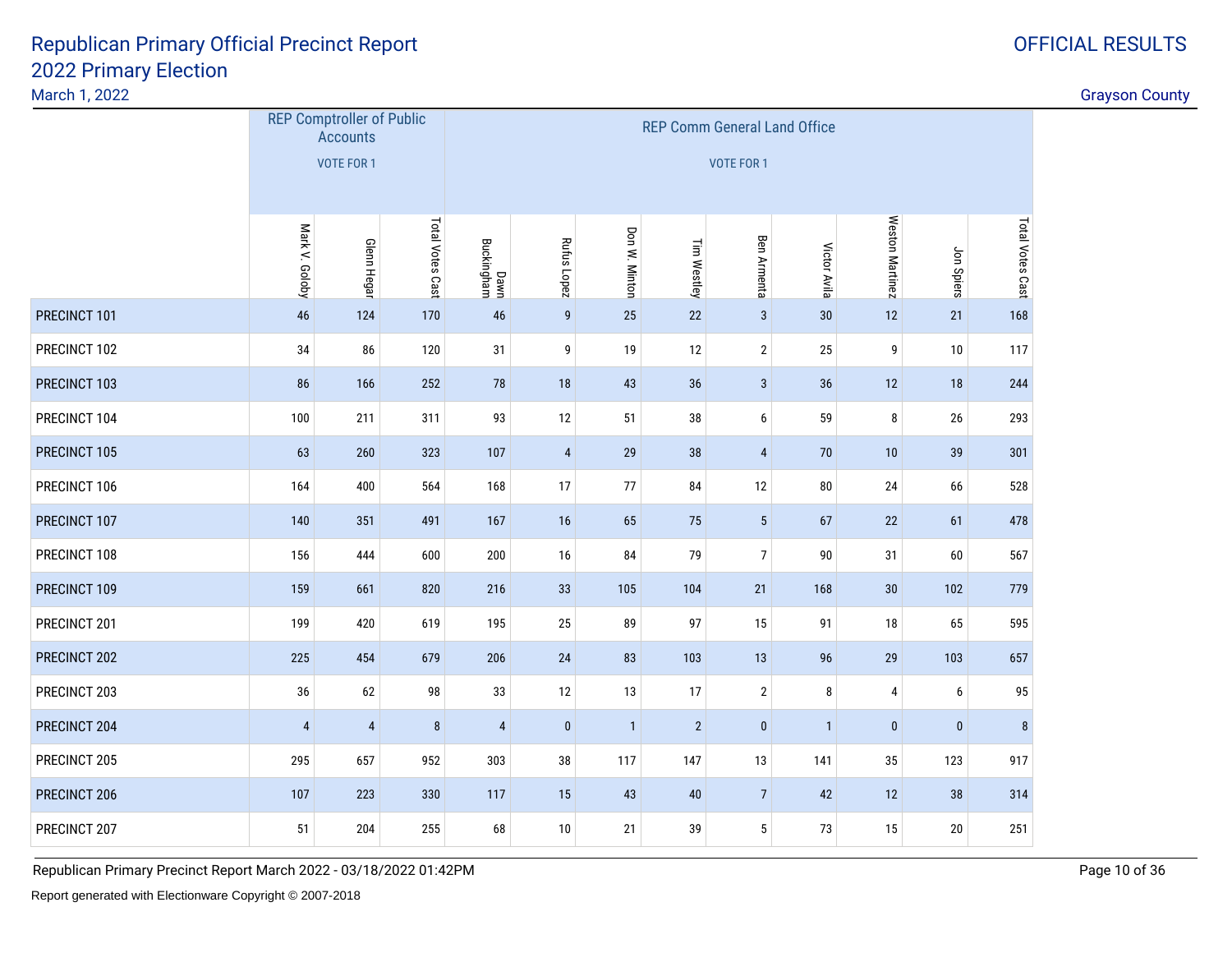|              | <b>REP Comptroller of Public</b><br><b>Accounts</b><br><b>VOTE FOR 1</b> |                    |                  | <b>REP Comm General Land Office</b><br><b>VOTE FOR 1</b> |                  |               |             |                |              |                  |              |                  |
|--------------|--------------------------------------------------------------------------|--------------------|------------------|----------------------------------------------------------|------------------|---------------|-------------|----------------|--------------|------------------|--------------|------------------|
|              | Mark V. Goloby                                                           | <b>Glenn Hegar</b> | Total Votes Cast | Dawn<br>Buckingham                                       | Rufus Lopez      | Don W. Minton | Tim Westley | Ben Armenta    | Victor Avila | Weston Martinez  | Jon Spiers   | Total Votes Cast |
| PRECINCT 208 | 75                                                                       | 194                | 269              | 76                                                       | $\boldsymbol{9}$ | 32            | 41          | $\overline{5}$ | 52           | 18               | 23           | 256              |
| PRECINCT 209 | 105                                                                      | 245                | 350              | 114                                                      | 5                | 36            | 55          | $5\,$          | 54           | 13               | 56           | 338              |
| PRECINCT 210 | 128                                                                      | 358                | 486              | 171                                                      | 12               | 81            | 64          | $\bf 8$        | 50           | 18               | 56           | 460              |
| PRECINCT 301 | 147                                                                      | 242                | 389              | 115                                                      | 13               | 61            | 37          | 8              | 56           | 15               | 53           | 358              |
| PRECINCT 302 | 166                                                                      | 300                | 466              | 159                                                      | 26               | 60            | 67          | 12             | 54           | 17               | 56           | 451              |
| PRECINCT 303 | 24                                                                       | 49                 | 73               | 33                                                       | 5                | 10            | 12          | $\overline{2}$ | 8            | $\pmb{0}$        | $\mathbf{1}$ | 71               |
| PRECINCT 304 | 175                                                                      | 483                | 658              | 197                                                      | 34               | 73            | 80          | 10             | 121          | 26               | 91           | 632              |
| PRECINCT 305 | 110                                                                      | 253                | 363              | 123                                                      | 13               | 47            | 51          | 8              | 48           | 14               | 37           | 341              |
| PRECINCT 306 | 242                                                                      | 530                | 772              | 263                                                      | 23               | 111           | 89          | 25             | 83           | 43               | 102          | 739              |
| PRECINCT 307 | 113                                                                      | 338                | 451              | 181                                                      | $\overline{7}$   | 46            | 71          | 11             | 36           | 19               | 56           | 427              |
| PRECINCT 308 | 47                                                                       | 183                | 230              | 92                                                       | $\boldsymbol{6}$ | 29            | 26          | $\overline{4}$ | 31           | $\boldsymbol{9}$ | 14           | 211              |
| PRECINCT 309 | 41                                                                       | 99                 | 140              | $40\,$                                                   | 6                | $26\,$        | 23          | $\overline{2}$ | 13           | 8                | 17           | 135              |
| PRECINCT 310 | 13                                                                       | 30                 | 43               | 19                                                       | $\pmb{0}$        | $\bf 8$       | $\bf 8$     | $\overline{2}$ | $\sqrt{3}$   | $\pmb{0}$        | $\mathbf{1}$ | 41               |
| PRECINCT 401 | 43                                                                       | 101                | 144              | 43                                                       | 9                | 28            | 11          | $\mathbf{1}$   | 15           | $\overline{7}$   | 25           | 139              |
| PRECINCT 402 | 134                                                                      | 290                | 424              | 139                                                      | $20\,$           | 53            | $72\,$      | 9              | 49           | 13               | 50           | 405              |
| PRECINCT 403 | 259                                                                      | 608                | 867              | 284                                                      | 18               | 134           | 135         | 12             | 84           | 36               | 106          | 809              |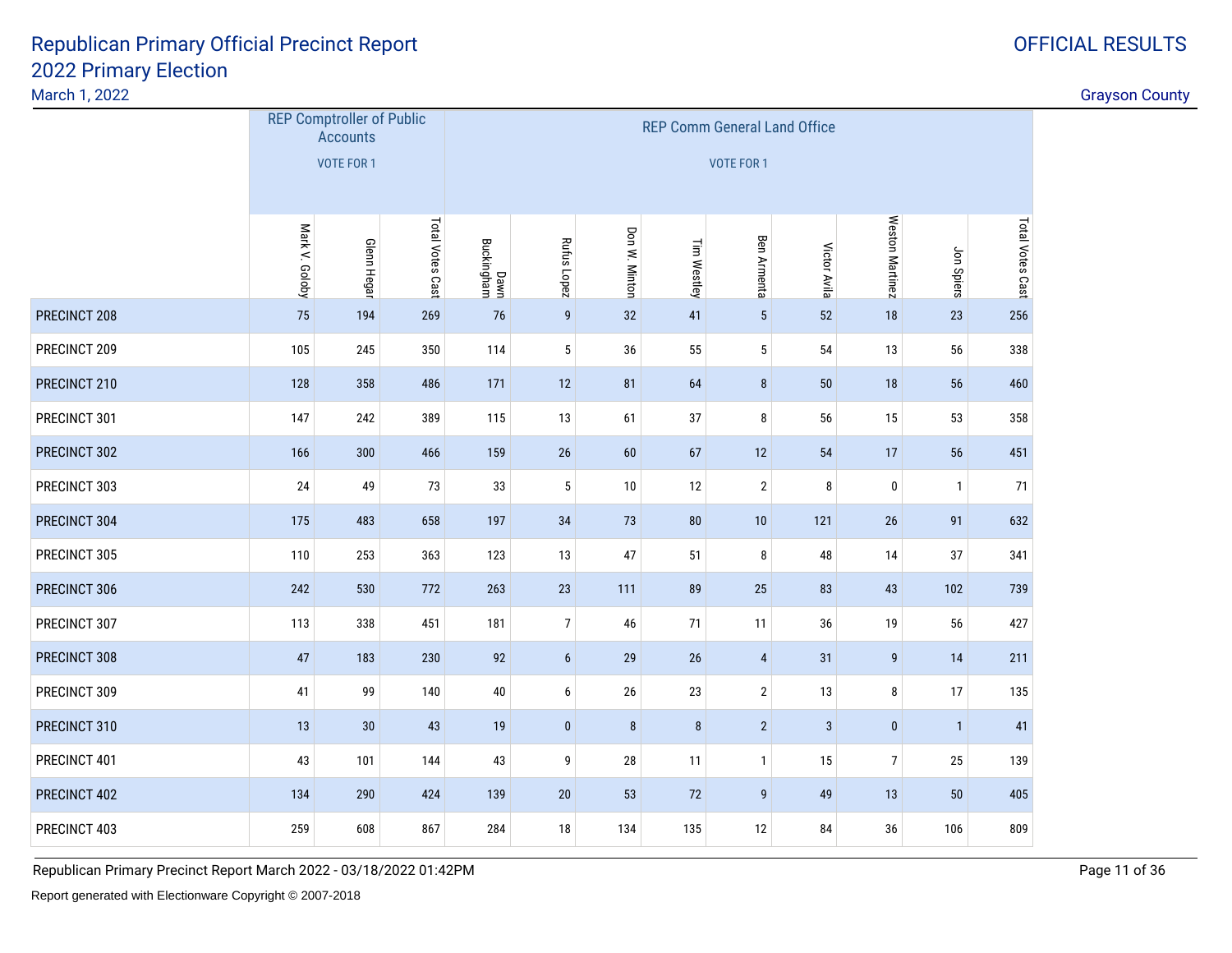#### March 1, 2022

| <b>OFFICIAL RESULTS</b> |
|-------------------------|
|                         |

|               |                   | <b>REP Comptroller of Public</b><br><b>Accounts</b> |                  |                    |                |               | <b>REP Comm General Land Office</b> |                    |              |                 |                |                  |
|---------------|-------------------|-----------------------------------------------------|------------------|--------------------|----------------|---------------|-------------------------------------|--------------------|--------------|-----------------|----------------|------------------|
|               |                   | <b>VOTE FOR 1</b>                                   |                  |                    |                |               |                                     | <b>VOTE FOR 1</b>  |              |                 |                |                  |
|               | Mark V. Goloby    | Glenn Hegar                                         | Total Votes Cast | Dawn<br>Buckingham | Rufus Lopez    | Don W. Minton | Tim Westley                         | <b>Ben Armenta</b> | Victor Avila | Weston Martinez | Jon Spiers     | Total Votes Cast |
| PRECINCT 404  | 378               | 750                                                 | 1,128            | 371                | 44             | 157           | 192                                 | 26                 | 112          | 47              | 125            | 1,074            |
| PRECINCT 405  | 20                | 69                                                  | 89               | 28                 | 3              | 9             | 17                                  | $\bf{0}$           | 13           | 3               | 8              | 81               |
| PRECINCT 406  | 186               | 487                                                 | 673              | 237                | 12             | 83            | 116                                 | 14                 | 70           | 32              | 80             | 644              |
| PRECINCT 407  | 7                 | 8                                                   | 15               | 5                  | $\mathbf{1}$   | $\mathbf 0$   | $\overline{2}$                      | $\bf{0}$           | 5            | 0               | $\mathbf{1}$   | 14               |
| PRECINCT 408  | 61                | 135                                                 | 196              | 71                 | 10             | 25            | 31                                  | $\mathbf{1}$       | 21           | 9               | 25             | 193              |
| PRECINCT 409  | 200               | 454                                                 | 654              | 211                | 26             | 87            | 61                                  | 21                 | 102          | 27              | 64             | 599              |
| PRECINCT 410  | 159               | 330                                                 | 489              | 151                | 11             | 76            | 60                                  | 9                  | 77           | 21              | 55             | 460              |
| PRECINCT 411  | 20                | 42                                                  | 62               | 20                 | $\bf{0}$       | 12            | 9                                   | $\bf{0}$           | 3            | 4               | $\overline{7}$ | 55               |
| PRECINCT 412  | 104<br>227<br>331 |                                                     |                  | 93                 | $\overline{9}$ | 53            | 62                                  | $\overline{7}$     | 49           | 11              | 37             | 321              |
| <b>Totals</b> | 4,822             | 11,532                                              | 16,354           | 5,268              | 580            | 2,202         | 2,325                               | 320                | 2,286        | 681             | 1,904          | 15,566           |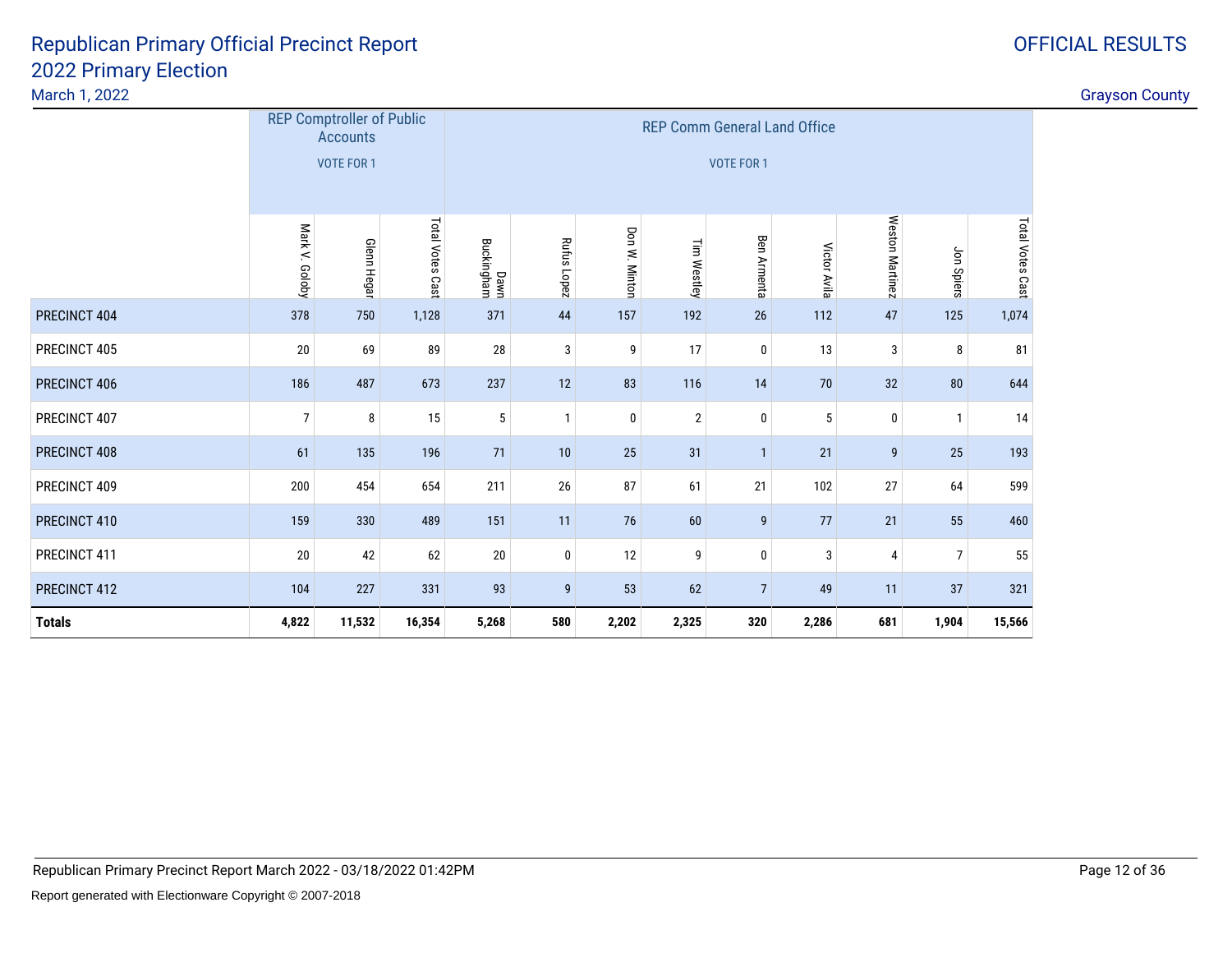#### March 1, 2022

| March 1, 2022 |                   |                                        |                  |                  |               |                |                   |                                  |                 |                  |                     |                  |                                                                | <b>Grayson County</b> |  |
|---------------|-------------------|----------------------------------------|------------------|------------------|---------------|----------------|-------------------|----------------------------------|-----------------|------------------|---------------------|------------------|----------------------------------------------------------------|-----------------------|--|
|               |                   | <b>REP Commissioner of Agriculture</b> |                  |                  |               |                |                   | <b>REP Railroad Commissioner</b> |                 |                  | <b>REP Justice,</b> |                  | <b>REP Justice,</b><br>Supreme Court, PI 3 Supreme Court, PI 5 |                       |  |
|               |                   | VOTE FOR 1                             |                  |                  |               |                | <b>VOTE FOR 1</b> |                                  |                 |                  | <b>VOTE FOR 1</b>   |                  | VOTE FOR 1                                                     |                       |  |
|               | <b>Sid Miller</b> | James White                            | Carey A. Counsil | Total Votes Cast | Tom Slocum Jr | Dawayne Tipton | Sarah Stogner     | Marvin "Sarge"<br>Summers        | Wayne Christian | Total Votes Cast | Debra Lehrmann      | Total Votes Cast | Rebeca Huddle                                                  | Total Votes Cast      |  |
| PRECINCT 101  | 97                | 55                                     | 27               | 179              | 33            | $20\,$         | 42                | 26                               | 53              | 174              | 176                 | 176              | 174                                                            | 174                   |  |
| PRECINCT 102  | 76                | 29                                     | 14               | 119              | 14            | $18\,$         | 28                | 18                               | 39              | 117              | 115                 | 115              | 114                                                            | 114                   |  |
| PRECINCT 103  | 134               | 87                                     | 29               | 250              | $45\,$        | 34             | 52                | 40                               | 78              | 249              | 249                 | 249              | 242                                                            | 242                   |  |
| PRECINCT 104  | 203               | 98                                     | 23               | 324              | 61            | 53             | 51                | $30\,$                           | 108             | 303              | 310                 | 310              | 307                                                            | 307                   |  |
| PRECINCT 105  | 221               | 79                                     | 23               | 323              | 52            | 39             | 36                | 19                               | 156             | 302              | 315                 | 315              | 313                                                            | 313                   |  |
| PRECINCT 106  | 359               | 169                                    | 48               | 576              | 114           | 69             | 87                | 64                               | 212             | 546              | 561                 | 561              | 563                                                            | 563                   |  |
| PRECINCT 107  | 318               | 163                                    | 33               | 514              | 78            | 66             | 79                | 54                               | 209             | 486              | 499                 | 499              | 502                                                            | 502                   |  |
| PRECINCT 108  | 397               | 184                                    | 29               | 610              | 142           | 52             | 74                | 53                               | 270             | 591              | 608                 | 608              | 599                                                            | 599                   |  |
| PRECINCT 109  | 555               | 215                                    | 50               | 820              | 152           | 99             | 89                | 74                               | 384             | 798              | 805                 | 805              | 798                                                            | 798                   |  |
| PRECINCT 201  | 350               | 207                                    | 65               | 622              | 107           | 94             | 110               | 93                               | 202             | 606              | 621                 | 621              | 610                                                            | 610                   |  |
| PRECINCT 202  | 361               | 257                                    | 65               | 683              | 116           | 85             | 141               | 84                               | 238             | 664              | 673                 | 673              | 671                                                            | 671                   |  |
| PRECINCT 203  | 42                | 43                                     | 14               | 99               | 15            | 12             | 27                | 18                               | 26              | 98               | 104                 | 104              | 98                                                             | 98                    |  |
| PRECINCT 204  | $\overline{7}$    | $\sqrt{2}$                             | $\pmb{0}$        | $\boldsymbol{9}$ | $\sqrt{3}$    | $\pmb{0}$      | $\mathbf{1}$      | $\pmb{0}$                        | $\sqrt{4}$      | $\bf 8$          | $\bf 8$             | $\bf 8$          | $\sqrt{7}$                                                     | $\overline{7}$        |  |
| PRECINCT 205  | 596               | 299                                    | 81               | 976              | 169           | 136            | 141               | 123                              | 364             | 933              | 966                 | 966              | 966                                                            | 966                   |  |
| PRECINCT 206  | 158               | 123                                    | 43               | 324              | 54            | 45             | 59                | 45                               | 117             | 320              | 331                 | 331              | 341                                                            | 341                   |  |
| PRECINCT 207  | 178               | 62                                     | 16               | 256              | 35            | 23             | 29                | 23                               | 139             | 249              | 239                 | 239              | 238                                                            | 238                   |  |
|               |                   |                                        |                  |                  |               |                |                   |                                  |                 |                  |                     |                  |                                                                |                       |  |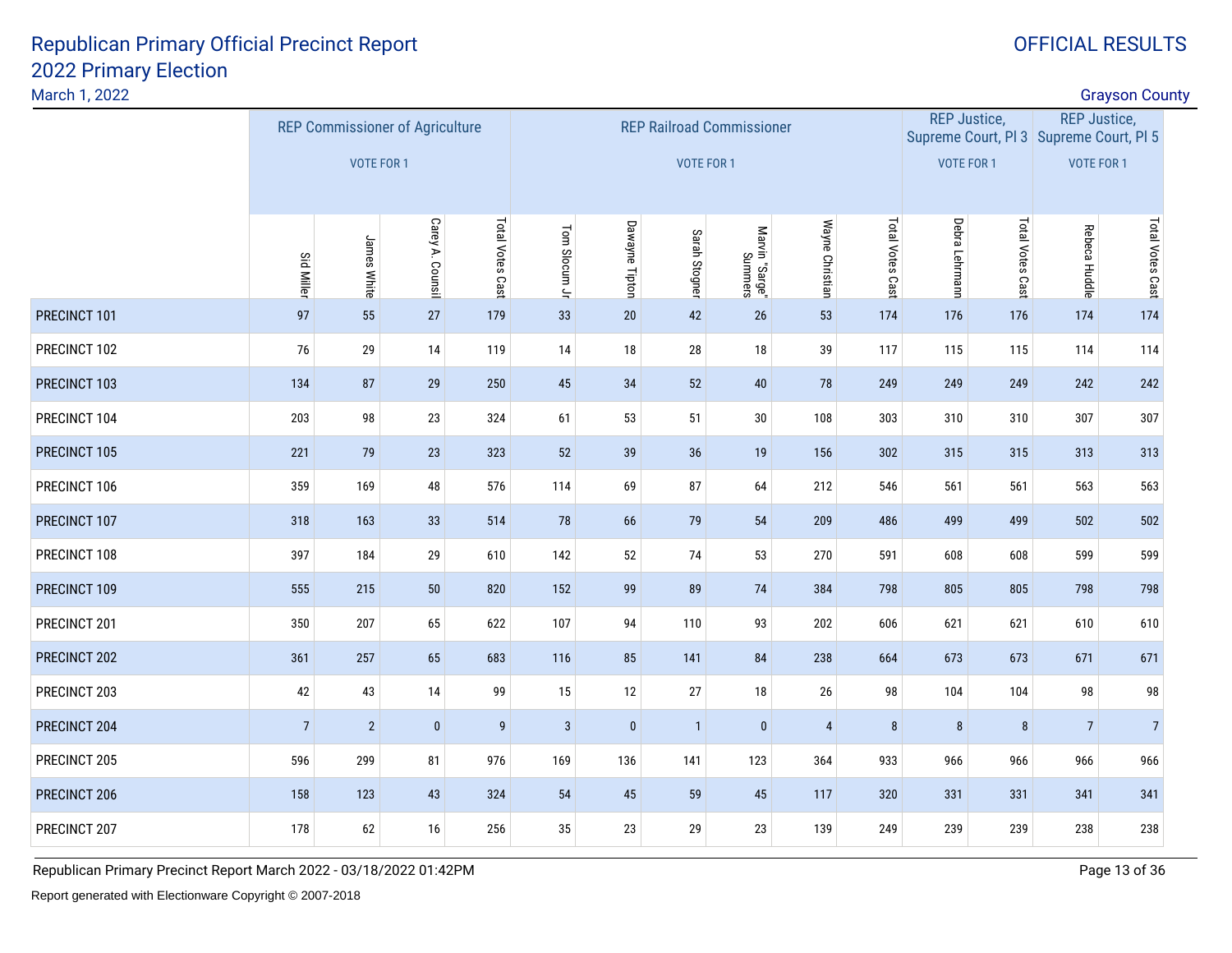March 1, 2022

| March 1, 2022 |                                                                                                    |                                        |              |     |                     |                 |               |                                  |                 |                  |                     |                  |                                                                | <b>Grayson County</b> |  |
|---------------|----------------------------------------------------------------------------------------------------|----------------------------------------|--------------|-----|---------------------|-----------------|---------------|----------------------------------|-----------------|------------------|---------------------|------------------|----------------------------------------------------------------|-----------------------|--|
|               |                                                                                                    | <b>REP Commissioner of Agriculture</b> |              |     |                     |                 |               | <b>REP Railroad Commissioner</b> |                 |                  | <b>REP Justice,</b> |                  | <b>REP Justice,</b><br>Supreme Court, PI 3 Supreme Court, PI 5 |                       |  |
|               |                                                                                                    | VOTE FOR 1                             |              |     |                     |                 |               | <b>VOTE FOR 1</b>                |                 |                  | <b>VOTE FOR 1</b>   |                  | <b>VOTE FOR 1</b>                                              |                       |  |
|               | Total Votes Cast<br>Carey A. Counsil<br>James White<br>Sid Miller<br>173<br>91<br>16<br>280<br>119 |                                        |              |     |                     | Dawayne Tipton  | Sarah Stogner | Marvin "Sarge"<br>Summers        | Wayne Christian | Total Votes Cast | Debra Lehrmann      | Total Votes Cast | Rebeca Huddle                                                  | Total Votes Cast      |  |
| PRECINCT 208  |                                                                                                    |                                        |              |     | Tom Slocum Jr<br>60 | 38              | 38            | 36                               | 90              | 262              | 260                 | 260              | 262                                                            | 262                   |  |
| PRECINCT 209  | 219                                                                                                |                                        | 32           | 370 | 61                  | 54              | 63            | 36                               | 134             | 348              | 357                 | 357              | 359                                                            | 359                   |  |
| PRECINCT 210  | 315                                                                                                | 152                                    | 37           | 504 | 114                 | 65              | $76$          | 53                               | 169             | 477              | 489                 | 489              | 487                                                            | 487                   |  |
| PRECINCT 301  | 195                                                                                                | 142                                    | $50\,$       | 387 | 77                  | 35              | 104           | 38                               | 121             | 375              | 392                 | 392              | 391                                                            | 391                   |  |
| PRECINCT 302  | 295                                                                                                | 140                                    | 46           | 481 | 96                  | 50              | 99            | 70                               | 142             | 457              | 486                 | 486              | 486                                                            | 486                   |  |
| PRECINCT 303  | 32                                                                                                 | 30                                     | 12           | 74  | 19                  | 10              | 15            | 12                               | 20              | 76               | 72                  | 72               | 71                                                             | 71                    |  |
| PRECINCT 304  | 398                                                                                                | 206                                    | 62           | 666 | 133                 | 74              | 119           | $70$                             | 255             | 651              | 667                 | 667              | 666                                                            | 666                   |  |
| PRECINCT 305  | 245                                                                                                | 99                                     | 25           | 369 | 86                  | 46              | 53            | 37                               | 135             | 357              | 341                 | 341              | 341                                                            | 341                   |  |
| PRECINCT 306  | 530                                                                                                | 230                                    | 41           | 801 | 182                 | 106             | 123           | 106                              | 242             | 759              | 784                 | 784              | 775                                                            | 775                   |  |
| PRECINCT 307  | 285                                                                                                | 138                                    | 30           | 453 | 109                 | 49              | 63            | 49                               | 166             | 436              | 446                 | 446              | 438                                                            | 438                   |  |
| PRECINCT 308  | 138                                                                                                | 70                                     | 22           | 230 | 35                  | 23              | 42            | 18                               | 94              | 212              | 222                 | 222              | 219                                                            | 219                   |  |
| PRECINCT 309  | 89                                                                                                 | 46                                     | $10\,$       | 145 | $34\,$              | 17              | $20\,$        | 15                               | 56              | 142              | 141                 | 141              | 140                                                            | 140                   |  |
| PRECINCT 310  | 31                                                                                                 | 12                                     | $\mathbf{1}$ | 44  | 12                  | $5\phantom{.0}$ | 8             | $\mathbf{3}$                     | 12              | $40\,$           | 45                  | 45               | 45                                                             | 45                    |  |
| PRECINCT 401  | 87                                                                                                 | 43                                     | 21           | 151 | 31                  | 24              | $28\,$        | 23                               | 40              | 146              | 147                 | 147              | 146                                                            | 146                   |  |
| PRECINCT 402  | 221                                                                                                | 168                                    | 37           | 426 | 85                  | 49              | 81            | 52                               | 151             | 418              | 412                 | 412              | 416                                                            | 416                   |  |
| PRECINCT 403  | 528                                                                                                | 274                                    | 73           | 875 | 182                 | 108             | 191           | 118                              | 236             | 835              | 852                 | 852              | 850                                                            | 850                   |  |
|               |                                                                                                    |                                        |              |     |                     |                 |               |                                  |                 |                  |                     |                  |                                                                |                       |  |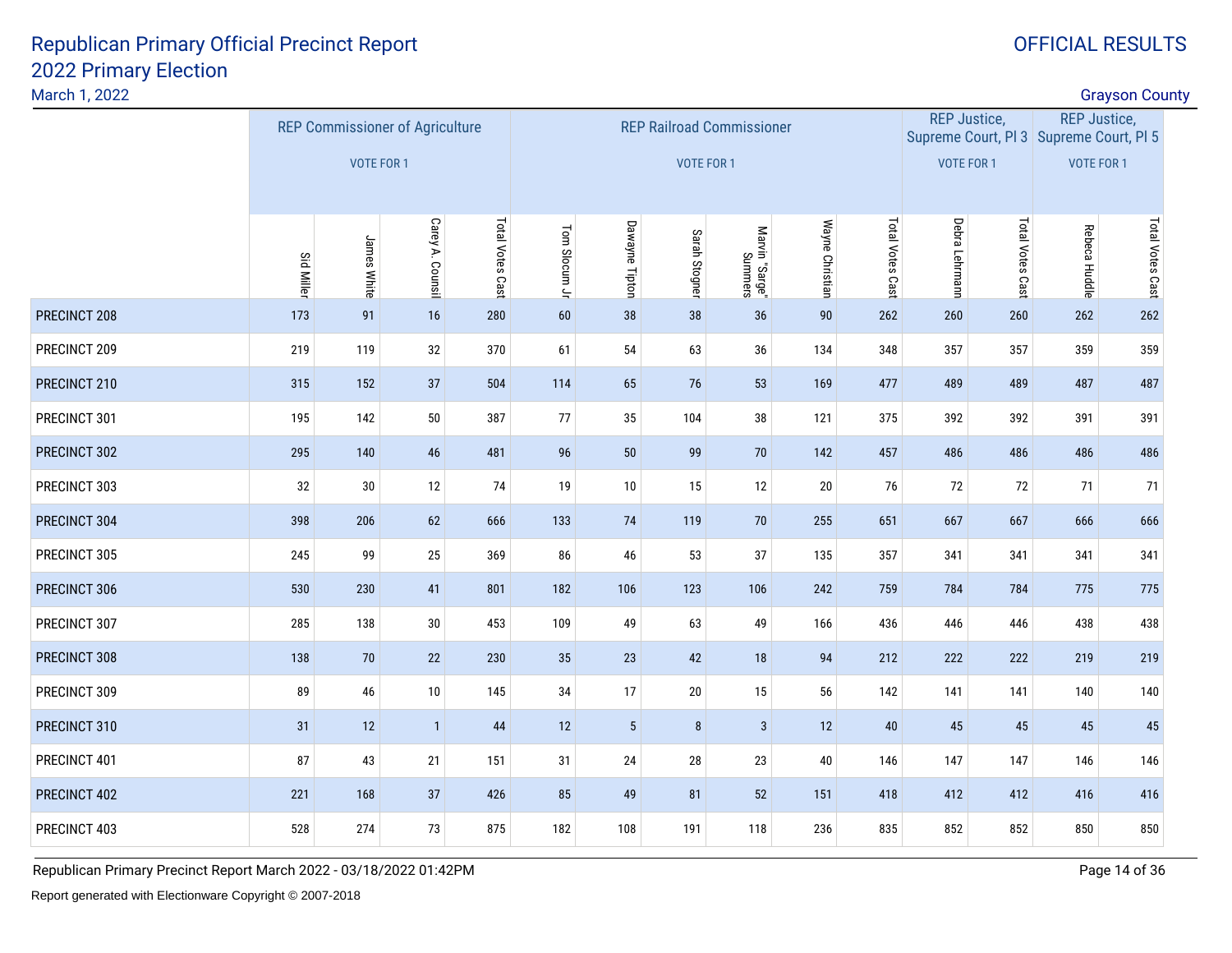| March 1, 2022 |                   |                                        |                  |                  |               |                |               |                                  |                 |                  |                     |                  |                                                                | <b>Grayson County</b> |  |
|---------------|-------------------|----------------------------------------|------------------|------------------|---------------|----------------|---------------|----------------------------------|-----------------|------------------|---------------------|------------------|----------------------------------------------------------------|-----------------------|--|
|               |                   | <b>REP Commissioner of Agriculture</b> |                  |                  |               |                |               | <b>REP Railroad Commissioner</b> |                 |                  | <b>REP Justice,</b> |                  | <b>REP Justice,</b><br>Supreme Court, PI 3 Supreme Court, PI 5 |                       |  |
|               |                   | VOTE FOR 1                             |                  |                  |               |                | VOTE FOR 1    |                                  |                 |                  | VOTE FOR 1          |                  | VOTE FOR 1                                                     |                       |  |
|               | <b>Sid Miller</b> | James White                            | Carey A. Counsil | Total Votes Cast | Tom Slocum Jr | Dawayne Tipton | Sarah Stogner | Marvin "Sarge"<br>Summers        | Wayne Christian | Total Votes Cast | Debra<br>Lehrmann   | Total Votes Cast | Rebeca Huddle                                                  | Total Votes Cast      |  |
| PRECINCT 404  | 675               | 383                                    | $90\,$           | 1,148            | 227           | 156            | 198           | 158                              | 344             | 1,083            | 1,171               | 1,171            | 1,162                                                          | 1,162                 |  |
| PRECINCT 405  | 50                | 31                                     | 12               | 93               | 13            | 4              | 17            | 11                               | 39              | 84               | 78                  | 78               | 79                                                             | 79                    |  |
| PRECINCT 406  | 430               | 195                                    | 60               | 685              | 144           | 74             | 112           | 88                               | 241             | 659              | 681                 | 681              | 675                                                            | 675                   |  |
| PRECINCT 407  | 8                 | 5                                      | $\overline{2}$   | 15               | 6             | $\mathbf{1}$   | 4             | $\mathbf{1}$                     | 3               | 15               | 16                  | 16               | 16                                                             | 16                    |  |
| PRECINCT 408  | 117               | 68                                     | 20               | 205              | 39            | 23             | 31            | 29                               | 72              | 194              | 210                 | 210              | 212                                                            | 212                   |  |
| PRECINCT 409  | 378               | 212                                    | 59               | 649              | 132           | 56             | 124           | 68                               | 256             | 636              | 638                 | 638              | 645                                                            | 645                   |  |
| PRECINCT 410  | 272               | 174                                    | 47               | 493              | 95            | 57             | 97            | 54                               | 175             | 478              | 510                 | 510              | 512                                                            | 512                   |  |
| PRECINCT 411  | 32                | 22                                     | 9                | 63               | 11            | 11             | 15            | 8                                | 14              | 59               | 65                  | 65               | 67                                                             | 67                    |  |
| PRECINCT 412  | 175               | 115                                    | 35               | 325              | 64            | 43             | 57            | 41                               | 122             | 327              | 342                 | 342              | 335                                                            | 335                   |  |
| <b>Totals</b> | 9,970             | 5,237                                  | 1,409            | 16,616           | 3,237         | 2,023          | 2,824         | 1,958                            | 5,928           | 15,970           | 16,404              | 16,404           | 16,338                                                         | 16,338                |  |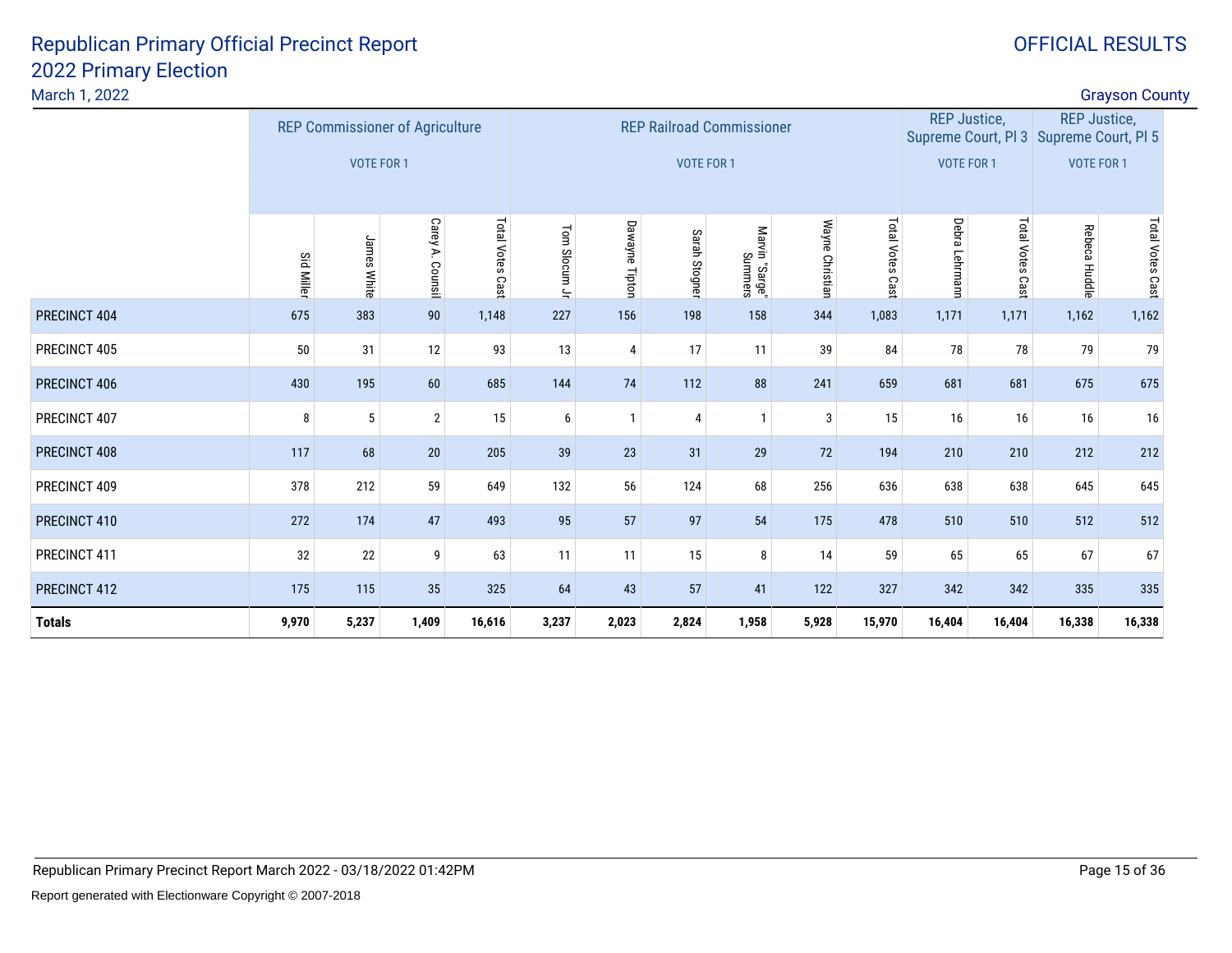March 1, 2022

|                               |              |                                |                                                    |     |                                                         | VOTE FOR 1        |              |                  |                                                             |                                                         |                |                                                               |                |                                                                                    |
|-------------------------------|--------------|--------------------------------|----------------------------------------------------|-----|---------------------------------------------------------|-------------------|--------------|------------------|-------------------------------------------------------------|---------------------------------------------------------|----------------|---------------------------------------------------------------|----------------|------------------------------------------------------------------------------------|
| Evan Young<br>84<br>92<br>176 |              | Mary Lou Keel                  | Total Votes Cast                                   |     | <b>Clint Morgan</b>                                     | Total Votes Cast  |              | Total Votes Cast |                                                             | Total Votes Cast                                        | Drew Springer  | Total Votes Cast                                              |                |                                                                                    |
|                               |              |                                | 170                                                | 170 | 97                                                      | 80                | 177          | 176              | 176                                                         | 171                                                     | 171            | 172                                                           | 172            |                                                                                    |
| 62                            | 51           | 113                            | 113                                                | 113 | 75                                                      | 39                | 114          | 111              | 111                                                         | 113                                                     | 113            | 114                                                           | 114            |                                                                                    |
| 126                           | 121          | 247                            | 248                                                | 248 | 150                                                     | 93                | 243          | 246              | 246                                                         | 248                                                     | 248            | 253                                                           | 253            |                                                                                    |
| 153                           | 144          | 297                            | 303                                                | 303 | 174                                                     | 123               | 297          | 292              | 292                                                         | 303                                                     | 303            | 303                                                           | 303            |                                                                                    |
| 142                           | 158          | 300                            | 307                                                | 307 | 151                                                     | 143               | 294          | 310              | 310                                                         | 309                                                     | 309            | 315                                                           | 315            |                                                                                    |
| 287                           | 263          | 550                            | 556                                                | 556 | 312                                                     | 229               | 541          | 556              | 556                                                         | 553                                                     | 553            | 571                                                           | 571            |                                                                                    |
| 256                           | 238          | 494                            | 492                                                |     | 287                                                     | 206               | 493          | 493              | 493                                                         | 494                                                     | 494            | 499                                                           | 499            |                                                                                    |
| 296                           | 289          | 585                            | 600                                                | 600 | 326                                                     | 259               | 585          | 595              | 595                                                         | 601                                                     | 601            | 627                                                           | 627            |                                                                                    |
| 381                           | 416          | 797                            | 802                                                |     | 424                                                     | 366               | 790          | 793              | 793                                                         | 794                                                     | 794            | 806                                                           | 806            |                                                                                    |
| 341                           | 251          | 592                            | 608                                                | 608 | 367                                                     | 230               | 597          | 612              | 612                                                         | 613                                                     | 613            | 630                                                           | 630            |                                                                                    |
| 346                           | 311          | 657                            | 672                                                |     | 388                                                     | 262               | 650          | 664              | 664                                                         | 665                                                     | 665            | 674                                                           | 674            |                                                                                    |
| 49                            | $50\,$       | 99                             | 99                                                 | 99  | 53                                                      | 44                | 97           | 100              | 100                                                         | 100                                                     | 100            | 99                                                            | 99             |                                                                                    |
| $5\phantom{.0}$               | $\mathbf{3}$ | $\bf 8$                        | $6\phantom{.}6$                                    | 6   | $\overline{7}$                                          | $\overline{2}$    | 9            | $\overline{7}$   | $\overline{7}$                                              | $\overline{7}$                                          | $\overline{7}$ | $6\phantom{1}$                                                | $6\phantom{1}$ |                                                                                    |
| 516                           | 409          | 925                            | 944                                                | 944 | 526                                                     | 394               | 920          | 945              | 945                                                         | 935                                                     | 935            | 962                                                           | 962            |                                                                                    |
| 165                           | 152          | 317                            | 337                                                | 337 | 207                                                     | 120               | 327          | 338              | 338                                                         | 326                                                     | 326            | 346                                                           | 346            |                                                                                    |
| 109                           | 139          | 248                            | 240                                                | 240 | 118                                                     | 129               | 247          | 240              | 240                                                         | 240                                                     | 240            | 246                                                           | 246            |                                                                                    |
|                               |              | VOTE FOR 1<br>David J. Schenck | REP Justice, Supreme Court, Pl<br>Total Votes Cast |     | REP Judge, Ct of<br>Crim App, Pl 2<br><b>VOTE FOR 1</b> | 492<br>802<br>672 | Scott Walker |                  | REP Judge, Ct of Crim App, Pl 5<br>Jesse F.<br>McClure, III | REP Judge, Ct of<br>Crim App, Pl 6<br><b>VOTE FOR 1</b> | Pam Little     | <b>REP Member, State</b><br>BoE, Dist 12<br><b>VOTE FOR 1</b> |                | <b>Grayson County</b><br><b>REP State Senator,</b><br>Dist 30<br><b>VOTE FOR 1</b> |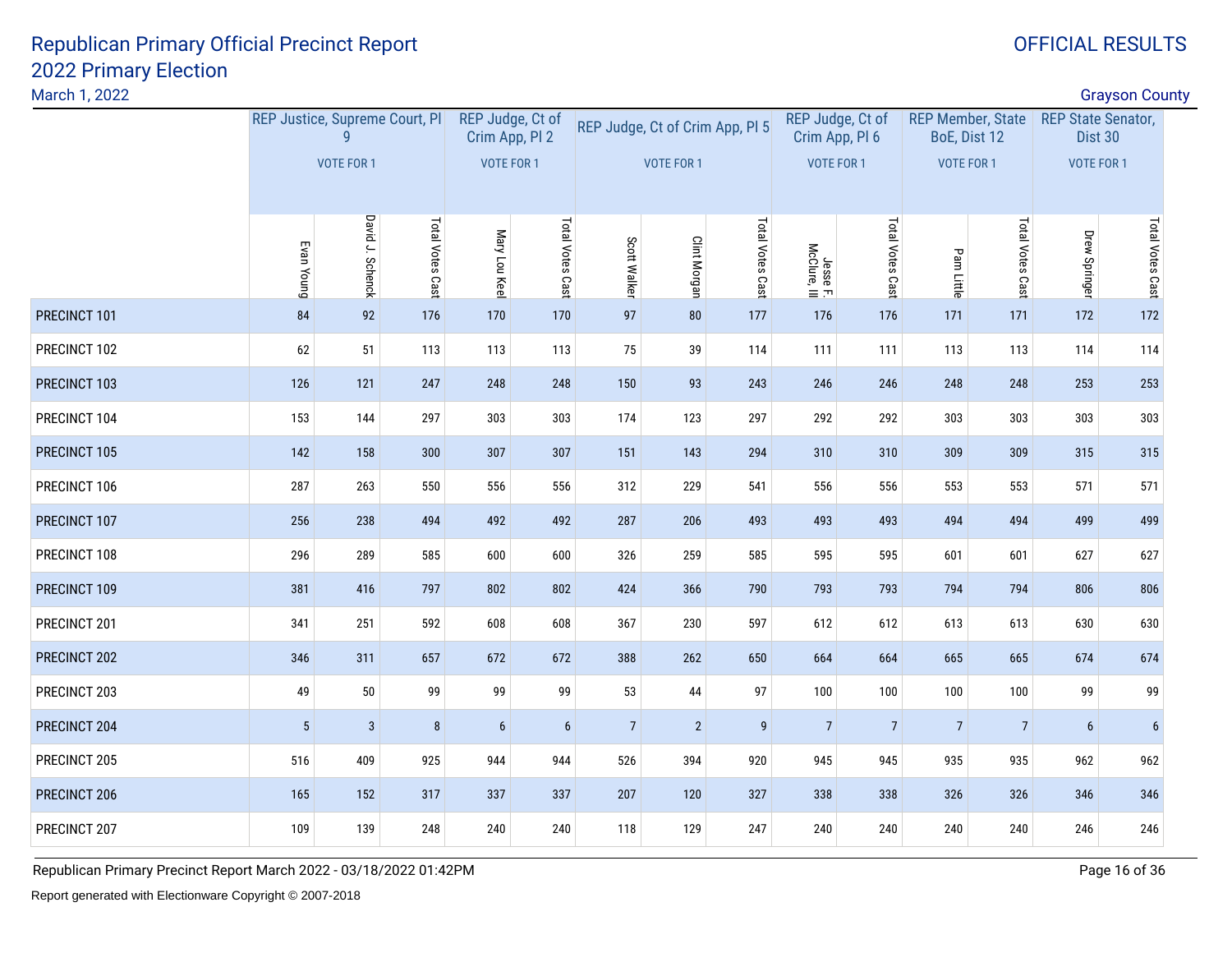March 1, 2022

|                                 |     |                                |                                                    |              |                                                         |                  |            |                  |                                                             |                                                         |               |                                                               | <b>Grayson County</b> |                                                           |
|---------------------------------|-----|--------------------------------|----------------------------------------------------|--------------|---------------------------------------------------------|------------------|------------|------------------|-------------------------------------------------------------|---------------------------------------------------------|---------------|---------------------------------------------------------------|-----------------------|-----------------------------------------------------------|
|                                 |     |                                |                                                    |              |                                                         |                  |            |                  |                                                             |                                                         |               |                                                               |                       |                                                           |
|                                 |     |                                |                                                    |              |                                                         |                  |            |                  |                                                             |                                                         |               |                                                               |                       |                                                           |
| Evan Young<br>144<br>115<br>259 |     | Mary Lou Keel                  | Total Votes Cast                                   | Scott Walker | <b>Clint Morgan</b>                                     | Total Votes Cast |            | Total Votes Cast | Pam Little                                                  | Total Votes Cast                                        | Drew Springer | Total Votes Cast                                              |                       |                                                           |
|                                 |     |                                | 260                                                | 260          | 136                                                     | 117              | 253        | 252              | 252                                                         | 252                                                     | 252           | 255                                                           | 255                   |                                                           |
| 188                             | 156 | 344                            | 349                                                | 349          | 203                                                     | 141              | 344        | 343              | 343                                                         | 345                                                     | 345           | 358                                                           | 358                   |                                                           |
| 250                             | 219 | 469                            | 476                                                | 476          | 269                                                     | 203              | 472        | 473              | 473                                                         | 474                                                     | 474           | 485                                                           | 485                   |                                                           |
| 198                             | 181 | 379                            | 387                                                | 387          | 235                                                     | 135              | 370        | 384              | 384                                                         | 380                                                     | 380           | 397                                                           | 397                   |                                                           |
| 261                             | 207 | 468                            | 479                                                | 479          | 287                                                     | 182              | 469        | 482              | 482                                                         | 476                                                     | 476           | 481                                                           | 481                   |                                                           |
| 41                              | 32  | 73                             | 68                                                 | 68           | 38                                                      | 34               | 72         | 70               | $70\,$                                                      | 71                                                      | 71            | 76                                                            | 76                    |                                                           |
| 354                             | 289 | 643                            | 661                                                | 661          | 372                                                     | 271              | 643        | 652              | 652                                                         | 650                                                     | 650           | 664                                                           | 664                   |                                                           |
| 194                             | 158 | 352                            | 334                                                | 334          | 197                                                     | 151              | 348        | 334              | 334                                                         | 335                                                     | 335           | 342                                                           | 342                   |                                                           |
| 430                             | 323 | 753                            | 769                                                | 769          | 485                                                     | 269              | 754        | 764              | 764                                                         | 768                                                     | 768           | 784                                                           | 784                   |                                                           |
| 232                             | 193 | 425                            | 432                                                |              | 273                                                     | 162              | 435        | 432              | 432                                                         | 432                                                     | 432           | 446                                                           | 446                   |                                                           |
| 129                             | 86  | 215                            | 215                                                | 215          | 133                                                     | 86               | 219        | 218              | 218                                                         | 222                                                     | 222           | 221                                                           | 221                   |                                                           |
| 64                              | 73  | 137                            | 138                                                | 138          | 69                                                      | 68               | 137        | 137              | 137                                                         | 138                                                     | 138           | 136                                                           | 136                   |                                                           |
| 20                              | 22  | 42                             | 45                                                 | 45           | 30                                                      | 12               | 42         | 44               | 44                                                          | 44                                                      | 44            | 44                                                            | 44                    |                                                           |
| 63                              | 77  | 140                            | 142                                                | 142          | 85                                                      | 59               | 144        | 143              | 143                                                         | 144                                                     | 144           | 147                                                           | 147                   |                                                           |
| 225                             | 190 | 415                            | 417                                                | 417          | 268                                                     | 148              | 416        | 418              | 418                                                         | 409                                                     | 409           | 412                                                           | 412                   |                                                           |
| 454                             | 370 | 824                            | 848                                                | 848          | 531                                                     | 289              | 820        | 844              | 844                                                         | 845                                                     | 845           | 859                                                           | 859                   |                                                           |
|                                 |     | VOTE FOR 1<br>David J. Schenck | REP Justice, Supreme Court, Pl<br>Total Votes Cast |              | REP Judge, Ct of<br>Crim App, Pl 2<br><b>VOTE FOR 1</b> | 432              | VOTE FOR 1 |                  | REP Judge, Ct of Crim App, Pl 5<br>Jesse F.<br>McClure, III | REP Judge, Ct of<br>Crim App, Pl 6<br><b>VOTE FOR 1</b> |               | <b>REP Member, State</b><br>BoE, Dist 12<br><b>VOTE FOR 1</b> |                       | <b>REP State Senator,</b><br>Dist 30<br><b>VOTE FOR 1</b> |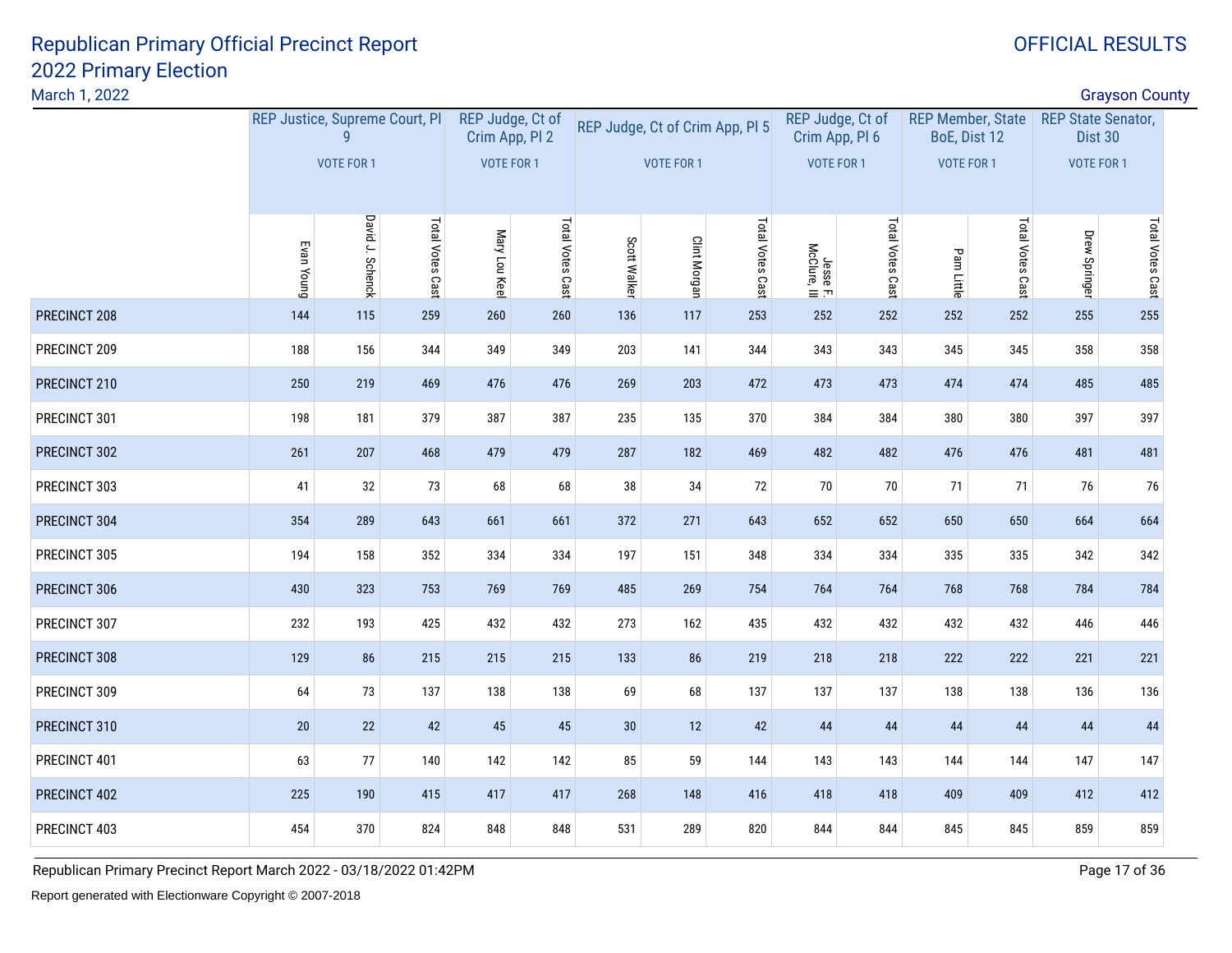| March 1, 2022 |                                |                  |                            |                                    |                  |                |                                 |                  |                          |                                    |                                          |                  |                                      | <b>Grayson County</b> |  |
|---------------|--------------------------------|------------------|----------------------------|------------------------------------|------------------|----------------|---------------------------------|------------------|--------------------------|------------------------------------|------------------------------------------|------------------|--------------------------------------|-----------------------|--|
|               | REP Justice, Supreme Court, Pl |                  |                            | REP Judge, Ct of<br>Crim App, PI 2 |                  |                | REP Judge, Ct of Crim App, Pl 5 |                  |                          | REP Judge, Ct of<br>Crim App, Pl 6 | <b>REP Member, State</b><br>BoE, Dist 12 |                  | <b>REP State Senator,</b><br>Dist 30 |                       |  |
|               |                                | VOTE FOR 1       |                            | VOTE FOR 1                         |                  |                | <b>VOTE FOR 1</b>               |                  | VOTE FOR 1               |                                    | <b>VOTE FOR 1</b>                        |                  | VOTE FOR 1                           |                       |  |
|               | Evan Young                     | David J. Schenck | <b>Total Votes</b><br>Cast | Mary Lou Keel                      | Total Votes Cast | Scott Walker   | <b>Clint Morgan</b>             | Total Votes Cast | Jesse F.<br>McClure, III | Total Votes Cast                   | Pam Little                               | Total Votes Cast | Drew Springer                        | Total Votes Cast      |  |
| PRECINCT 404  | 650                            | 449              | 1,099                      | 1,153                              | 1,153            | 713            | 386                             | 1,099            | 1,148                    | 1,148                              | 1,148                                    | 1,148            | 1,170                                | 1,170                 |  |
| PRECINCT 405  | 39                             | 47               | 86                         | 81                                 | 81               | 44             | 41                              | 85               | 81                       | 81                                 | 83                                       | 83               | 87                                   | 87                    |  |
| PRECINCT 406  | 355                            | 297              | 652                        | 673                                | 673              | 394            | 263                             | 657              | 668                      | 668                                | 663                                      | 663              | 666                                  | 666                   |  |
| PRECINCT 407  | 9                              | 5                | 14                         | 16                                 | 16               | $\overline{7}$ | 8                               | 15               | 16                       | 16                                 | 15                                       | 15               | 16                                   | 16                    |  |
| PRECINCT 408  | 109                            | 91               | 200                        | 210                                | 210              | 118            | 70                              | 188              | 205                      | 205                                | 206                                      | 206              | 214                                  | 214                   |  |
| PRECINCT 409  | 349                            | 273              | 622                        | 637                                | 637              | 382            | 238                             | 620              | 629                      | 629                                | 630                                      | 630              | 652                                  | 652                   |  |
| PRECINCT 410  | 268                            | 215              | 483                        | 506                                | 506              | 302            | 174                             | 476              | 505                      | 505                                | 506                                      | 506              | 521                                  | 521                   |  |
| PRECINCT 411  | 38                             | 20               | 58                         | 68                                 | 68               | 42             | 16                              | 58               | 65                       | 65                                 | 66                                       | 66               | 66                                   | 66                    |  |
| PRECINCT 412  | 181                            | 146              | 327                        | 338                                | 338              | 207            | 119                             | 326              | 339                      | 339                                | 333                                      | 333              | 344                                  | 344                   |  |
| <b>Totals</b> | 8,563                          | 7,321            | 15,884                     | 16,199                             | 16,199           | 9,482          | 6,361                           | 15,843           | 16,124                   | 16,124                             | 16,107                                   | 16,107           | 16,466                               | 16,466                |  |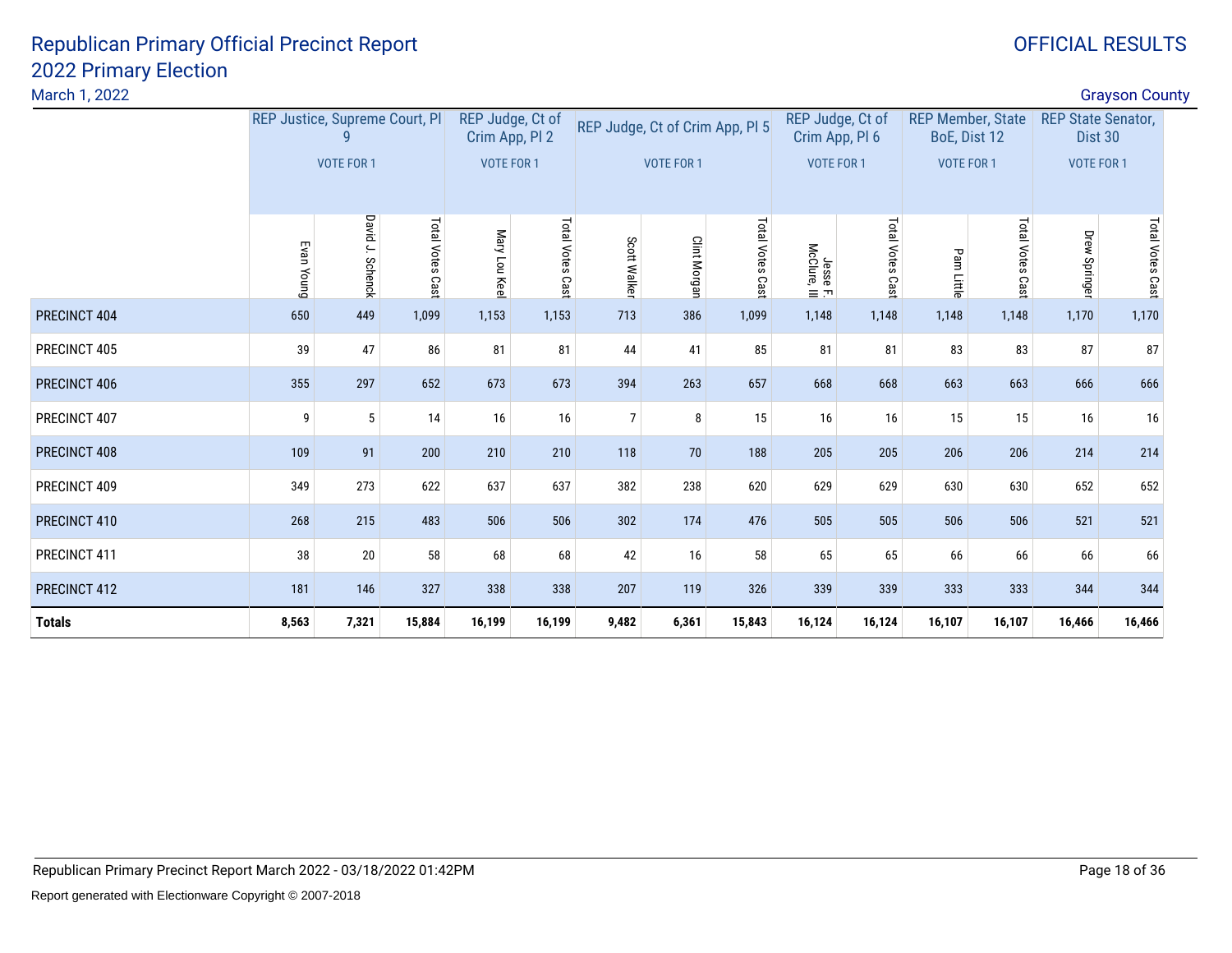March 1, 2022

| March 1, 2022 |                |                       |                  |                                                                         |                  |                                                 |                  |                                               |                  |                    |                         |                  |                                                | <b>Grayson County</b> |  |
|---------------|----------------|-----------------------|------------------|-------------------------------------------------------------------------|------------------|-------------------------------------------------|------------------|-----------------------------------------------|------------------|--------------------|-------------------------|------------------|------------------------------------------------|-----------------------|--|
|               |                | 62                    |                  | REP State Representative, Dist REP Justice, 5th Ct<br>of App Dist, Pl 4 |                  | <b>REP Justice, 5th Ct</b><br>of App Dist, Pl 7 |                  | <b>REP Dist Judge,</b><br>397th Judicial Dist |                  |                    | <b>REP County Judge</b> |                  | <b>REP Judge, County</b><br>Court at Law No. 1 |                       |  |
|               |                | VOTE FOR 1            |                  | <b>VOTE FOR 1</b>                                                       |                  | VOTE FOR 1                                      |                  | <b>VOTE FOR 1</b>                             |                  |                    | <b>VOTE FOR 1</b>       |                  | <b>VOTE FOR 1</b>                              |                       |  |
|               | Reggie Smith   | <b>Shelley Luther</b> | Total Votes Cast | Emily A. Miskel                                                         | Total Votes Cast | Kristina Williams                               | Total Votes Cast | Brian K. Gary                                 | Total Votes Cast | <b>Bill Magers</b> | <b>Bruce Dawsey</b>     | Total Votes Cast | James Corley<br>(Corky)<br>Henderson           | Total Votes Cast      |  |
| PRECINCT 101  | 109            | 97                    | 206              | 173                                                                     | 173              | 168                                             | 168              | 174                                           | 174              | 72                 | 137                     | 209              | 177                                            | 177                   |  |
| PRECINCT 102  | $75\,$         | 65                    | 140              | 113                                                                     | 113              | 113                                             | 113              | 117                                           | 117              | 61                 | $77$                    | 138              | 120                                            | 120                   |  |
| PRECINCT 103  | 195            | 100                   | 295              | 247                                                                     | 247              | 250                                             | 250              | 249                                           | 249              | 97                 | 196                     | 293              | 256                                            | 256                   |  |
| PRECINCT 104  | 207            | 168                   | 375              | 299                                                                     | 299              | 299                                             | 299              | 307                                           | 307              | 101                | 278                     | 379              | 306                                            | 306                   |  |
| PRECINCT 105  | 253            | 119                   | 372              | 305                                                                     | 305              | 308                                             | 308              | 315                                           | 315              | 134                | 229                     | 363              | 309                                            | 309                   |  |
| PRECINCT 106  | 431            | 217                   | 648              | 554                                                                     | 554              | 553                                             | 553              | 578                                           | 578              | 186                | 452                     | 638              | 567                                            | 567                   |  |
| PRECINCT 107  | 243            | 323                   | 566              | 489                                                                     | 489              | 487                                             | 487              | 502                                           | 502              | 194                | 372                     | 566              | 505                                            | 505                   |  |
| PRECINCT 108  | 399            | 291                   | 690              | 591                                                                     | 591              | 593                                             | 593              | 608                                           | 608              | 326                | 371                     | 697              | 604                                            | 604                   |  |
| PRECINCT 109  | 507            | 391                   | 898              | 797                                                                     | 797              | 799                                             | 799              | 805                                           | 805              | 277                | 619                     | 896              | 806                                            | 806                   |  |
| PRECINCT 201  | 440            | 273                   | 713              | 611                                                                     | 611              | 614                                             | 614              | 621                                           | 621              | 240                | 474                     | 714              | 630                                            | 630                   |  |
| PRECINCT 202  | 448            | 337                   | 785              | 664                                                                     | 664              | 663                                             | 663              | 665                                           | 665              | 236                | 544                     | 780              | 673                                            | 673                   |  |
| PRECINCT 203  | 55             | 63                    | 118              | 96                                                                      | 96               | 99                                              | 99               | 99                                            | 99               | 31                 | 85                      | 116              | 101                                            | 101                   |  |
| PRECINCT 204  | $\overline{4}$ | $5\phantom{.0}$       | $\overline{9}$   | $7\overline{ }$                                                         | $\overline{7}$   | $6\phantom{1}$                                  | $6\phantom{.}6$  | $\overline{7}$                                | $\overline{7}$   | $\overline{7}$     | $\overline{2}$          | $\overline{9}$   | $\overline{7}$                                 | $\overline{7}$        |  |
| PRECINCT 205  | 638            | 492                   | 1,130            | 938                                                                     | 938              | 939                                             | 939              | 955                                           | 955              | 344                | 780                     | 1,124            | 965                                            | 965                   |  |
| PRECINCT 206  | 239            | 161                   | 400              | 334                                                                     | 334              | 327                                             | 327              | 348                                           | 348              | 126                | 273                     | 399              | 347                                            | 347                   |  |
| PRECINCT 207  | 134            | 141                   | 275              | 241                                                                     | 241              | 240                                             | 240              | 241                                           | 241              | 99                 | 166                     | 265              | 242                                            | 242                   |  |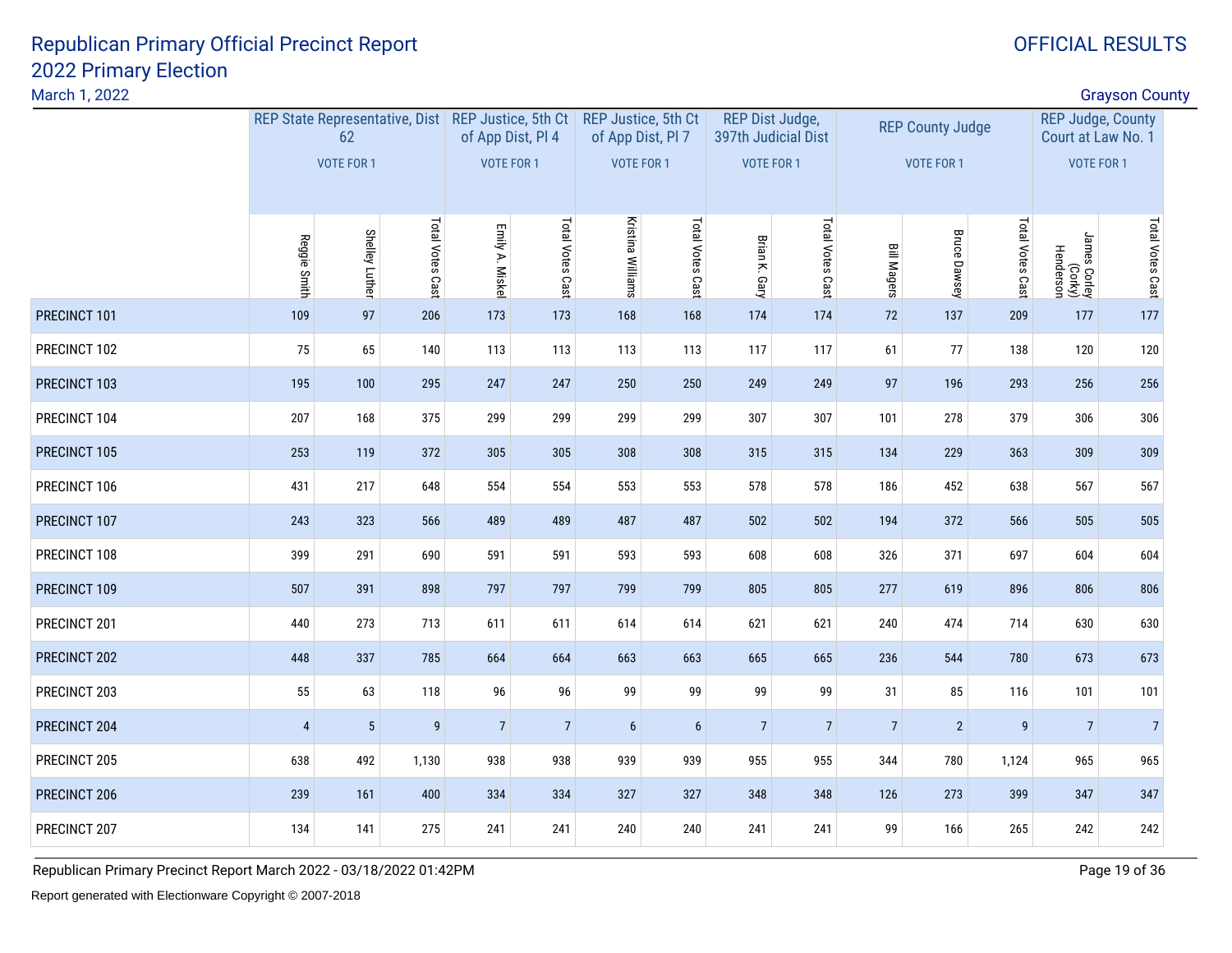| March 1, 2022 |              |                                                          |                  |                 |                   |                                          |                  |                 |                     |                    | <b>Grayson County</b>   |                  |                                                |                  |  |
|---------------|--------------|----------------------------------------------------------|------------------|-----------------|-------------------|------------------------------------------|------------------|-----------------|---------------------|--------------------|-------------------------|------------------|------------------------------------------------|------------------|--|
|               |              | REP State Representative, Dist REP Justice, 5th Ct<br>62 |                  |                 | of App Dist, Pl 4 | REP Justice, 5th Ct<br>of App Dist, Pl 7 |                  | REP Dist Judge, | 397th Judicial Dist |                    | <b>REP County Judge</b> |                  | <b>REP Judge, County</b><br>Court at Law No. 1 |                  |  |
|               |              | VOTE FOR 1                                               |                  |                 | VOTE FOR 1        | VOTE FOR 1                               |                  | VOTE FOR 1      |                     |                    | VOTE FOR 1              |                  | VOTE FOR 1                                     |                  |  |
|               | Reggie Smith | <b>Shelley Luther</b>                                    | Total Votes Cast | Emily A. Miskel | Total Votes Cast  | Kristina Williams                        | Total Votes Cast | Brian K. Gary   | Total Votes Cast    | <b>Bill Magers</b> | <b>Bruce Dawsey</b>     | Total Votes Cast | James Corley<br>(Corky)<br>Henderson           | Total Votes Cast |  |
| PRECINCT 208  | 160          | 140                                                      | 300              | 251             | 251               | 252                                      | 252              | 252             | 252                 | 103                | 192                     | 295              | 261                                            | 261              |  |
| PRECINCT 209  | 228          | 201                                                      | 429              | 351             | 351               | 354                                      | 354              | 362             | 362                 | 142                | 285                     | 427              | 358                                            | 358              |  |
| PRECINCT 210  | 294          | 267                                                      | 561              | 475             | 475               | 471                                      | 471              | 479             | 479                 | 159                | 404                     | 563              | 489                                            | 489              |  |
| PRECINCT 301  | 340          | 141                                                      | 481              | 389             | 389               | 388                                      | 388              | 408             | 408                 | 214                | 279                     | 493              | 413                                            | 413              |  |
| PRECINCT 302  | 371          | 222                                                      | 593              | 476             | 476               | 476                                      | 476              | 503             | 503                 | 207                | 387                     | 594              | 498                                            | 498              |  |
| PRECINCT 303  | 48           | 41                                                       | 89               | 71              | 71                | 70                                       | 70               | 71              | 71                  | 37                 | 53                      | $90\,$           | 75                                             | 75               |  |
| PRECINCT 304  | 437          | 352                                                      | 789              | 655             | 655               | 654                                      | 654              | 673             | 673                 | 285                | 502                     | 787              | 675                                            | 675              |  |
| PRECINCT 305  | 253          | 163                                                      | 416              | 335             | 335               | 336                                      | 336              | 338             | 338                 | 118                | 296                     | 414              | 340                                            | 340              |  |
| PRECINCT 306  | 556          | 339                                                      | 895              | 776             | 776               | 772                                      | 772              | 785             | 785                 | 356                | 522                     | 878              | 783                                            | 783              |  |
| PRECINCT 307  | 299          | 199                                                      | 498              | 426             | 426               | 433                                      | 433              | 435             | 435                 | 215                | 278                     | 493              | 437                                            | 437              |  |
| PRECINCT 308  | 132          | 117                                                      | 249              | 220             | 220               | 220                                      | 220              | 217             | 217                 | 139                | 104                     | 243              | 221                                            | 221              |  |
| PRECINCT 309  | 103          | 61                                                       | 164              | 137             | 137               | 135                                      | 135              | 148             | 148                 | 85                 | 79                      | 164              | 136                                            | 136              |  |
| PRECINCT 310  | 38           | 17                                                       | 55               | 43              | 43                | 42                                       | 42               | 44              | 44                  | 26                 | 29                      | 55               | 43                                             | 43               |  |
| PRECINCT 401  | 103          | 73                                                       | 176              | 141             | 141               | 140                                      | 140              | 144             | 144                 | 43                 | 135                     | 178              | 143                                            | 143              |  |
| PRECINCT 402  | 276          | 208                                                      | 484              | 406             | 406               | 404                                      | 404              | 423             | 423                 | 148                | 341                     | 489              | 422                                            | 422              |  |
| PRECINCT 403  | 584          | 414                                                      | 998              | 841             | 841               | 842                                      | 842              | 850             | 850                 | 377                | 628                     | 1,005            | 881                                            | 881              |  |
|               |              |                                                          |                  |                 |                   |                                          |                  |                 |                     |                    |                         |                  |                                                |                  |  |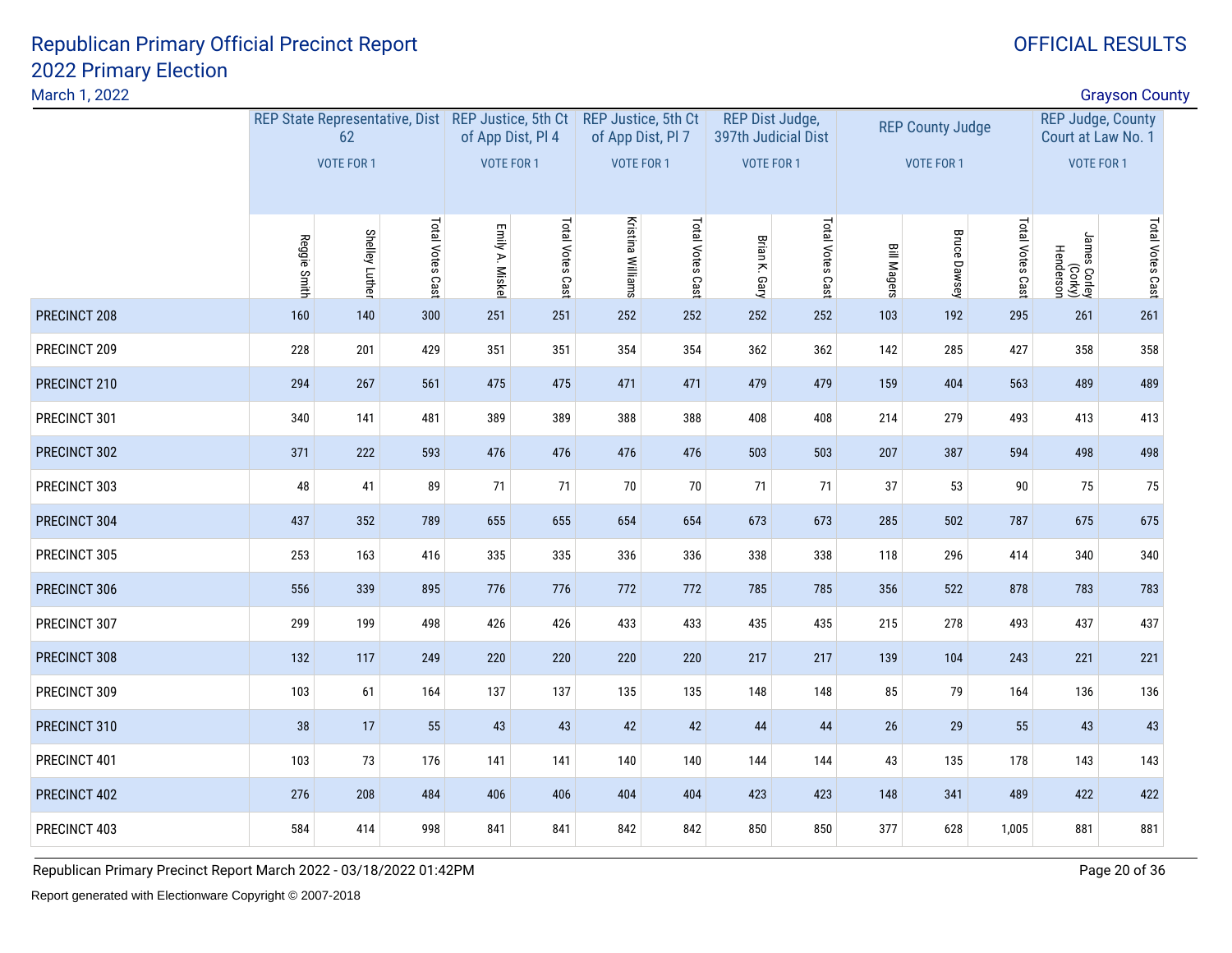| March 1, 2022 |              |                                      |                  |                           |                   |                                          |                     |                                        |                 |                    |                         |                  |                                                | <b>Grayson County</b> |  |
|---------------|--------------|--------------------------------------|------------------|---------------------------|-------------------|------------------------------------------|---------------------|----------------------------------------|-----------------|--------------------|-------------------------|------------------|------------------------------------------------|-----------------------|--|
|               |              | REP State Representative, Dist<br>62 |                  | REP Justice, 5th Ct       | of App Dist, PI 4 | REP Justice, 5th Ct<br>of App Dist, Pl 7 |                     | REP Dist Judge,<br>397th Judicial Dist |                 |                    | <b>REP County Judge</b> |                  | <b>REP Judge, County</b><br>Court at Law No. 1 |                       |  |
|               |              | VOTE FOR 1                           |                  | VOTE FOR 1                |                   | VOTE FOR 1                               |                     | <b>VOTE FOR 1</b>                      |                 |                    | VOTE FOR 1              |                  | <b>VOTE FOR 1</b>                              |                       |  |
|               | Reggie Smith | <b>Shelley Luthe</b>                 | Total Votes Cast | Emily A.<br><b>Miskel</b> | Total Votes Cast  | Kristina<br>Williams                     | Total Votes<br>Cast | Brian<br>$\geq$<br>Gary                | Total Votes Cas | <b>Bill Magers</b> | <b>Bruce Dawsey</b>     | Total Votes Cast | James Corley<br>(Vorky)<br>Henderson           | Total Votes Cast      |  |
| PRECINCT 404  | 845          | 511                                  | 1,356            | 1,146                     | 1,146             | 1,147                                    | 1,147               | 1,164                                  | 1,164           | 466                | 906                     | 1,372            | 1,201                                          | 1,201                 |  |
| PRECINCT 405  | 52           | 50                                   | 102              | 79                        | 79                | 80                                       | 80                  | 85                                     | 85              | 32                 | 73                      | 105              | 86                                             | 86                    |  |
| PRECINCT 406  | 428          | 324                                  | 752              | 663                       | 663               | 659                                      | 659                 | 668                                    | 668             | 293                | 445                     | 738              | 664                                            | 664                   |  |
| PRECINCT 407  | 6            | 13                                   | 19               | 15                        | 15                | 14                                       | 14                  | 15                                     | 15              | 4                  | 16                      | 20               | 15                                             | 15                    |  |
| PRECINCT 408  | 172          | 85                                   | 257              | 204                       | 204               | 206                                      | 206                 | 212                                    | 212             | 107                | 153                     | 260              | 219                                            | 219                   |  |
| PRECINCT 409  | 576          | 206                                  | 782              | 631                       | 631               | 633                                      | 633                 | 659                                    | 659             | 360                | 440                     | 800              | 665                                            | 665                   |  |
| PRECINCT 410  | 439          | 201                                  | 640              | 509                       | 509               | 510                                      | 510                 | 537                                    | 537             | 253                | 388                     | 641              | 527                                            | 527                   |  |
| PRECINCT 411  | 54           | 27                                   | 81               | 66                        | 66                | 66                                       | 66                  | 68                                     | 68              | 23                 | 59                      | 82               | 70                                             | 70                    |  |
| PRECINCT 412  | 263          | 137                                  | 400              | 338                       | 338               | 335                                      | 335                 | 339                                    | 339             | 120                | 280                     | 400              | 347                                            | 347                   |  |
| <b>Totals</b> | 11,434       | 7,752                                | 19,186           | 16,103                    | 16,103            | 16,097                                   | 16,097              | 16,470                                 | 16,470          | 6,843              | 12,329                  | 19,172           | 16,584                                         | 16,584                |  |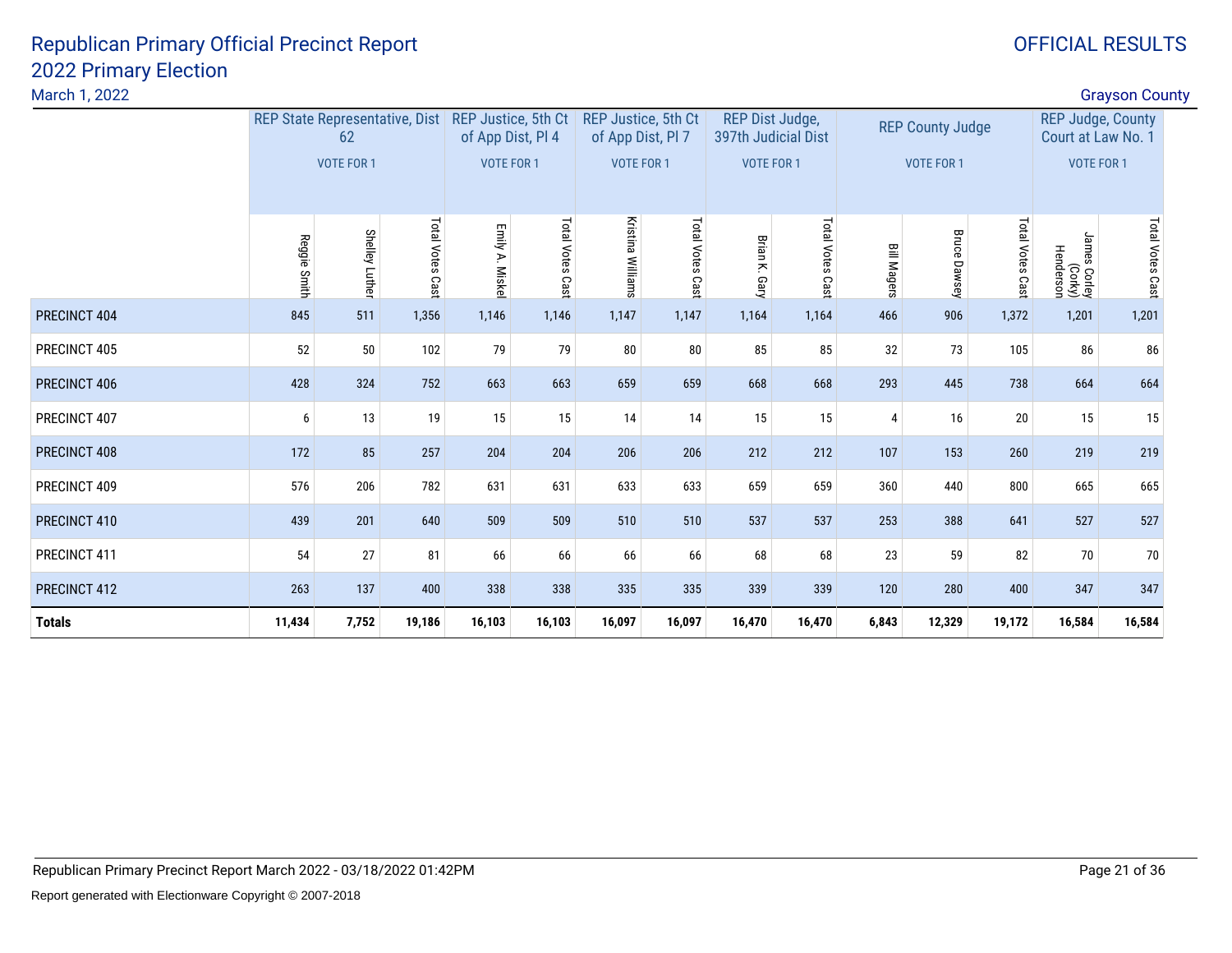#### March 1, 2022

| March 1, 2022 |                  |                                        |                                      |                  |                           |                  |                 |                         |                   |                  |                    |                                      |                | <b>Grayson County</b> |  |
|---------------|------------------|----------------------------------------|--------------------------------------|------------------|---------------------------|------------------|-----------------|-------------------------|-------------------|------------------|--------------------|--------------------------------------|----------------|-----------------------|--|
|               |                  |                                        | REP Judge, County Court at Law No. 2 |                  | <b>REP District Clerk</b> |                  |                 | <b>REP County Clerk</b> | <b>REP County</b> | <b>Treasurer</b> |                    | <b>REP County Commissioner Pct 2</b> |                |                       |  |
|               |                  | VOTE FOR 1                             |                                      |                  | <b>VOTE FOR 1</b>         |                  |                 | <b>VOTE FOR 1</b>       | <b>VOTE FOR 1</b> |                  |                    | <b>VOTE FOR 1</b>                    |                |                       |  |
|               | <b>Rick Dunn</b> | Hillary Luckett<br>Clar <mark>k</mark> | Vanessa V. Vice                      | Total Votes Cast | Kelly Clark<br>Ashmore    | Total Votes Cast | Deana Patterson | Total Votes Cast        | Gayla Hawkins     | Total Votes Cast | <b>Jeff Austin</b> | Art Arthur                           | E.V. Harlan    | Total Votes Cast      |  |
| PRECINCT 101  | 98               | 61                                     | 40                                   | 199              | 185                       | 185              | 183             | 183                     | 178               | 178              | $\mathbf 0$        | $\mathbf{0}$                         | $\pmb{0}$      | $\mathbf{0}$          |  |
| PRECINCT 102  | 62               | $40\,$                                 | 25                                   | 127              | 118                       | 118              | 119             | 119                     | 118               | 118              | $\pmb{0}$          | $\pmb{0}$                            | $\pmb{0}$      | $\Omega$              |  |
| PRECINCT 103  | 144              | 82                                     | 54                                   | 280              | 269                       | 269              | 258             | 258                     | 255               | 255              | $\bf{0}$           | $\pmb{0}$                            | $\bf{0}$       | $\mathbf{0}$          |  |
| PRECINCT 104  | 175              | 84                                     | 78                                   | 337              | 316                       | 316              | 317             | 317                     | 307               | 307              | $\pmb{0}$          | $\pmb{0}$                            | $\pmb{0}$      | 0                     |  |
| PRECINCT 105  | 164              | 58                                     | 84                                   | 306              | 320                       | 320              | 313             | 313                     | 315               | 315              | $\bf{0}$           | $\pmb{0}$                            | $\bf{0}$       | $\mathbf{0}$          |  |
| PRECINCT 106  | 315              | 106                                    | 149                                  | 570              | 569                       | 569              | 560             | 560                     | 566               | 566              | $\pmb{0}$          | $\pmb{0}$                            | $\pmb{0}$      | $\Omega$              |  |
| PRECINCT 107  | 269              | 96                                     | 140                                  | 505              | 506                       | 506              | 507             | 507                     | 501               | 501              | $\pmb{0}$          | $\pmb{0}$                            | $\pmb{0}$      | $\mathbf{0}$          |  |
| PRECINCT 108  | 313              | 112                                    | 186                                  | 611              | 616                       | 616              | 613             | 613                     | 608               | 608              | $\pmb{0}$          | $\pmb{0}$                            | $\pmb{0}$      | 0                     |  |
| PRECINCT 109  | 411              | 181                                    | 230                                  | 822              | 821                       | 821              | 809             | 809                     | 806               | 806              | $\mathbf{0}$       | $\mathbf{0}$                         | $\mathbf{0}$   | $\mathbf{0}$          |  |
| PRECINCT 201  | 321              | 202                                    | 135                                  | 658              | 634                       | 634              | 634             | 634                     | 624               | 624              | 145                | 430                                  | 92             | 667                   |  |
| PRECINCT 202  | 347              | 212                                    | 152                                  | 711              | 676                       | 676              | 674             | 674                     | 661               | 661              | 191                | 396                                  | 114            | 701                   |  |
| PRECINCT 203  | 61               | 26                                     | 21                                   | 108              | 103                       | 103              | 104             | 104                     | 104               | 104              | 33                 | 56                                   | 17             | 106                   |  |
| PRECINCT 204  | $\mathbf{3}$     | $\overline{1}$                         | $\sqrt{4}$                           | $\bf 8$          | 8                         | $\bf 8$          | $\bf 8$         | 8                       | $\overline{7}$    | $\overline{7}$   | $\mathbf{3}$       | $\mathbf{3}$                         | $\overline{1}$ | $\overline{7}$        |  |
| PRECINCT 205  | 505              | 279                                    | 223                                  | 1,007            | 974                       | 974              | 964             | 964                     | 953               | 953              | 165                | 738                                  | 183            | 1,086                 |  |
| PRECINCT 206  | 187              | 118                                    | 72                                   | 377              | 353                       | 353              | 347             | 347                     | 343               | 343              | 156                | 92                                   | 87             | 335                   |  |
| PRECINCT 207  | 114              | 47                                     | $90\,$                               | 251              | 248                       | 248              | 245             | 245                     | 243               | 243              | 99                 | 76                                   | 71             | 246                   |  |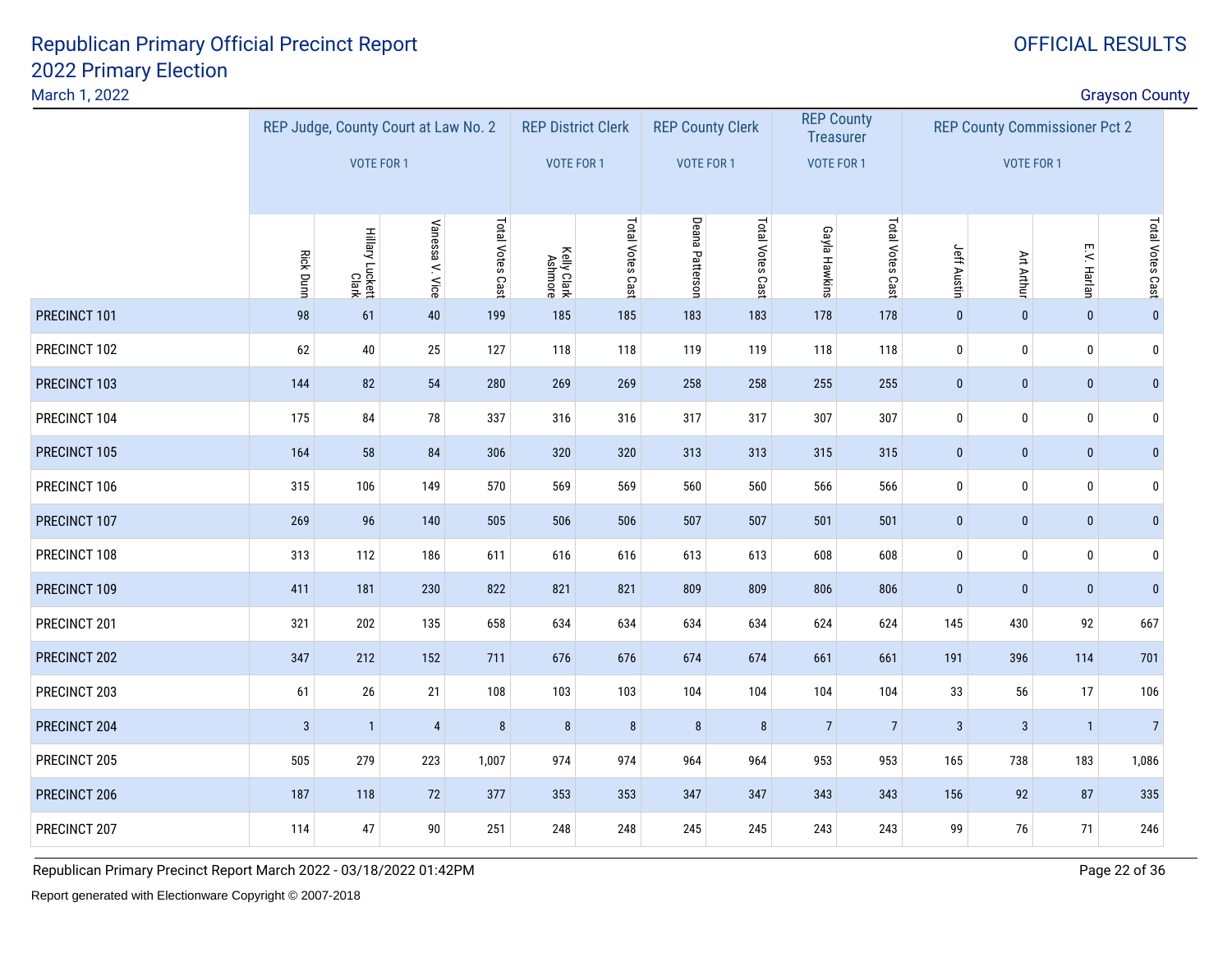#### March 1, 2022

|     |                  |                          | Total Votes Cast |                                                         | Total Votes Cast       |                                         | Total Votes Cast | Gayla Hawkins                                                   | Total Votes Cast | Jeff Austin                                                |           |              |                           |                                                                                   |
|-----|------------------|--------------------------|------------------|---------------------------------------------------------|------------------------|-----------------------------------------|------------------|-----------------------------------------------------------------|------------------|------------------------------------------------------------|-----------|--------------|---------------------------|-----------------------------------------------------------------------------------|
| 125 | 56               | 89                       | 270              | 265                                                     | 265                    | 262                                     | 262              | 260                                                             | 260              | 89                                                         | 111       | 70           | 270                       |                                                                                   |
| 197 | 102              | $90\,$                   | 389              | 367                                                     | 367                    | 364                                     | 364              | 361                                                             | 361              | 130                                                        | 149       | 109          | 388                       |                                                                                   |
| 270 | 111              | 123                      | 504              | 492                                                     | 492                    | 495                                     | 495              | 487                                                             | 487              | 143                                                        | 219       | 180          | 542                       |                                                                                   |
| 200 | 194              | 74                       | 468              | 416                                                     | 416                    | 420                                     | 420              | 407                                                             | 407              | $\mathbf 0$                                                | $\pmb{0}$ | $\pmb{0}$    | $\mathbf{0}$              |                                                                                   |
| 256 | 198              | 104                      | 558              | 506                                                     | 506                    | 498                                     | 498              | 490                                                             | 490              | $\pmb{0}$                                                  | $\pmb{0}$ | $\pmb{0}$    | $\pmb{0}$                 |                                                                                   |
| 45  | 23               | 16                       | 84               | 74                                                      | 74                     | 75                                      | 75               | 75                                                              | 75               | 0                                                          | $\pmb{0}$ | $\bf{0}$     | $\Omega$                  |                                                                                   |
| 341 | 218              | 174                      | 733              | 696                                                     | 696                    | 685                                     | 685              | 670                                                             | 670              | $\pmb{0}$                                                  | $\pmb{0}$ | $\pmb{0}$    | $\mathbf{0}$              |                                                                                   |
| 214 | 83               | 89                       | 386              | 353                                                     | 353                    | 343                                     | 343              | 338                                                             | 338              | $\pmb{0}$                                                  | $\pmb{0}$ | $\mathbf 0$  | $\mathbf{0}$              |                                                                                   |
| 451 | 177              | 168                      | 796              | 805                                                     | 805                    | 787                                     | 787              | 786                                                             | 786              | $\pmb{0}$                                                  | $\pmb{0}$ | $\pmb{0}$    | $\mathbf{0}$              |                                                                                   |
| 254 | 77               | 110                      | 441              | 448                                                     | 448                    | 445                                     | 445              | 440                                                             | 440              | $\mathbf 0$                                                | $\pmb{0}$ | $\mathbf 0$  | $\mathbf{0}$              |                                                                                   |
| 122 | 46               | 51                       | 219              | 224                                                     | 224                    | 223                                     | 223              | 218                                                             | 218              | $\pmb{0}$                                                  | $\pmb{0}$ | $\pmb{0}$    | $\mathbf{0}$              |                                                                                   |
| 86  | 21               | 34                       | 141              | 138                                                     | 138                    | 135                                     | 135              | 133                                                             | 133              | $\pmb{0}$                                                  | $\pmb{0}$ | $\mathbf 0$  | $\Omega$                  |                                                                                   |
| 28  | 12               | $\sqrt{5}$               | 45               | 47                                                      | 47                     | 46                                      | 46               | 45                                                              | 45               | $\pmb{0}$                                                  | $\pmb{0}$ | $\pmb{0}$    | $\mathbf{0}$              |                                                                                   |
| 86  | 40               | 34                       | 160              | 145                                                     | 145                    | 146                                     | 146              | 143                                                             | 143              | $\pmb{0}$                                                  | $\pmb{0}$ | $\pmb{0}$    | $\Omega$                  |                                                                                   |
| 258 | 120              | 72                       | 450              | 422                                                     | 422                    | 419                                     | 419              | 417                                                             | 417              | $\pmb{0}$                                                  | $\pmb{0}$ | $\mathbf{0}$ | $\mathbf{0}$              |                                                                                   |
| 468 | 257              | 182                      | 907              | 875                                                     | 875                    | 883                                     | 883              | 858                                                             | 858              | $\bf{0}$                                                   | $\pmb{0}$ | $\pmb{0}$    | 0                         |                                                                                   |
|     | <b>Rick Dunn</b> | Hillary Luckett<br>Clark | VOTE FOR 1       | REP Judge, County Court at Law No. 2<br>Vanessa V. Vice | Kelly Clark<br>Ashmore | <b>REP District Clerk</b><br>VOTE FOR 1 |                  | <b>REP County Clerk</b><br><b>VOTE FOR 1</b><br>Deana Patterson |                  | <b>REP County</b><br><b>Treasurer</b><br><b>VOTE FOR 1</b> |           | Art Arthur   | VOTE FOR 1<br>E.V. Harlan | <b>Grayson County</b><br><b>REP County Commissioner Pct 2</b><br>Total Votes Cast |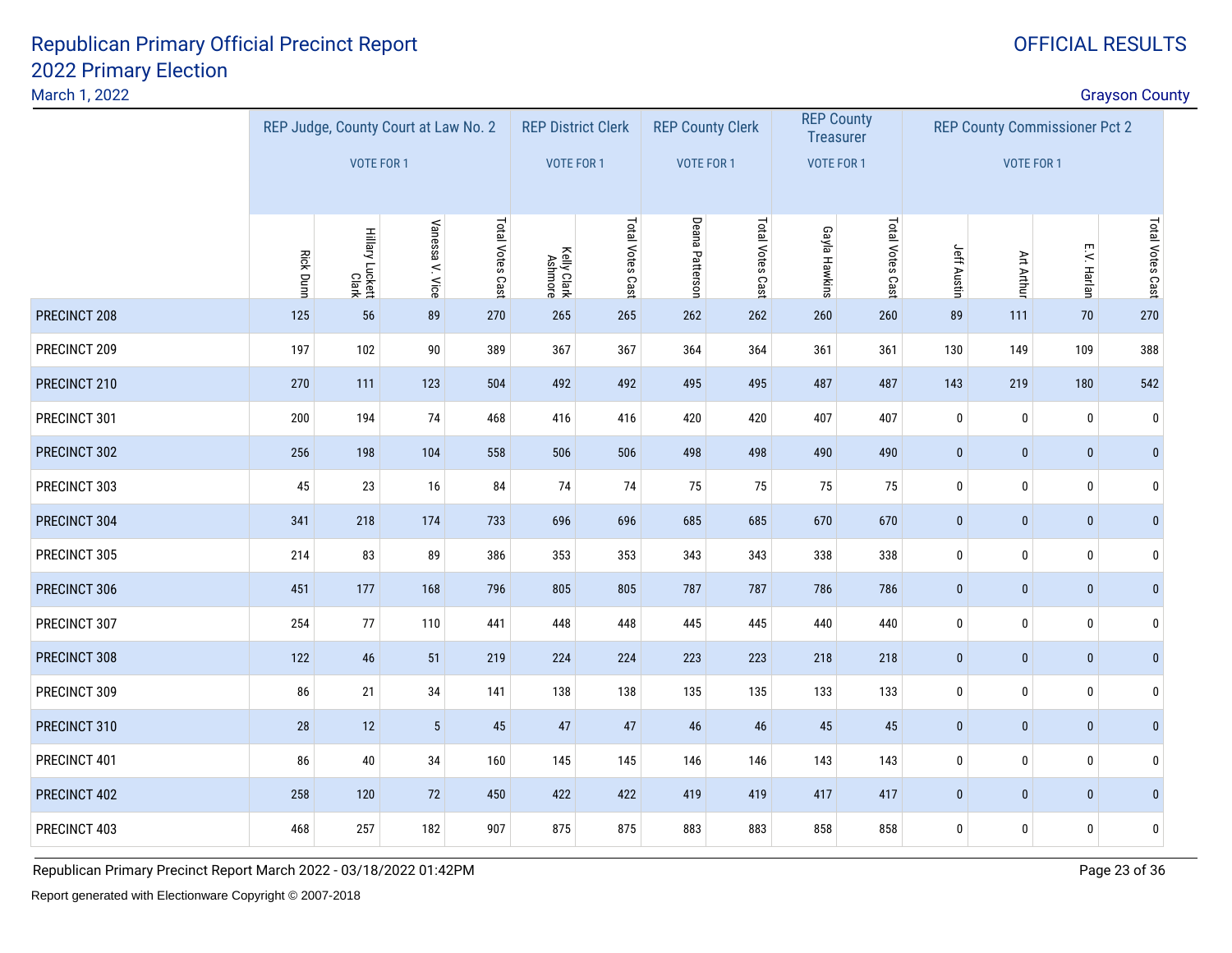#### March 1, 2022

|               |                  | REP Judge, County Court at Law No. 2 |                 |                  | <b>REP District Clerk</b> |                  | <b>REP County Clerk</b> |                  | <b>REP County</b><br><b>Treasurer</b> |                  |              | <b>REP County Commissioner Pct 2</b> |              |                  |
|---------------|------------------|--------------------------------------|-----------------|------------------|---------------------------|------------------|-------------------------|------------------|---------------------------------------|------------------|--------------|--------------------------------------|--------------|------------------|
|               |                  | <b>VOTE FOR 1</b>                    |                 |                  | <b>VOTE FOR 1</b>         |                  | <b>VOTE FOR 1</b>       |                  | VOTE FOR 1                            |                  |              | VOTE FOR 1                           |              |                  |
|               |                  |                                      |                 |                  |                           |                  |                         |                  |                                       |                  |              |                                      |              |                  |
|               | <b>Rick Dunn</b> | Hillary Luckett<br>Clark             | Vanessa V. Vice | Total Votes Cast | Kelly Clark<br>Ashmore    | Total Votes Cast | Deana<br>Patterson      | Total Votes Cast | Gayla Hawkins                         | Total Votes Cast | Jeff Austin  | Art Arthu                            | E.V. Harlan  | Total Votes Cast |
| PRECINCT 404  | 727              | 300                                  | 200             | 1,227            | 1,209                     | 1,209            | 1,216                   | 1,216            | 1,174                                 | 1,174            | $\mathbf{0}$ | $\bf{0}$                             | $\mathbf{0}$ | $\pmb{0}$        |
| PRECINCT 405  | 54               | 23                                   | $20\,$          | 97               | 89                        | 89               | 87                      | 87               | 86                                    | 86               | 0            | $\mathbf{0}$                         | $\mathbf 0$  | 0                |
| PRECINCT 406  | 372              | 160                                  | 146             | 678              | 669                       | 669              | 671                     | 671              | 669                                   | 669              | $\mathbf{0}$ | $\pmb{0}$                            | $\mathbf{0}$ | $\mathbf{0}$     |
| PRECINCT 407  | 9                | 5                                    | $\overline{2}$  | 16               | 14                        | 14               | 14                      | 14               | 15                                    | 15               | $\mathbf 0$  | 0                                    | $\pmb{0}$    | 0                |
| PRECINCT 408  | 129              | 68                                   | 37              | 234              | 217                       | 217              | 213                     | 213              | 214                                   | 214              | $\mathbf{0}$ | $\mathbf{0}$                         | $\pmb{0}$    | $\bf{0}$         |
| PRECINCT 409  | 360              | 287                                  | 122             | 769              | 695                       | 695              | 669                     | 669              | 653                                   | 653              | 0            | 0                                    | $\mathbf{0}$ | 0                |
| PRECINCT 410  | 284              | 199                                  | 118             | 601              | 542                       | 542              | 530                     | 530              | 529                                   | 529              | $\bf{0}$     | $\bf{0}$                             | $\mathbf{0}$ | $\mathbf 0$      |
| PRECINCT 411  | 38               | 20                                   | 13              | 71               | 67                        | 67               | 71                      | 71               | 69                                    | 69               | $\mathbf 0$  | $\mathbf{0}$                         | $\mathbf 0$  | 0                |
| PRECINCT 412  | 188              | 102                                  | 80              | 370              | 336                       | 336              | 345                     | 345              | 339                                   | 339              | $\mathbf 0$  | $\pmb{0}$                            | $\mathbf{0}$ | $\bf{0}$         |
| <b>Totals</b> | 9,051            | 4,604                                | 3,836           | 17,491           | 16,827                    | 16,827           | 16,697                  | 16,697           | 16,465                                | 16,465           | 1,154        | 2,270                                | 924          | 4,348            |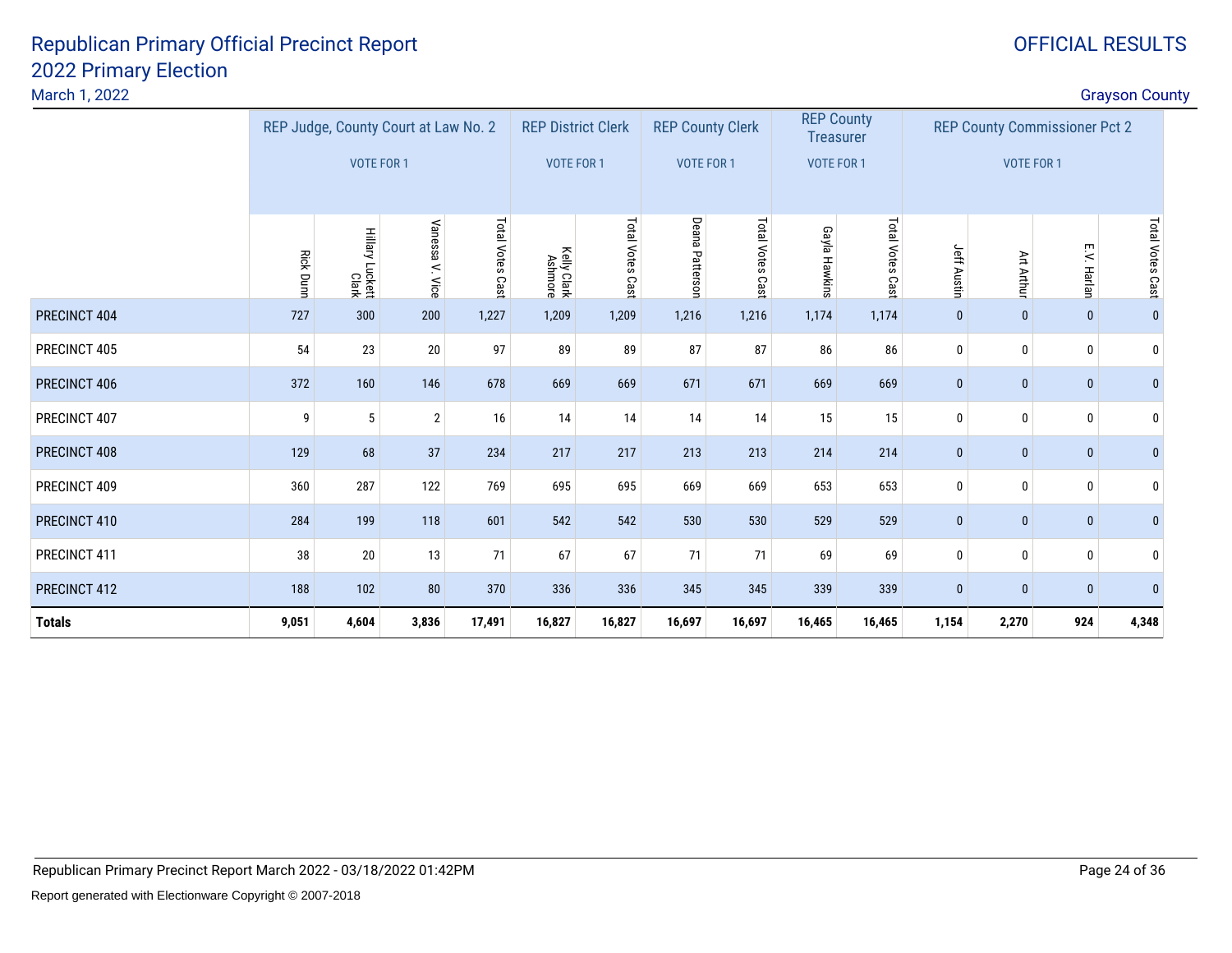#### March 1, 2022

discussion of the contract of the contract of the contract of the contract of the contract of the contract of the contract of the contract of the contract of the contract of the contract of the contract of the contract of

|              | <b>REP County Commissioner Pct</b> | $\Lambda$         |                  |                       | REP JOP Pct 2          |                  | REP JOP Pct 3     |                  |              | REP JOP Pct 4        |                  | <b>REP County Chair</b> |                  |
|--------------|------------------------------------|-------------------|------------------|-----------------------|------------------------|------------------|-------------------|------------------|--------------|----------------------|------------------|-------------------------|------------------|
|              |                                    | <b>VOTE FOR 1</b> |                  |                       | <b>VOTE FOR 1</b>      |                  | <b>VOTE FOR 1</b> |                  |              | VOTE FOR 1           |                  | VOTE FOR 1              |                  |
|              | Matt Hardenburg                    | Bart Lawrence     | Total Votes Cast | David Scott<br>Hawley | Michael J.<br>Springer | Total Votes Cast | Damon Vannoy      | Total Votes Cast | Rita G. Noel | <b>Christina Fox</b> | Total Votes Cast | <b>Rick Staples</b>     | Total Votes Cast |
|              |                                    |                   |                  |                       |                        |                  |                   |                  |              |                      |                  |                         |                  |
| PRECINCT 101 | $\pmb{0}$                          | $\pmb{0}$         | $\mathbf{0}$     | $\pmb{0}$             | $\mathbf 0$            | $\pmb{0}$        | $\pmb{0}$         | $\pmb{0}$        | $\mathbf{0}$ | $\pmb{0}$            | $\mathbf{0}$     | 177                     | 177              |
| PRECINCT 102 | $\mathbf 0$                        | 0                 | 0                | $\pmb{0}$             | $\pmb{0}$              | $\mathbf 0$      | 0                 | 0                | $\bf{0}$     | $\mathbf 0$          | $\mathbf 0$      | 116                     | 116              |
| PRECINCT 103 | $\mathbf{0}$                       | $\mathbf{0}$      | $\mathbf{0}$     | $\pmb{0}$             | $\mathbf{0}$           | $\mathbf{0}$     | $\mathbf{0}$      | $\mathbf 0$      | $\mathbf{0}$ | $\mathbf{0}$         | $\pmb{0}$        | 251                     | 251              |
| PRECINCT 104 | $\mathbf 0$                        | 0                 | $\bf{0}$         | $\bf{0}$              | $\pmb{0}$              | $\mathbf 0$      | 0                 | 0                | $\bf{0}$     | $\mathbf 0$          | $\bf{0}$         | 304                     | 304              |
| PRECINCT 105 | $\pmb{0}$                          | $\pmb{0}$         | $\mathbf{0}$     | $\pmb{0}$             | $\pmb{0}$              | $\pmb{0}$        | $\pmb{0}$         | $\pmb{0}$        | 115          | 232                  | 347              | 311                     | 311              |
| PRECINCT 106 | 0                                  | 0                 | 0                | $\pmb{0}$             | $\pmb{0}$              | $\pmb{0}$        | $\pmb{0}$         | 0                | 340          | 257                  | 597              | 554                     | 554              |
| PRECINCT 107 | $\mathbf{0}$                       | $\pmb{0}$         | $\mathbf{0}$     | $\pmb{0}$             | $\mathbf{0}$           | $\mathbf 0$      | $\pmb{0}$         | $\mathbf 0$      | 234          | 277                  | 511              | 491                     | 491              |
| PRECINCT 108 | 0                                  | 0                 | 0                | $\pmb{0}$             | $\pmb{0}$              | $\pmb{0}$        | $\pmb{0}$         | 0                | 237          | 377                  | 614              | 596                     | 596              |
| PRECINCT 109 | $\mathbf{0}$                       | $\pmb{0}$         | $\mathbf{0}$     | $\mathbf{0}$          | $\mathbf{0}$           | $\pmb{0}$        | $\pmb{0}$         | $\mathbf 0$      | 303          | 565                  | 868              | 797                     | 797              |
| PRECINCT 201 | $\pmb{0}$                          | 0                 | 0                | 401                   | 270                    | 671              | $\pmb{0}$         | 0                | $\bf{0}$     | $\bf{0}$             | $\mathbf 0$      | 619                     | 619              |
| PRECINCT 202 | $\mathbf{0}$                       | $\mathbf{0}$      | $\mathbf{0}$     | 431                   | 269                    | 700              | $\pmb{0}$         | $\mathbf 0$      | $\mathbf{0}$ | $\mathbf{0}$         | $\mathbf{0}$     | 659                     | 659              |
| PRECINCT 203 | $\pmb{0}$                          | 0                 | 0                | 74                    | 35                     | 109              | $\pmb{0}$         | 0                | $\bm{0}$     | $\bf{0}$             | $\bf{0}$         | 97                      | 97               |
| PRECINCT 204 | $\bf{0}$                           | $\pmb{0}$         | $\mathbf{0}$     | $\bf{0}$              | $\mathbf{0}$           | $\pmb{0}$        | $\pmb{0}$         | $\mathbf 0$      | $\mathbf{0}$ | $\mathbf{0}$         | $\mathbf{0}$     | $\overline{7}$          | $\overline{7}$   |
| PRECINCT 205 | $\pmb{0}$                          | 0                 | $\bf{0}$         | 665                   | 378                    | 1,043            | $\pmb{0}$         | 0                | $\pmb{0}$    | $\bf{0}$             | $\mathbf 0$      | 945                     | 945              |
| PRECINCT 206 | $\mathbf{0}$                       | $\pmb{0}$         | $\mathbf{0}$     | $\pmb{0}$             | $\mathbf{0}$           | $\pmb{0}$        | $\pmb{0}$         | $\pmb{0}$        | $\mathbf{0}$ | $\mathbf{0}$         | $\mathbf 0$      | 338                     | 338              |
| PRECINCT 207 | $\mathbf 0$                        | 0                 | $\bf{0}$         | $\bf{0}$              | $\pmb{0}$              | $\mathbf 0$      | $\pmb{0}$         | 0                | $72\,$       | 172                  | 244              | 241                     | 241              |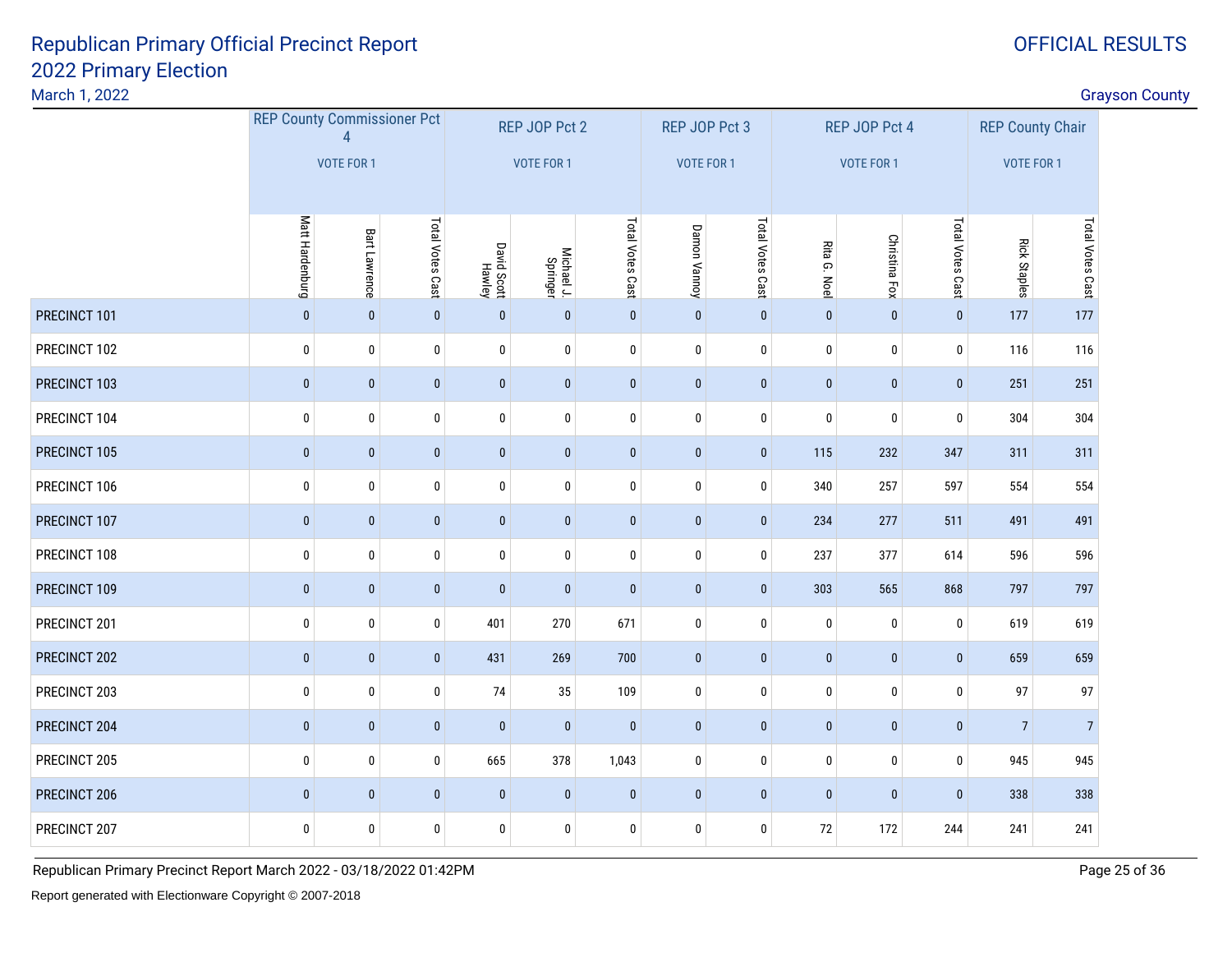#### March 1, 2022

discussion of the contract of the contract of the contract of the contract of the contract of the contract of the contract of the contract of the contract of the contract of the contract of the contract of the contract of

|              |                 | <b>REP County Commissioner Pct</b><br>$\Delta$ |                  |                       | REP JOP Pct 2          |                  | REP JOP Pct 3 |                  |              | REP JOP Pct 4        |                  | <b>REP County Chair</b> |                  |
|--------------|-----------------|------------------------------------------------|------------------|-----------------------|------------------------|------------------|---------------|------------------|--------------|----------------------|------------------|-------------------------|------------------|
|              |                 | <b>VOTE FOR 1</b>                              |                  |                       | VOTE FOR 1             |                  | VOTE FOR 1    |                  |              | <b>VOTE FOR 1</b>    |                  | <b>VOTE FOR 1</b>       |                  |
|              | Matt Hardenburg | Bart Lawrence                                  | Total Votes Cast | David Scott<br>Hawley | Michael J.<br>Springer | Total Votes Cast | Damon Vannoy  | Total Votes Cast | Rita G. Noel | <b>Christina Fox</b> | Total Votes Cast | <b>Rick Staples</b>     | Total Votes Cast |
| PRECINCT 208 | $\mathbf 0$     | $\mathbf{0}$                                   | $\mathbf 0$      | $\mathbf 0$           | $\pmb{0}$              | $\mathbf{0}$     | $\mathbf{0}$  | $\pmb{0}$        | $\mathbf{0}$ | $\mathbf{0}$         | $\mathbf 0$      | 255                     | 255              |
| PRECINCT 209 | $\mathbf 0$     | 0                                              | $\mathbf 0$      | $\pmb{0}$             | 0                      | 0                | $\bf{0}$      | $\mathbf 0$      | $\bf{0}$     | $\mathbf 0$          | $\mathbf 0$      | 357                     | 357              |
| PRECINCT 210 | $\bf{0}$        | $\mathbf{0}$                                   | $\pmb{0}$        | $\pmb{0}$             | $\bf{0}$               | $\mathbf 0$      | $\mathbf{0}$  | $\mathbf{0}$     | $\bf{0}$     | $\mathbf{0}$         | $\bf{0}$         | 477                     | 477              |
| PRECINCT 301 | 0               | 0                                              | $\pmb{0}$        | $\pmb{0}$             | $\pmb{0}$              | 0                | 0             | 0                | 0            | 0                    | 0                | 397                     | 397              |
| PRECINCT 302 | $\pmb{0}$       | $\mathbf{0}$                                   | $\mathbf{0}$     | $\pmb{0}$             | $\pmb{0}$              | $\mathbf 0$      | $\pmb{0}$     | $\bf{0}$         | $\pmb{0}$    | $\bf{0}$             | $\mathbf{0}$     | 476                     | 476              |
| PRECINCT 303 | 0               | $\bf{0}$                                       | $\pmb{0}$        | $\pmb{0}$             | $\pmb{0}$              | 0                | $\pmb{0}$     | $\bf{0}$         | $\pmb{0}$    | $\bf{0}$             | $\bf{0}$         | 72                      | 72               |
| PRECINCT 304 | $\mathbf{0}$    | $\mathbf{0}$                                   | $\pmb{0}$        | $\pmb{0}$             | $\pmb{0}$              | $\mathbf{0}$     | $\pmb{0}$     | $\mathbf{0}$     | $\pmb{0}$    | $\mathbf{0}$         | $\pmb{0}$        | 662                     | 662              |
| PRECINCT 305 | 0               | 0                                              | 0                | 0                     | 0                      | 0                | 341           | 341              | 0            | 0                    | 0                | 336                     | 336              |
| PRECINCT 306 | $\pmb{0}$       | $\mathbf{0}$                                   | $\mathbf{0}$     | $\bf{0}$              | $\pmb{0}$              | $\mathbf 0$      | 798           | 798              | $\bf{0}$     | $\mathbf{0}$         | $\bf{0}$         | 770                     | 770              |
| PRECINCT 307 | $\pmb{0}$       | 0                                              | $\pmb{0}$        | $\pmb{0}$             | $\pmb{0}$              | 0                | 445           | 445              | $\pmb{0}$    | 0                    | 0                | 448                     | 448              |
| PRECINCT 308 | $\mathbf{0}$    | $\mathbf{0}$                                   | $\mathbf{0}$     | $\pmb{0}$             | $\pmb{0}$              | $\mathbf 0$      | 222           | 222              | $\mathbf{0}$ | $\mathbf{0}$         | $\mathbf 0$      | 219                     | 219              |
| PRECINCT 309 | $\mathbf 0$     | 0                                              | $\pmb{0}$        | $\pmb{0}$             | $\pmb{0}$              | 0                | 134           | 134              | $\pmb{0}$    | $\mathbf 0$          | $\mathbf 0$      | 130                     | 130              |
| PRECINCT 310 | $\pmb{0}$       | $\mathbf{0}$                                   | $\mathbf{0}$     | $\pmb{0}$             | $\pmb{0}$              | $\mathbf 0$      | $\pmb{0}$     | $\pmb{0}$        | $\pmb{0}$    | $\mathbf{0}$         | $\bf{0}$         | 42                      | 42               |
| PRECINCT 401 | 82              | 72                                             | 154              | 105                   | 56                     | 161              | $\pmb{0}$     | $\pmb{0}$        | $\pmb{0}$    | $\bf{0}$             | $\bf{0}$         | 138                     | 138              |
| PRECINCT 402 | 234             | 226                                            | 460              | 292                   | 169                    | 461              | $\bf{0}$      | $\pmb{0}$        | $\bf{0}$     | $\mathbf{0}$         | $\mathbf 0$      | 407                     | 407              |
| PRECINCT 403 | 532             | 463                                            | 995              | 546                   | 384                    | 930              | $\bf{0}$      | $\bf{0}$         | $\bf{0}$     | $\mathbf 0$          | $\mathbf 0$      | 843                     | 843              |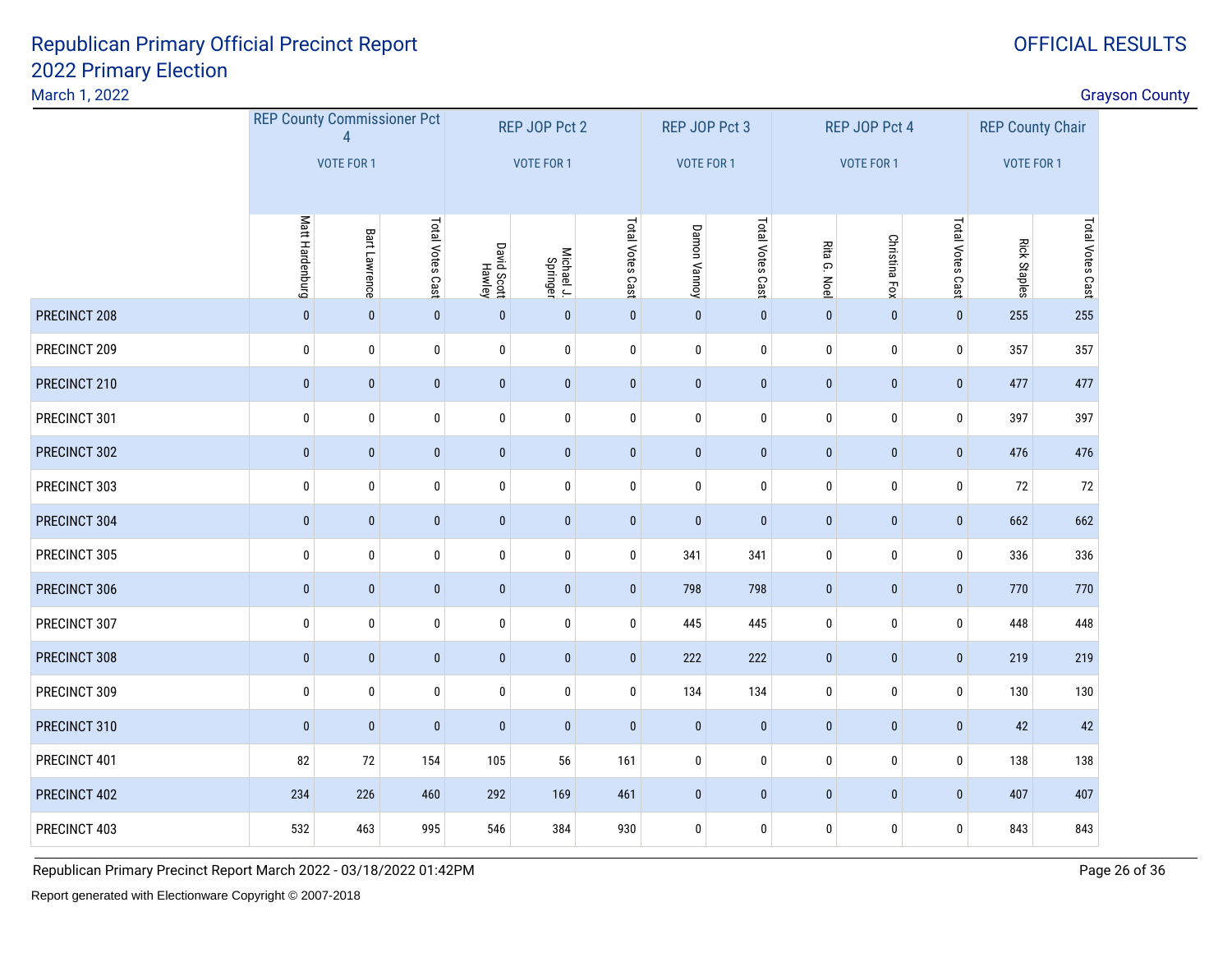#### March 1, 2022

|               | <b>REP County Commissioner Pct</b> |                  |                  |                       | REP JOP Pct 2          |                 | REP JOP Pct 3 |                  |                 | REP JOP Pct 4 |                  | <b>REP County Chair</b> |                  |
|---------------|------------------------------------|------------------|------------------|-----------------------|------------------------|-----------------|---------------|------------------|-----------------|---------------|------------------|-------------------------|------------------|
|               |                                    | VOTE FOR 1       |                  |                       | <b>VOTE FOR 1</b>      |                 | VOTE FOR 1    |                  |                 | VOTE FOR 1    |                  | <b>VOTE FOR 1</b>       |                  |
|               |                                    |                  |                  |                       |                        |                 |               |                  |                 |               |                  |                         |                  |
|               | Matt Hardenburg                    | Bart<br>Lawrence | Total Votes Cast | David Scott<br>Hawley | Michael J.<br>Springer | Total Votes Cas | Damon Vannoy  | Total Votes Cast | Rita G.<br>Noel | Christina Fox | Total Votes Cast | <b>Rick Staples</b>     | Total Votes Cast |
| PRECINCT 404  | 803                                | 566              | 1,369            | 759                   | 524                    | 1,283           | $\bf{0}$      | $\mathbf{0}$     | $\mathbf 0$     | $\mathbf{0}$  | $\mathbf{0}$     | 1,159                   | 1,159            |
| PRECINCT 405  | 35                                 | 62               | 97               | 58                    | 34                     | 92              | $\bf{0}$      | $\pmb{0}$        | $\mathbf 0$     | $\pmb{0}$     | 0                | 82                      | 82               |
| PRECINCT 406  | 345                                | 357              | 702              | $\bf{0}$              | $\mathbf{0}$           | $\mathbf{0}$    | 669           | 669              | $\bf{0}$        | $\bf{0}$      | $\mathbf{0}$     | 663                     | 663              |
| PRECINCT 407  | 10                                 | 8                | 18               | 13                    | 4                      | 17              | 0             | $\mathbf 0$      | $\mathbf 0$     | $\bf{0}$      | 0                | 14                      | 14               |
| PRECINCT 408  | 118                                | 117              | 235              | $\bf{0}$              | $\mathbf{0}$           | $\mathbf{0}$    | $\pmb{0}$     | $\bf{0}$         | $\bf{0}$        | $\mathbf{0}$  | $\mathbf{0}$     | 207                     | 207              |
| PRECINCT 409  | 290                                | 432              | 722              | $\bf{0}$              | 0                      | $\mathbf 0$     | $\bf{0}$      | $\mathbf 0$      | $\mathbf{0}$    | $\pmb{0}$     | $\mathbf 0$      | 643                     | 643              |
| PRECINCT 410  | 209                                | 367              | 576              | $\mathbf{0}$          | $\mathbf{0}$           | $\bf{0}$        | $\mathbf{0}$  | $\mathbf{0}$     | $\mathbf{0}$    | $\mathbf{0}$  | $\mathbf{0}$     | 514                     | 514              |
| PRECINCT 411  | 51                                 | 27               | 78               | $\pmb{0}$             | $\mathbf 0$            | $\pmb{0}$       | $\bf{0}$      | $\pmb{0}$        | $\mathbf{0}$    | $\mathbf 0$   | $\mathbf 0$      | 67                      | 67               |
| PRECINCT 412  | 190                                | 183              | 373              | 212                   | 154                    | 366             | $\bf{0}$      | $\pmb{0}$        | $\bf{0}$        | $\bf{0}$      | $\mathbf{0}$     | 332                     | 332              |
| <b>Totals</b> | 2,899                              | 2,880            | 5,779            | 3,556                 | 2,277                  | 5,833           | 2,609         | 2,609            | 1,301           | 1,880         | 3,181            | 16,213                  | 16,213           |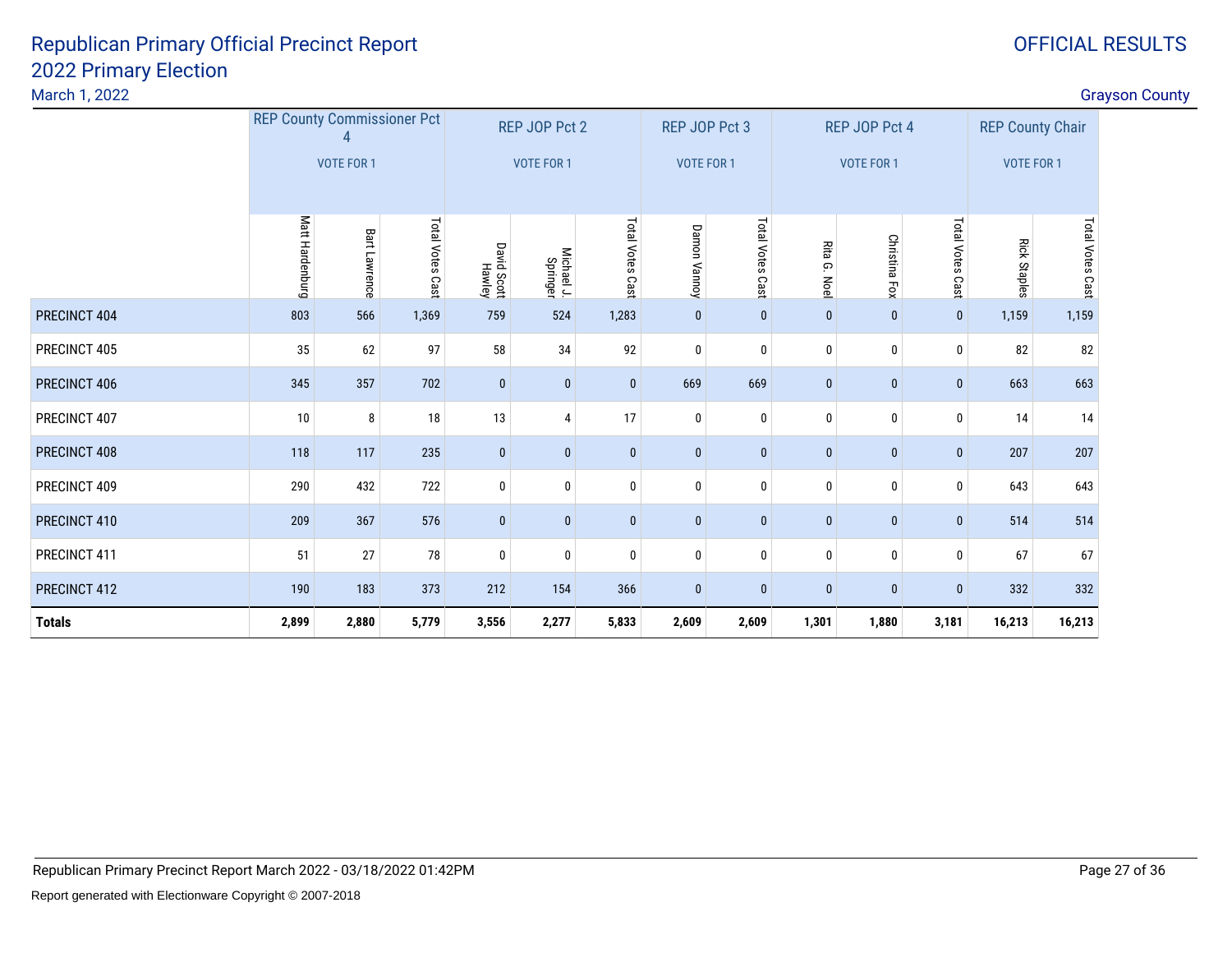March 1, 2022

|              | <b>REP Proposition 1</b> |                   |                  |     | <b>REP Proposition 2</b> |                  |                  | <b>REP Proposition 3</b> |                  |                  | <b>REP Proposition 4</b> |                  |
|--------------|--------------------------|-------------------|------------------|-----|--------------------------|------------------|------------------|--------------------------|------------------|------------------|--------------------------|------------------|
|              |                          | <b>VOTE FOR 1</b> |                  |     | <b>VOTE FOR 1</b>        |                  |                  | <b>VOTE FOR 1</b>        |                  |                  | <b>VOTE FOR 1</b>        |                  |
|              |                          |                   |                  |     |                          |                  |                  |                          |                  |                  |                          |                  |
|              | ΚĒ                       |                   | Total Votes Cast | ΥES |                          | Total Votes Cast | YES              |                          | Total Votes Cast | ΚES              |                          | Total Votes Cast |
| PRECINCT 101 | 168                      | $\leq$<br>41      | 209              | 168 | $\leq$<br>37             | 205              | 162              | $\leq$<br>45             | 207              | 167              | $\overline{6}$<br>37     | 204              |
| PRECINCT 102 | 116                      | $26\,$            | 142              | 104 | 35                       | 139              | 123              | 19                       | 142              | 117              | 23                       | 140              |
| PRECINCT 103 | 255                      | $40\,$            | 295              | 237 | 54                       | 291              | 252              | $\bf 45$                 | 297              | 252              | 39                       | 291              |
| PRECINCT 104 | 344                      | 31                | 375              | 293 | 77                       | 370              | 341              | 33                       | 374              | 334              | 39                       | 373              |
| PRECINCT 105 | 350                      | 20                | 370              | 276 | 88                       | 364              | 340              | 32                       | 372              | 349              | 22                       | 371              |
| PRECINCT 106 | 597                      | 59                | 656              | 481 | 161                      | 642              | 601              | 53                       | 654              | 585              | 61                       | 646              |
| PRECINCT 107 | 544                      | $24$              | 568              | 451 | 102                      | 553              | 514              | 53                       | 567              | 517              | 44                       | 561              |
| PRECINCT 108 | 656                      | 56                | 712              | 535 | 160                      | 695              | 643              | 65                       | 708              | 647              | 58                       | 705              |
| PRECINCT 109 | 844                      | 68                | 912              | 700 | 199                      | 899              | 818              | 95                       | 913              | 821              | 84                       | 905              |
| PRECINCT 201 | 654                      | 67                | 721              | 537 | 162                      | 699              | 615              | 98                       | 713              | 629              | 82                       | 711              |
| PRECINCT 202 | 701                      | 99                | 800              | 604 | 175                      | 779              | 654              | 137                      | 791              | 681              | 110                      | 791              |
| PRECINCT 203 | 104                      | 18                | 122              | 102 | 17                       | 119              | 105              | 15                       | 120              | 106              | 16                       | 122              |
| PRECINCT 204 | $\boldsymbol{9}$         | $\pmb{0}$         | $\boldsymbol{9}$ | 8   | $\mathbf{1}$             | $\boldsymbol{9}$ | $\boldsymbol{9}$ | $\mathbf 0$              | $\boldsymbol{9}$ | $\boldsymbol{9}$ | $\bf{0}$                 | 9                |
| PRECINCT 205 | 1,053                    | 85                | 1,138            | 929 | 191                      | 1,120            | 1,010            | 129                      | 1,139            | 1,019            | 105                      | 1,124            |
| PRECINCT 206 | 367                      | 41                | 408              | 304 | 94                       | 398              | 338              | $70\,$                   | 408              | 348              | 52                       | 400              |
| PRECINCT 207 | 264                      | 13                | 277              | 232 | $40\,$                   | 272              | 258              | 19                       | 277              | 262              | 12                       | 274              |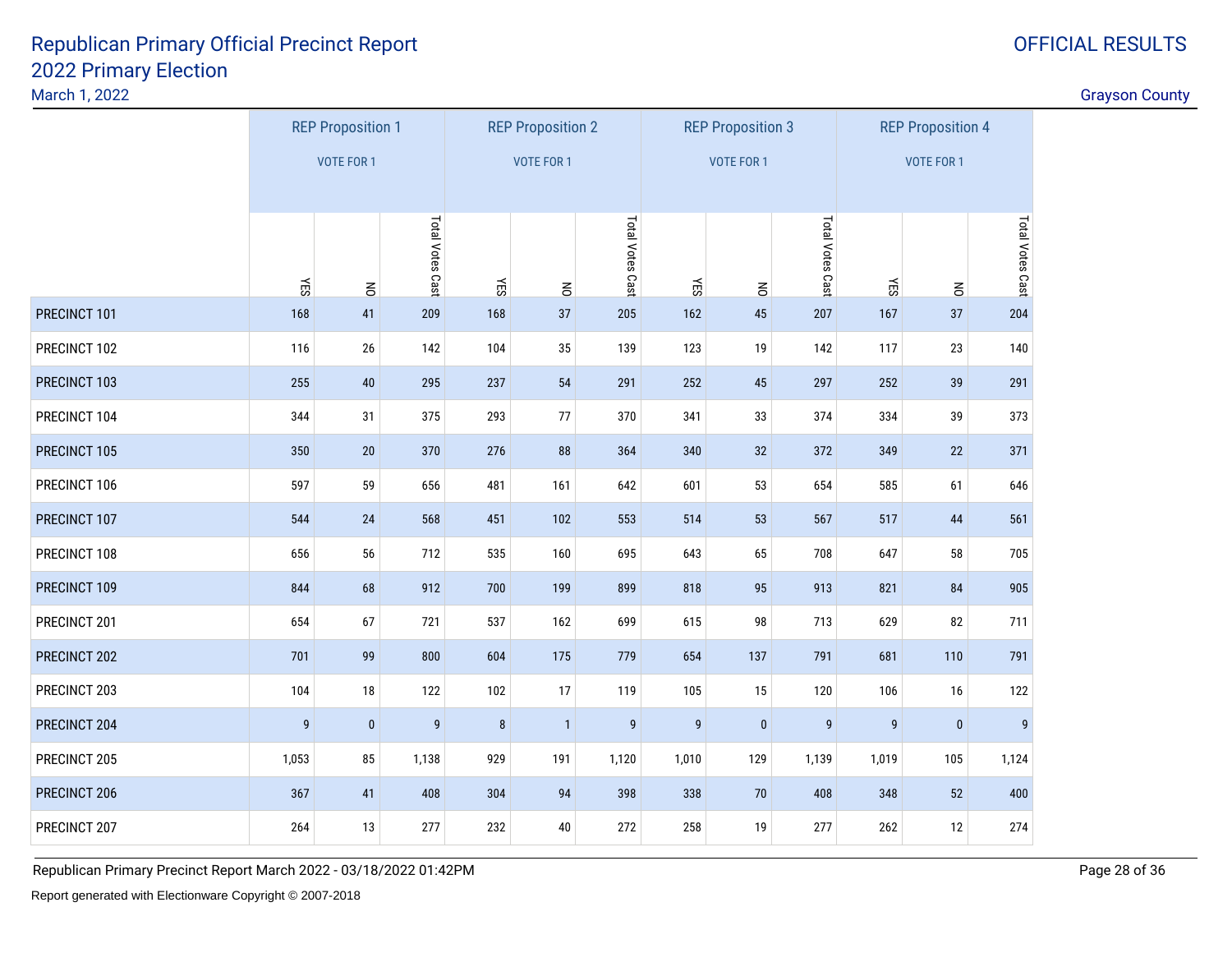March 1, 2022

|              |     | <b>REP Proposition 1</b> |                  |     | <b>REP Proposition 2</b> |                  |            | <b>REP Proposition 3</b> |                  |     | <b>REP Proposition 4</b> |                  |
|--------------|-----|--------------------------|------------------|-----|--------------------------|------------------|------------|--------------------------|------------------|-----|--------------------------|------------------|
|              |     | <b>VOTE FOR 1</b>        |                  |     | <b>VOTE FOR 1</b>        |                  |            | <b>VOTE FOR 1</b>        |                  |     | VOTE FOR 1               |                  |
|              |     |                          |                  |     |                          |                  |            |                          |                  |     |                          |                  |
|              |     |                          | Total Votes Cast |     |                          | Total Votes Cast |            |                          | Total Votes Cast |     |                          | Total Votes Cast |
|              | ΚĒ  | $\leq$                   |                  | YES | $\leq$                   |                  | <b>NES</b> | $\leq$                   |                  | YES | $\leq$                   |                  |
| PRECINCT 208 | 280 | 22                       | 302              | 242 | 57                       | 299              | 268        | 33                       | 301              | 261 | 37                       | 298              |
| PRECINCT 209 | 414 | 19                       | 433              | 344 | 87                       | 431              | 383        | $50\,$                   | 433              | 392 | 33                       | 425              |
| PRECINCT 210 | 535 | 34                       | 569              | 462 | 96                       | 558              | 501        | 64                       | 565              | 501 | 60                       | 561              |
| PRECINCT 301 | 399 | $90\,$                   | 489              | 343 | 130                      | 473              | 407        | 81                       | 488              | 403 | 84                       | 487              |
| PRECINCT 302 | 506 | $90\,$                   | 596              | 432 | 150                      | 582              | 497        | 97                       | 594              | 492 | 92                       | 584              |
| PRECINCT 303 | 81  | $\overline{7}$           | 88               | 64  | 23                       | 87               | 76         | $12\,$                   | 88               | 79  | 9                        | 88               |
| PRECINCT 304 | 719 | $77$                     | 796              | 645 | 143                      | 788              | 711        | 85                       | 796              | 705 | 86                       | 791              |
| PRECINCT 305 | 396 | 19                       | 415              | 334 | 73                       | 407              | 379        | 36                       | 415              | 388 | 24                       | 412              |
| PRECINCT 306 | 871 | 33                       | 904              | 716 | 175                      | 891              | 832        | 74                       | 906              | 830 | 68                       | 898              |
| PRECINCT 307 | 484 | 18                       | 502              | 404 | 90                       | 494              | 454        | 46                       | 500              | 459 | $34\,$                   | 493              |
| PRECINCT 308 | 235 | 19                       | 254              | 200 | 49                       | 249              | 217        | 31                       | 248              | 231 | 24                       | 255              |
| PRECINCT 309 | 156 | $10$                     | 166              | 118 | 46                       | 164              | 141        | 24                       | 165              | 150 | 15                       | 165              |
| PRECINCT 310 | 53  | $\mathbf{3}$             | 56               | 35  | 17                       | 52               | 52         | 3                        | 55               | 52  | $\overline{4}$           | 56               |
| PRECINCT 401 | 149 | 26                       | 175              | 135 | 36                       | 171              | 144        | 30                       | 174              | 136 | 35                       | 171              |
| PRECINCT 402 | 448 | 43                       | 491              | 382 | 95                       | 477              | 427        | 65                       | 492              | 428 | 54                       | 482              |
| PRECINCT 403 | 956 | 67                       | 1,023            | 796 | 214                      | 1,010            | 897        | 121                      | 1,018            | 937 | 81                       | 1,018            |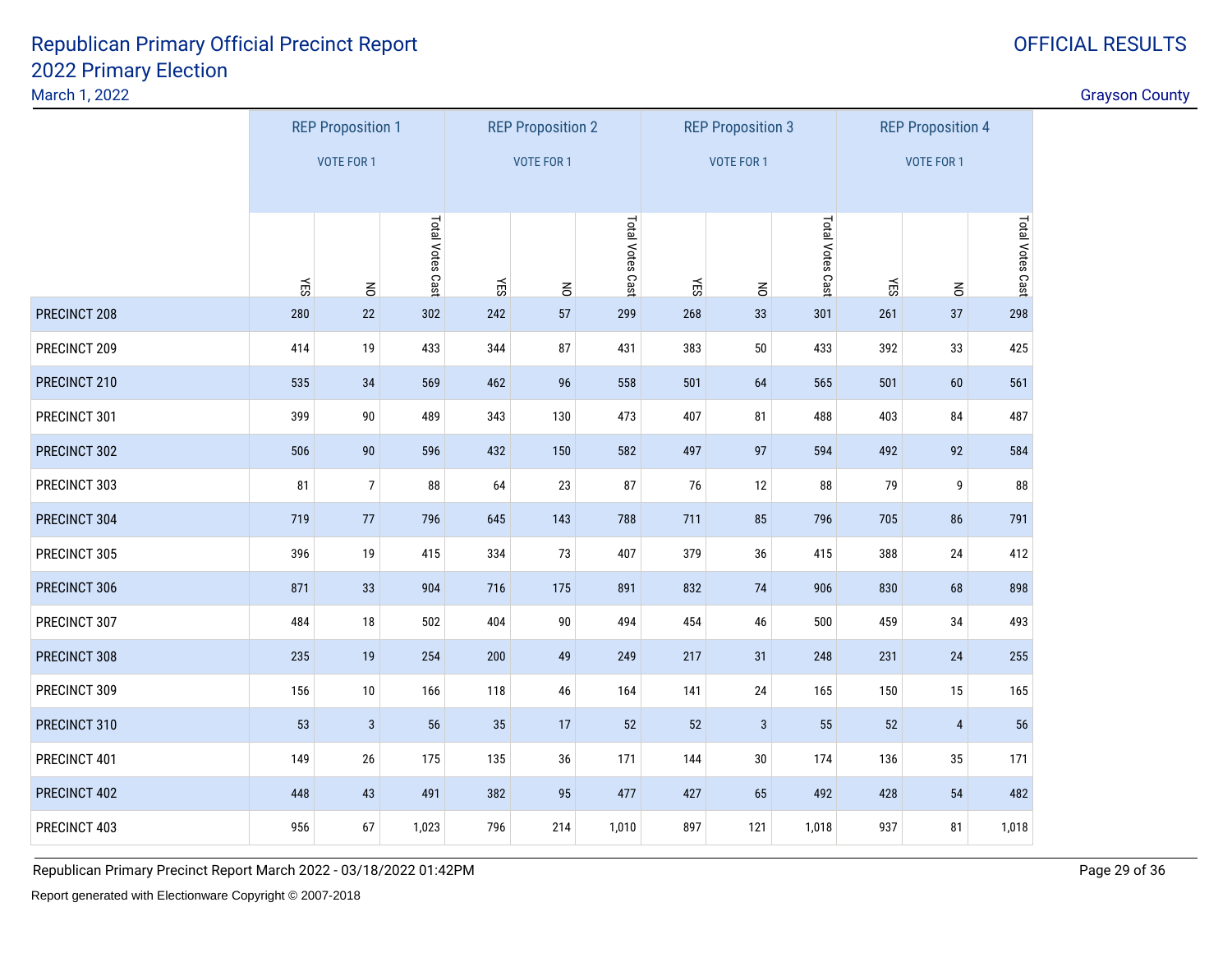| Grayson County |
|----------------|
|----------------|

|               |        | <b>REP Proposition 1</b> |                  |        | <b>REP Proposition 2</b> |                  |        | <b>REP Proposition 3</b> |                  |        | <b>REP Proposition 4</b> |                  |
|---------------|--------|--------------------------|------------------|--------|--------------------------|------------------|--------|--------------------------|------------------|--------|--------------------------|------------------|
|               |        | <b>VOTE FOR 1</b>        |                  |        | <b>VOTE FOR 1</b>        |                  |        | <b>VOTE FOR 1</b>        |                  |        | <b>VOTE FOR 1</b>        |                  |
|               |        |                          |                  |        |                          |                  |        |                          |                  |        |                          |                  |
|               | ÆS     | $\overline{6}$           | Total Votes Cast | ÆS     | $\overline{6}$           | Total Votes Cast | ΚĒ     | $\leq$                   | Total Votes Cast | ÆS     | $\overline{6}$           | Total Votes Cast |
| PRECINCT 404  | 1,273  | 105                      | 1,378            | 1,082  | 270                      | 1,352            | 1,206  | 167                      | 1,373            | 1,214  | 152                      | 1,366            |
| PRECINCT 405  | 95     | 10                       | 105              | 89     | 16                       | 105              | 92     | 12                       | 104              | 96     | 6                        | 102              |
| PRECINCT 406  | 736    | 29                       | 765              | 602    | 153                      | 755              | 697    | 63                       | 760              | 723    | 37                       | 760              |
| PRECINCT 407  | 18     | $\overline{2}$           | $20\,$           | 17     | $\overline{2}$           | 19               | 19     | $\mathbf{1}$             | 20               | 17     | 3                        | 20               |
| PRECINCT 408  | 232    | 31                       | 263              | 200    | 58                       | 258              | 224    | 36                       | 260              | 226    | 28                       | 254              |
| PRECINCT 409  | 704    | 92                       | 796              | 550    | 232                      | 782              | 648    | 145                      | 793              | 672    | 112                      | 784              |
| PRECINCT 410  | 548    | 91                       | 639              | 450    | 179                      | 629              | 535    | 100                      | 635              | 542    | 95                       | 637              |
| PRECINCT 411  | 75     | 6                        | 81               | 64     | $12\,$                   | 76               | 76     | 5                        | 81               | $70\,$ | 8                        | 78               |
| PRECINCT 412  | 360    | 40                       | 400              | 290    | 99                       | 389              | 344    | 58                       | 402              | 355    | 44                       | 399              |
| <b>Totals</b> | 17,749 | 1,671                    | 19,420           | 14,957 | 4,095                    | 19,052           | 17,010 | 2,347                    | 19,357           | 17,202 | 2,009                    | 19,211           |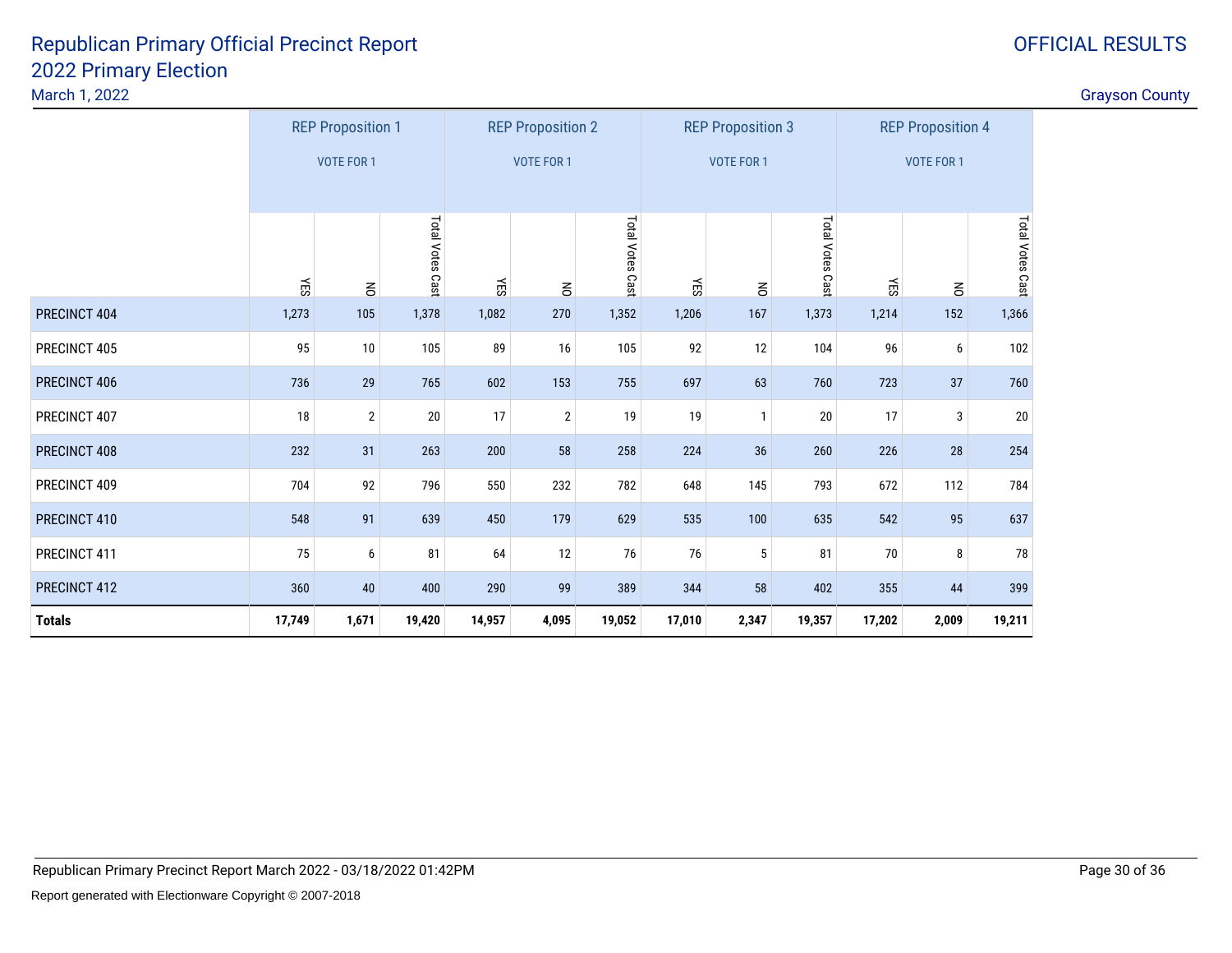March 1, 2022

discussion of the contract of the contract of the contract of the contract of the contract of the contract of the contract of the contract of the contract of the contract of the contract of the contract of the contract of

|              |                   | <b>REP Proposition 5</b> |                  |              | <b>REP Proposition 6</b> |                  |                  | <b>REP Proposition 7</b> |                  |           | <b>REP Proposition 8</b> |                  |
|--------------|-------------------|--------------------------|------------------|--------------|--------------------------|------------------|------------------|--------------------------|------------------|-----------|--------------------------|------------------|
|              |                   | <b>VOTE FOR 1</b>        |                  |              | <b>VOTE FOR 1</b>        |                  |                  | <b>VOTE FOR 1</b>        |                  |           | VOTE FOR 1               |                  |
|              |                   |                          |                  |              |                          |                  |                  |                          |                  |           |                          |                  |
|              |                   |                          | Total Votes Cast |              |                          | Total Votes Cast |                  |                          | Total Votes Cast |           |                          | Total Votes Cast |
| PRECINCT 101 | <b>NES</b><br>161 | $\mathsf{S}% _{T}$<br>45 | 206              | ΚĒ<br>148    | $\mathsf{S}% _{T}$<br>56 | 204              | ΥES<br>185       | $\leq$<br>23             | 208              | ΚĒ<br>174 | $\leq$<br>32             | 206              |
| PRECINCT 102 | 107               | 31                       | 138              | 94           | 45                       | 139              | 130              | 11                       | 141              | 117       | 23                       | 140              |
| PRECINCT 103 | 248               | 46                       | 294              | 230          | 55                       | 285              | 276              | 19                       | 295              | 267       | 28                       | 295              |
|              |                   |                          |                  |              |                          |                  |                  |                          |                  |           |                          |                  |
| PRECINCT 104 | 318               | 53                       | 371              | 309          | 53                       | 362              | 363              | 12                       | 375              | 350       | 22                       | 372              |
| PRECINCT 105 | 311               | 55                       | 366              | 298          | 61                       | 359              | 359              | 14                       | 373              | 343       | $24\,$                   | 367              |
| PRECINCT 106 | 543               | 101                      | 644              | 519          | 114                      | 633              | 623              | 25                       | 648              | 600       | 47                       | 647              |
| PRECINCT 107 | 503               | 52                       | 555              | 489          | 61                       | 550              | 552              | 14                       | 566              | 533       | 33                       | 566              |
| PRECINCT 108 | 616               | 84                       | 700              | 577          | 117                      | 694              | 682              | 29                       | 711              | 672       | 39                       | 711              |
| PRECINCT 109 | 771               | 134                      | 905              | 731          | 155                      | 886              | 875              | $33\,$                   | 908              | 841       | 59                       | 900              |
| PRECINCT 201 | 591               | 113                      | 704              | 542          | 157                      | 699              | 676              | 39                       | 715              | 651       | 60                       | 711              |
| PRECINCT 202 | 638               | 146                      | 784              | 588          | 184                      | 772              | 730              | 62                       | 792              | 688       | 105                      | 793              |
| PRECINCT 203 | 103               | 17                       | 120              | 95           | 21                       | 116              | 114              | 8                        | 122              | 104       | 17                       | 121              |
| PRECINCT 204 | $\overline{7}$    | $\overline{2}$           | 9                | $\mathsf{g}$ | $\mathbf{0}$             | $\boldsymbol{9}$ | $\boldsymbol{9}$ | $\pmb{0}$                | 9                | 9         | $\pmb{0}$                | 9                |
| PRECINCT 205 | 958               | 162                      | 1,120            | 931          | 173                      | 1,104            | 1,087            | 45                       | 1,132            | 1,048     | $77\,$                   | 1,125            |
| PRECINCT 206 | 337               | 67                       | 404              | 320          | 73                       | 393              | 375              | 29                       | 404              | 363       | 38                       | 401              |
| PRECINCT 207 | 253               | 23                       | 276              | 253          | 22                       | 275              | 271              | 6                        | 277              | 263       | 13                       | 276              |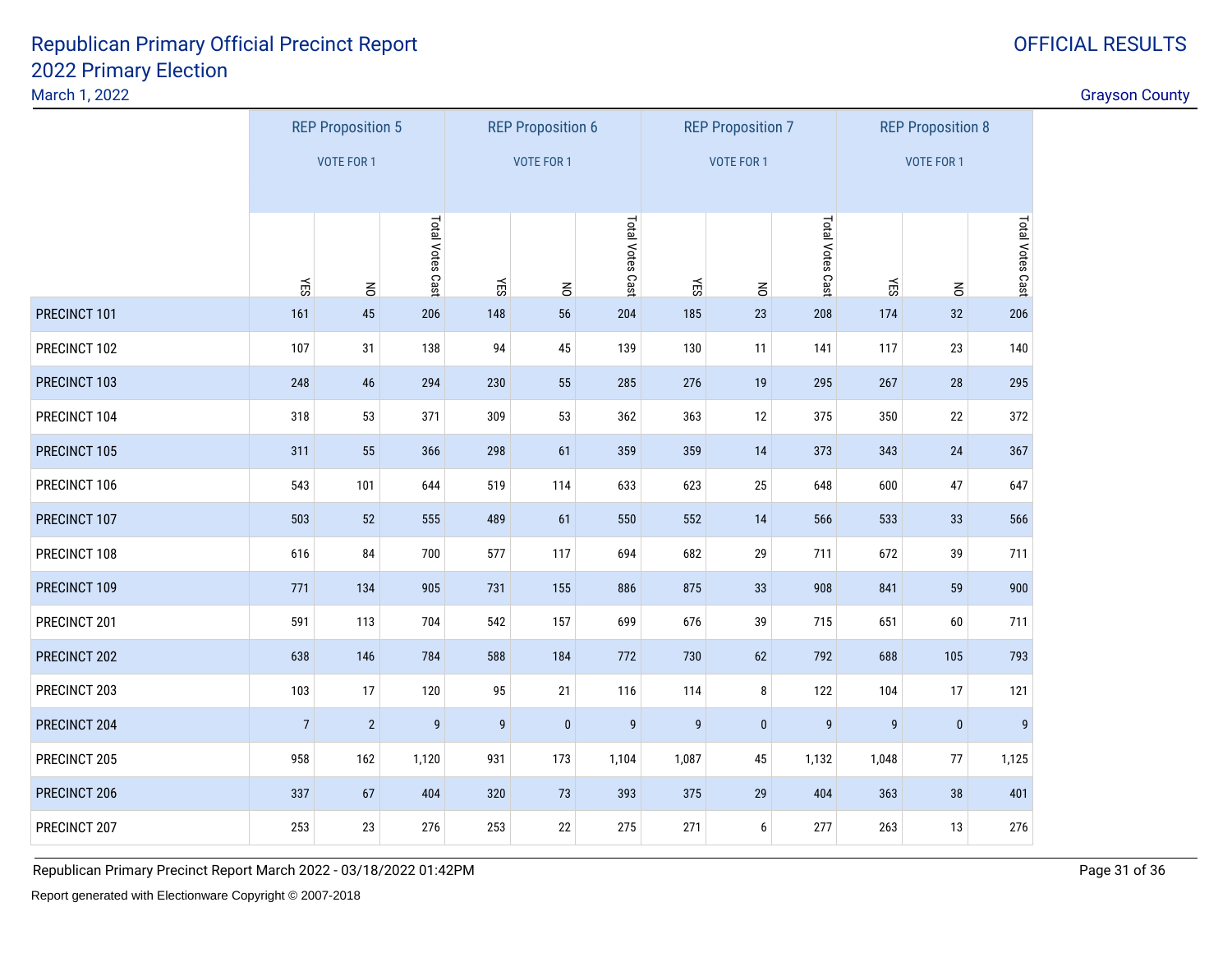March 1, 2022

discussion of the contract of the contract of the contract of the contract of the contract of the contract of the contract of the contract of the contract of the contract of the contract of the contract of the contract of

|              |     | <b>REP Proposition 5</b> |                  |     | <b>REP Proposition 6</b> |                  |     | <b>REP Proposition 7</b> |                  |            | <b>REP Proposition 8</b> |                  |
|--------------|-----|--------------------------|------------------|-----|--------------------------|------------------|-----|--------------------------|------------------|------------|--------------------------|------------------|
|              |     | <b>VOTE FOR 1</b>        |                  |     | <b>VOTE FOR 1</b>        |                  |     | <b>VOTE FOR 1</b>        |                  |            | <b>VOTE FOR 1</b>        |                  |
|              |     |                          |                  |     |                          |                  |     |                          |                  |            |                          |                  |
|              |     |                          | Total Votes Cast |     |                          | Total Votes Cast |     |                          | Total Votes Cast |            |                          | Total Votes Cast |
|              | YES | $\leq$                   |                  | YES | $\leq$                   |                  | YES | $\leq$                   |                  | <b>NES</b> | $\leq$                   |                  |
| PRECINCT 208 | 249 | 48                       | 297              | 240 | 50                       | 290              | 287 | $15\,$                   | 302              | 273        | 27                       | 300              |
| PRECINCT 209 | 378 | 50                       | 428              | 365 | 55                       | 420              | 420 | 11                       | 431              | 412        | 21                       | 433              |
| PRECINCT 210 | 472 | 81                       | 553              | 460 | 90                       | 550              | 550 | $18$                     | 568              | 527        | 33                       | 560              |
| PRECINCT 301 | 365 | 118                      | 483              | 313 | 157                      | 470              | 440 | 48                       | 488              | 415        | $70\,$                   | 485              |
| PRECINCT 302 | 460 | 125                      | 585              | 426 | 148                      | 574              | 543 | 52                       | 595              | 516        | 72                       | 588              |
| PRECINCT 303 | 69  | 19                       | 88               | 71  | 14                       | 85               | 83  | $\mathbf 5$              | 88               | 83         | $\boldsymbol{6}$         | 89               |
| PRECINCT 304 | 649 | 135                      | 784              | 625 | 149                      | 774              | 749 | 41                       | 790              | 718        | 76                       | 794              |
| PRECINCT 305 | 353 | 59                       | 412              | 356 | 50                       | 406              | 400 | 12                       | 412              | 399        | 16                       | 415              |
| PRECINCT 306 | 787 | 107                      | 894              | 765 | 118                      | 883              | 883 | $20\,$                   | 903              | 863        | 38                       | 901              |
| PRECINCT 307 | 429 | 66                       | 495              | 422 | 68                       | 490              | 483 | $17\,$                   | 500              | 464        | 29                       | 493              |
| PRECINCT 308 | 207 | 42                       | 249              | 200 | 45                       | 245              | 240 | 13                       | 253              | 229        | 23                       | 252              |
| PRECINCT 309 | 145 | 19                       | 164              | 133 | 29                       | 162              | 161 | 4                        | 165              | 156        | 9                        | 165              |
| PRECINCT 310 | 48  | $\boldsymbol{6}$         | 54               | 44  | $\boldsymbol{9}$         | 53               | 53  | $\overline{2}$           | 55               | 53         | $\mathbf{1}$             | 54               |
| PRECINCT 401 | 135 | 36                       | 171              | 126 | 41                       | 167              | 155 | $15\,$                   | 170              | 148        | 20                       | 168              |
| PRECINCT 402 | 399 | 83                       | 482              | 394 | 82                       | 476              | 461 | $26\,$                   | 487              | 447        | 38                       | 485              |
| PRECINCT 403 | 836 | 173                      | 1,009            | 829 | 167                      | 996              | 985 | 39                       | 1,024            | 929        | 84                       | 1,013            |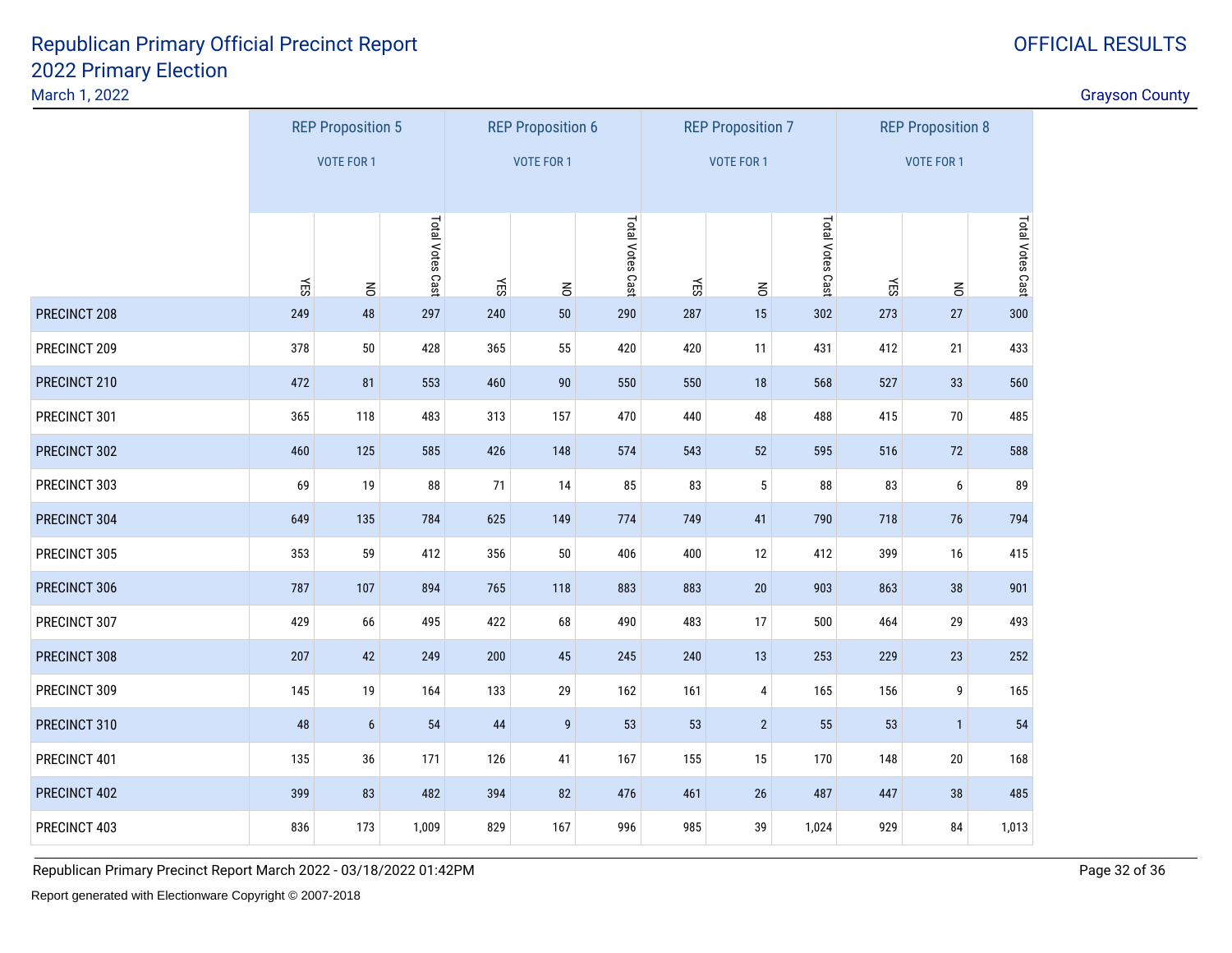| <b>Grayson County</b> |
|-----------------------|
|-----------------------|

|               |                   | <b>REP Proposition 5</b> |                  |                   | <b>REP Proposition 6</b> |                   |        | <b>REP Proposition 7</b> |                   | <b>REP Proposition 8</b> |                |                  |
|---------------|-------------------|--------------------------|------------------|-------------------|--------------------------|-------------------|--------|--------------------------|-------------------|--------------------------|----------------|------------------|
|               | <b>VOTE FOR 1</b> |                          |                  | <b>VOTE FOR 1</b> |                          | <b>VOTE FOR 1</b> |        |                          | <b>VOTE FOR 1</b> |                          |                |                  |
|               |                   |                          |                  |                   |                          |                   |        |                          |                   |                          |                |                  |
|               | ΚES               | $\overline{6}$           | Total Votes Cast | ΚES               | $\overline{6}$           | Total Votes Cast  | ΚĒ     | $\leq$                   | Total Votes Cast  | ÆS                       | $\overline{6}$ | Total Votes Cast |
| PRECINCT 404  | 1,161             | 204                      | 1,365            | 1,087             | 243                      | 1,330             | 1,328  | 49                       | 1,377             | 1,270                    | 98             | 1,368            |
| PRECINCT 405  | 87                | 14                       | 101              | 88                | 12                       | 100               | 99     | 4                        | 103               | 95                       | 8              | 103              |
| PRECINCT 406  | 663               | 98                       | 761              | 654               | 101                      | 755               | 754    | 11                       | 765               | 721                      | 36             | 757              |
| PRECINCT 407  | 17                | 3                        | 20               | 14                | 6                        | $20\,$            | 19     | $\mathbf{1}$             | 20                | 19                       | $\mathbf{1}$   | 20               |
| PRECINCT 408  | 205               | 52                       | 257              | 201               | 51                       | 252               | 240    | 19                       | 259               | 232                      | 28             | 260              |
| PRECINCT 409  | 639               | 143                      | 782              | 578               | 192                      | 770               | 722    | 66                       | 788               | 695                      | 91             | 786              |
| PRECINCT 410  | 504               | 127                      | 631              | 462               | 158                      | 620               | 581    | 57                       | 638               | 568                      | 68             | 636              |
| PRECINCT 411  | 66                | 13                       | 79               | 69                | 9                        | 78                | 77     | $\overline{2}$           | 79                | 75                       | 6              | 81               |
| PRECINCT 412  | 321               | 76                       | 397              | 304               | 87                       | 391               | 375    | $25\,$                   | 400               | 356                      | 42             | 398              |
| <b>Totals</b> | 16,109            | 3,028                    | 19,137           | 15,359            | 3,478                    | 18,837            | 18,395 | 941                      | 19,336            | 17,686                   | 1,558          | 19,244           |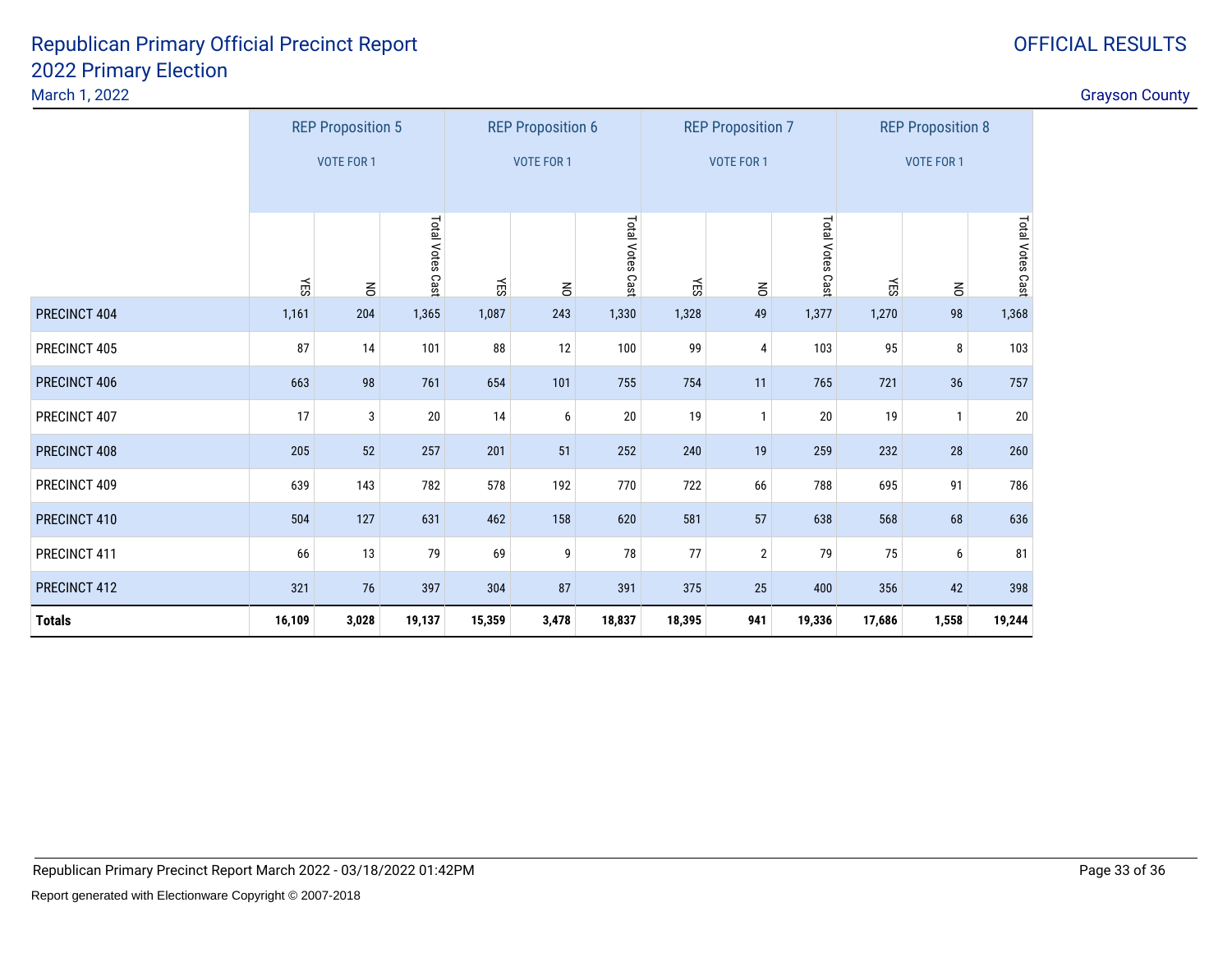March 1, 2022

|              |     | <b>REP Proposition 9</b> |                  | <b>REP Proposition 10</b> |           |                  |  |
|--------------|-----|--------------------------|------------------|---------------------------|-----------|------------------|--|
|              |     | <b>VOTE FOR 1</b>        |                  | <b>VOTE FOR 1</b>         |           |                  |  |
|              | ĞБ  | $\mathsf{K}$             | Total Votes Cast | ΨĘ                        | $\leq$    | Total Votes Cast |  |
| PRECINCT 101 | 173 | 35                       | 208              | 180                       | $26\,$    | 206              |  |
| PRECINCT 102 | 117 | 24                       | 141              | 128                       | 13        | 141              |  |
| PRECINCT 103 | 256 | 38                       | 294              | 272                       | 19        | 291              |  |
| PRECINCT 104 | 308 | 59                       | 367              | 345                       | 26        | 371              |  |
| PRECINCT 105 | 299 | 67                       | 366              | 343                       | 23        | 366              |  |
| PRECINCT 106 | 554 | 94                       | 648              | 596                       | 47        | 643              |  |
| PRECINCT 107 | 499 | 68                       | 567              | 523                       | 37        | 560              |  |
| PRECINCT 108 | 585 | 119                      | 704              | 648                       | 54        | 702              |  |
| PRECINCT 109 | 779 | 128                      | 907              | 842                       | 58        | 900              |  |
| PRECINCT 201 | 594 | 120                      | 714              | 644                       | 63        | 707              |  |
| PRECINCT 202 | 644 | 146                      | 790              | 704                       | 74        | 778              |  |
| PRECINCT 203 | 107 | 12                       | 119              | 113                       | 8         | 121              |  |
| PRECINCT 204 | 8   | 1                        | $\boldsymbol{9}$ | 9                         | $\pmb{0}$ | 9                |  |
| PRECINCT 205 | 978 | 148                      | 1,126            | 1,045                     | 77        | 1,122            |  |
| PRECINCT 206 | 357 | 51                       | 408              | 356                       | 45        | 401              |  |
| PRECINCT 207 | 258 | 16                       | 274              | 265                       | 10        | 275              |  |

Republican Primary Precinct Report March 2022 - 03/18/2022 01:42PM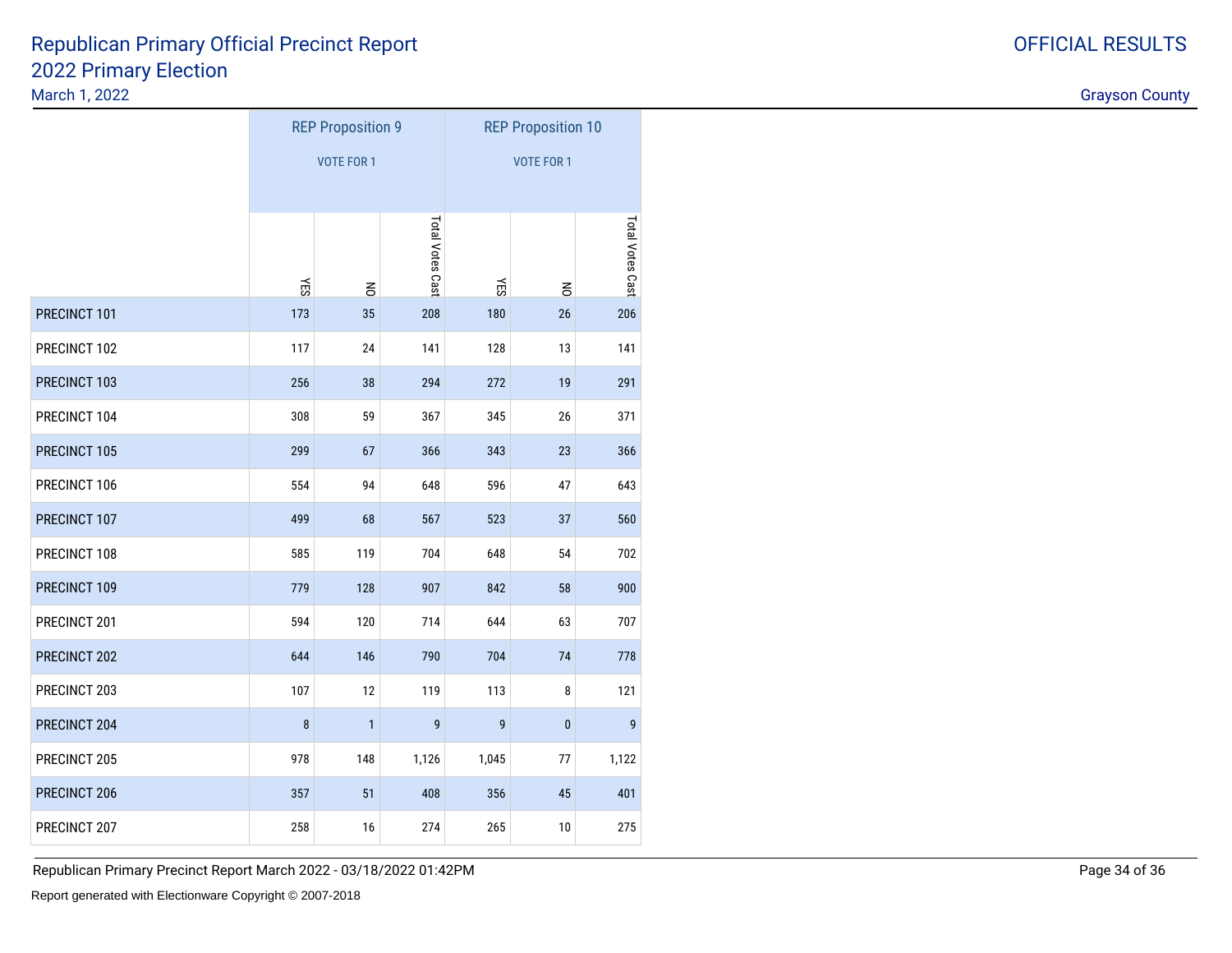March 1, 2022

|              |     | <b>REP Proposition 9</b> |                  | <b>REP Proposition 10</b> |                |                  |  |
|--------------|-----|--------------------------|------------------|---------------------------|----------------|------------------|--|
|              |     | <b>VOTE FOR 1</b>        |                  | <b>VOTE FOR 1</b>         |                |                  |  |
|              |     |                          |                  |                           |                |                  |  |
|              | ΥES | $\leq$                   | Total Votes Cast | ΚĒ                        | $\leq$         | Total Votes Cast |  |
| PRECINCT 208 | 254 | 47                       | 301              | 278                       | 22             | 300              |  |
| PRECINCT 209 | 391 | 41                       | 432              | 415                       | 18             | 433              |  |
| PRECINCT 210 | 479 | 82                       | 561              | 523                       | 36             | 559              |  |
| PRECINCT 301 | 393 | 96                       | 489              | 409                       | 72             | 481              |  |
| PRECINCT 302 | 511 | 87                       | 598              | 520                       | 65             | 585              |  |
| PRECINCT 303 | 80  | 9                        | 89               | 78                        | 10             | 88               |  |
| PRECINCT 304 | 698 | 97                       | 795              | 715                       | 74             | 789              |  |
| PRECINCT 305 | 368 | 48                       | 416              | 388                       | 22             | 410              |  |
| PRECINCT 306 | 772 | 131                      | 903              | 849                       | 48             | 897              |  |
| PRECINCT 307 | 437 | 63                       | 500              | 462                       | $30\,$         | 492              |  |
| PRECINCT 308 | 218 | 36                       | 254              | 233                       | 14             | 247              |  |
| PRECINCT 309 | 131 | 36                       | 167              | 157                       | $\overline{7}$ | 164              |  |
| PRECINCT 310 | 48  | $\bf 8$                  | 56               | 48                        | $\overline{4}$ | 52               |  |
| PRECINCT 401 | 145 | 28                       | 173              | 152                       | 21             | 173              |  |
| PRECINCT 402 | 415 | 71                       | 486              | 441                       | 41             | 482              |  |
| PRECINCT 403 | 880 | 135                      | 1,015            | 947                       | 60             | 1,007            |  |